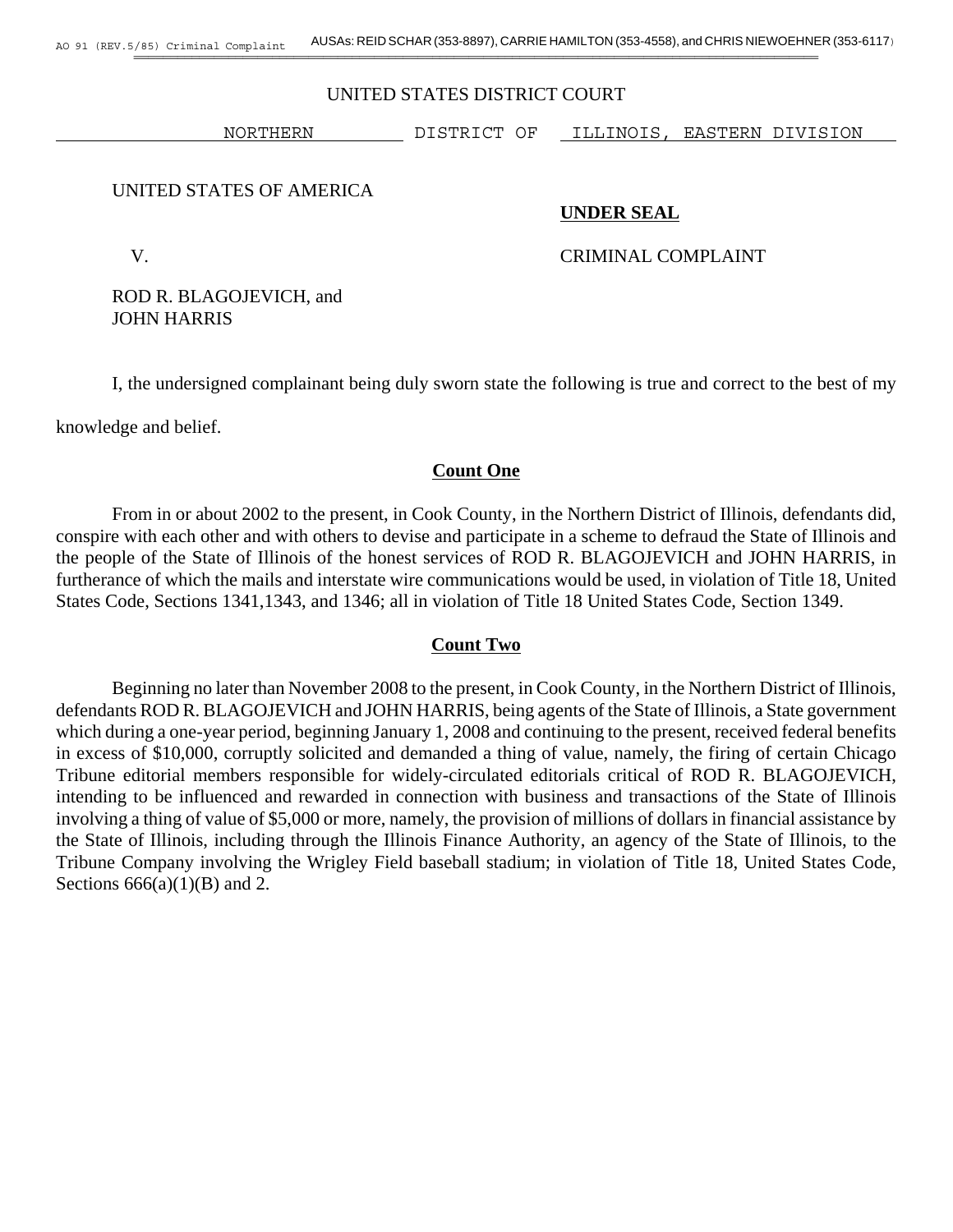I further state that I am a Special Agent of the Federal Bureau of Investigation and that this complaint is based on the following facts:

l

# SEE ATTACHED AFFIDAVIT

Continued on the attached sheet and made a part hereof:  $X$  Yes  $N$ o

 Daniel W. Cain, Special Agent Federal Bureau of Investigation

Sworn to before me and subscribed in my presence,

Date City and State

December 7, 2008 at Chicago, Illinois

MICHAEL T. MASON, United States Magistrate Judge Name & Title of Judicial Officer Signature of Judicial Officer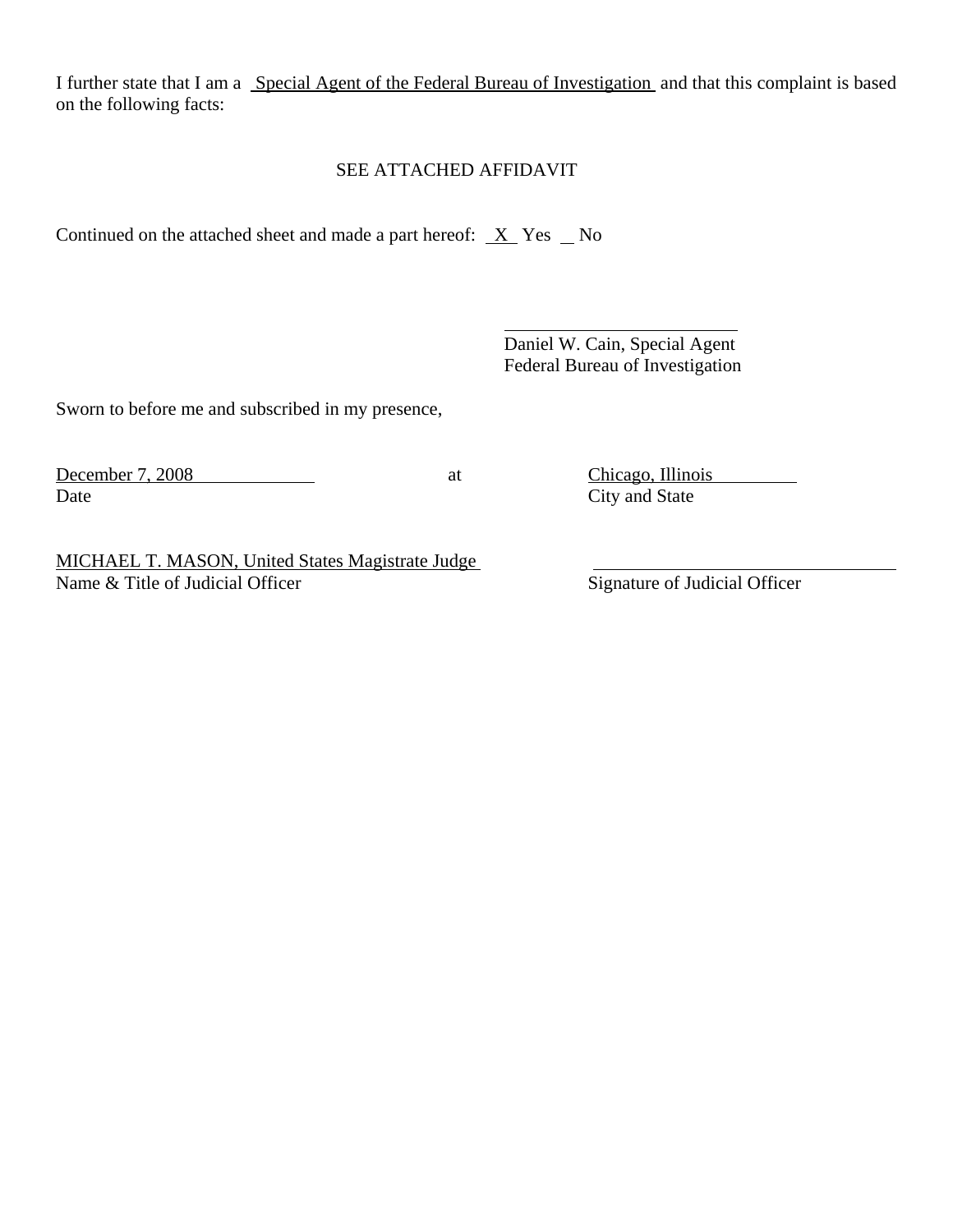| Northern District of Illinois   |                   |
|---------------------------------|-------------------|
|                                 | <b>UNDER SEAL</b> |
| County of Cook, City of Chicago |                   |

#### **AFFIDAVIT IN SUPPORT OF APPLICATION**

I, Daniel W. Cain, hereinafter referred to as "Affiant," being duly sworn, state as follows:

## **I. INTRODUCTION**

1. I am a Special Agent with the Federal Bureau of Investigation (FBI) assigned to the Chicago, Illinois Field Division. I have been a Special Agent with the FBI for over twenty-two years. I am presently assigned to the West Resident Agency of the FBI's Chicago Field office. My duties include investigating corruption of public officials, mail fraud, wire fraud, and other white collar crimes. I have been involved in white collar crime investigations for a majority of my career as a Special Agent with the FBI.

2. I have participated in and am familiar with this investigation through interviews and analysis of reports submitted by other Special Agents of the FBI, the Internal Revenue Service (IRS), the U.S. Postal Inspection Service (USPIS), and the U.S. Department of Labor's Office of Inspector General (DOLIG); personal interviews conducted with witnesses; my review of consensually-recorded conversations; a review of pen register information, trap and trace information, and telephone toll record information; and a review of information derived from the interception of wire communications occurring to and from certain telephones. I also am familiar with information derived from the interception of oral communications occurring in the offices of Friends of Blagojevich, 4147 North Ravenswood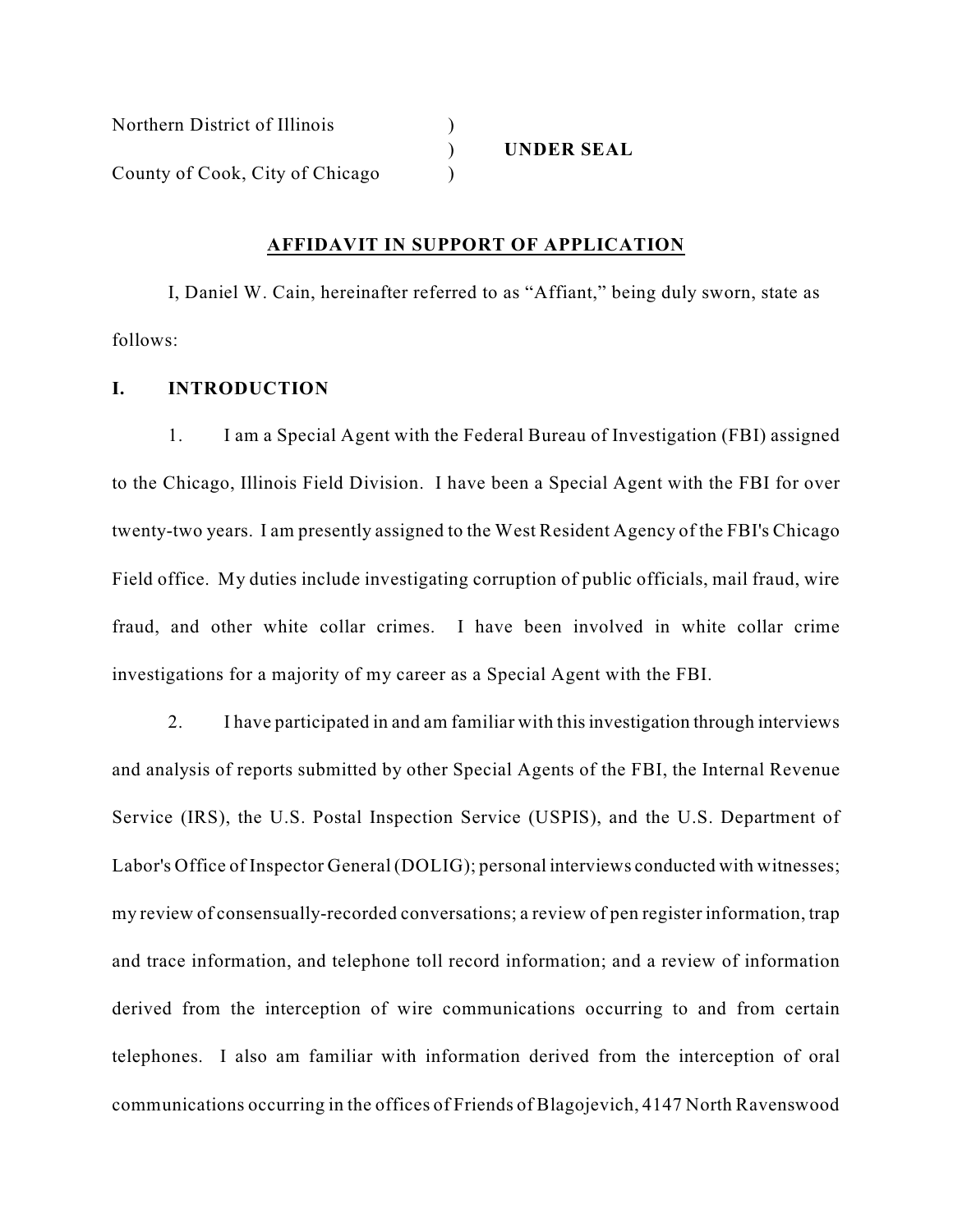Avenue, Suite 300, Chicago, Illinois. In addition, I am familiar with testimony given during the trial of Antoin Rezko from March to May 2008.

3. This affidavit issubmitted in support of an application for a criminal complaint and corresponding arrest warrants charging ROD R. BLAGOJEVICH ("ROD BLAGOJEVICH") and JOHN HARRIS with:

a. conspiring with each other and with others to devise and participate in a scheme to defraud the State of Illinois and the people of the State of Illinois of the honest services of ROD BLAGOJEVICH and JOHN HARRIS, in furtherance of which the mails and interstate wire communications would be used, in violation of Title 18, United States Code, Sections 1341, 1343 and 1346; all in violation of Title 18, United States Code, Section 1349; and

b. being agents of the State of Illinois, a State government which during a one-year period, beginning January 1, 2008 and continuing to the present, received federal benefits in excess of \$10,000, corruptly soliciting and demanding a thing of value, namely, the firing of certain Chicago Tribune editorial members responsible for widely-circulated editorials critical of ROD BLAGOJEVICH, intending to be influenced and rewarded in connection with business and transactions of the State of Illinois involving a thing of value of \$5,000 or more, namely, the provision of millions of dollars in financial assistance by the State of Illinois, including through the Illinois Finance Authority, an agency of the State of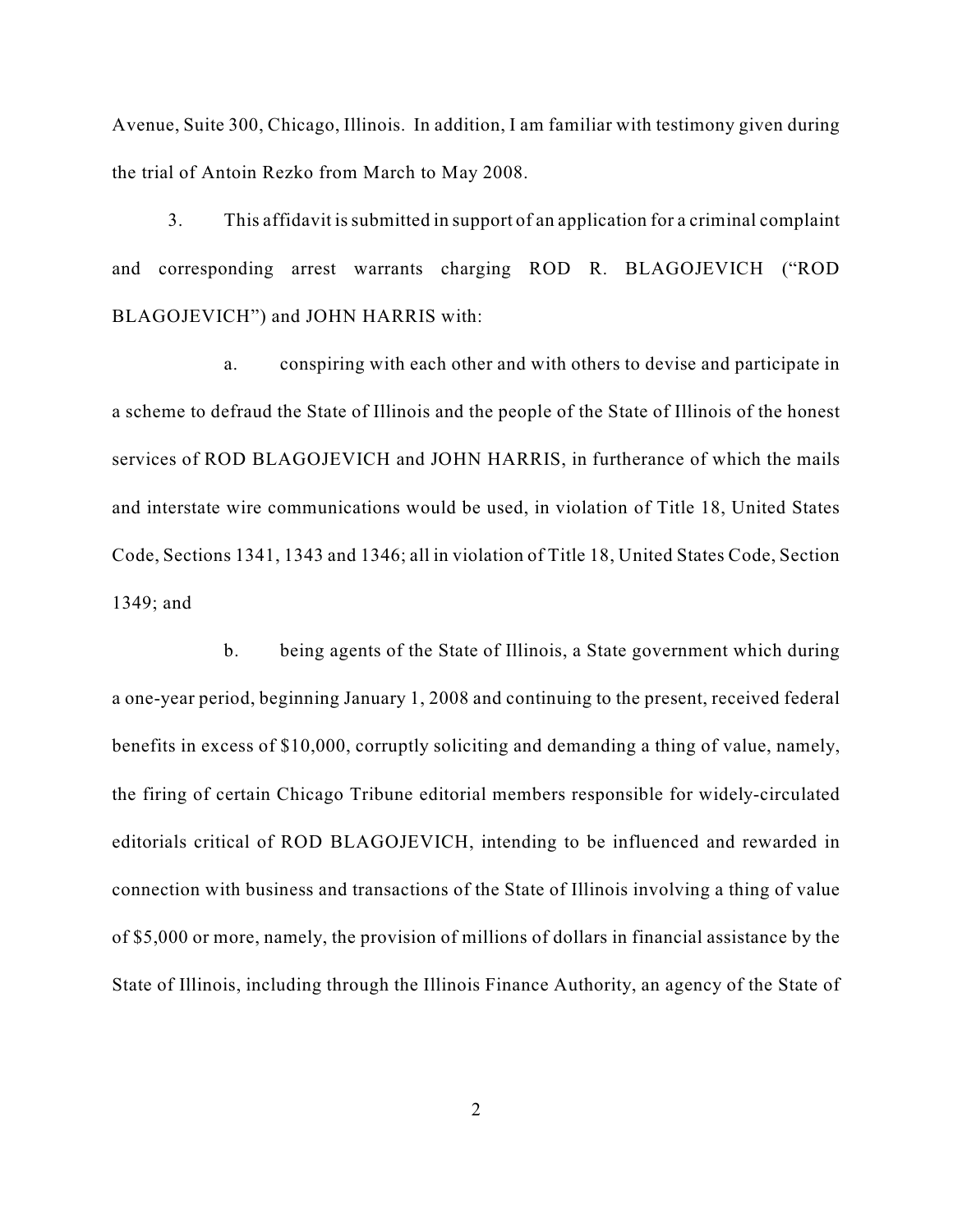Illinois, to the Tribune Company involving the Wrigley Field baseball stadium; in violation of Title 18, United States Code, Sections 666(a)(1)(B) and 2.

4. Defendant ROD BLAGOJEVICH is the Governor of the State of Illinois. He was elected Governor in 2002 and was reelected Governor in 2006.

5. Defendant JOHN HARRIS is employed by the State of Illinois as the chief of staff to the Governor, ROD BLAGOJEVICH.

6. As officials of the State of Illinois, ROD BLAGOJEVICH and JOHN HARRIS each owe a duty of honest services to the State of Illinois and the people of the State of Illinois in the performance of their public duties.

7. Pursuant to Article VIII, Section 1(a) of the Constitution of the State of Illinois, public funds, property and credit shall be used only for public purposes.

8. Pursuant to the criminal laws of the State of Illinois (720 ILCS 5/33-3(c) and (d)), ROD BLAGOJEVICH and JOHN HARRIS each are prohibited from committing the following acts in his official capacity: (1) performing an act in excess of his lawful authority, with intent to obtain a personal advantage for himself or others; and (2) soliciting or knowingly accepting, for the performance of any act, a fee or reward which he knows is not authorized by law.

9. Pursuant to the criminal laws of the State of Illinois (720 ILCS 5/33-1(d)), ROD BLAGOJEVICH is prohibited from receiving, retaining, or agreeing to accept any property or personal advantage which he is not authorized by law to accept, knowing that

3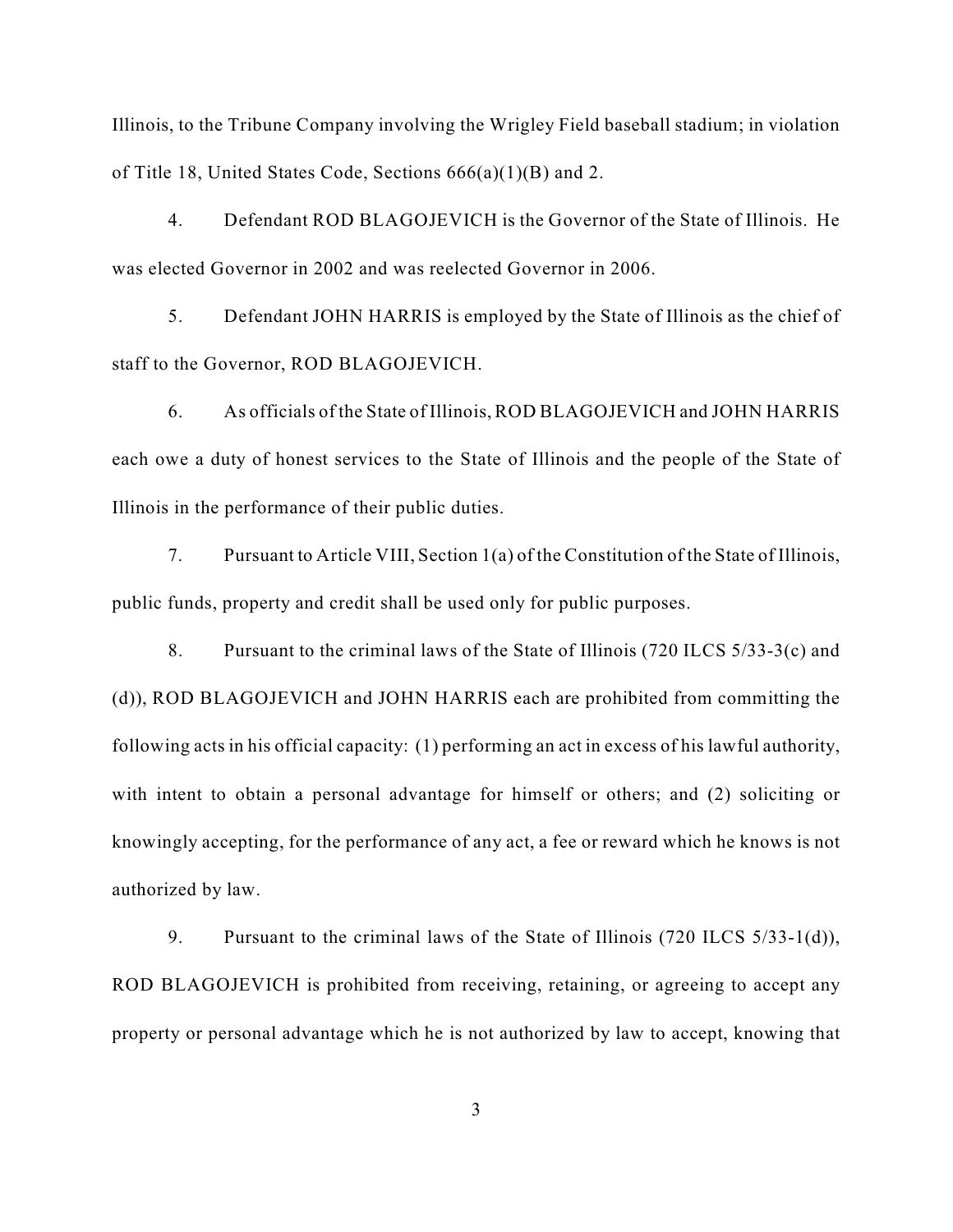such property or personal advantage was promised or tendered with intent to cause him to influence the performance of any act related to the employment or function of his public office.

10. Friends of Blagojevich is a private entity organized and existing under the laws of the State of Illinois as a state-wide political campaign committee established on behalf of ROD BLAGOJEVICH to support his campaign efforts.

11. The Illinois Finance Authority ("IFA") is a body politic and corporate created by Illinois law (20 ILCS 3501 *et seq*.), one of the statutory purposes of which is to "to accomplish and to carry out these policies of the State which are in the public interest of the State and of its taxpayers and residents." Pursuant to Illinois law, the members of the IFA are appointed by the Governor of the State of Illinois and may be removed by the Governor for cause. The IFA is authorized by statute to accept state and federal funds for use in connection with the IFA's purposes, and its operations are subject to audit by the Illinois Auditor General. Pursuant to Title 74 of the Illinois Administrative Code, Part 1100.250, "[t]he Governor of the State serves as the applicable elected representative [of the IFA] for purposes of the public approval requirement of the Tax Code." According to a web site maintained by the Illinois State Comptroller, the IFA received at least \$493,750 in 2008 in earmarked loan funds from the State of Illinois. In 2008, the State of Illinois received over \$10,000 in federal benefits.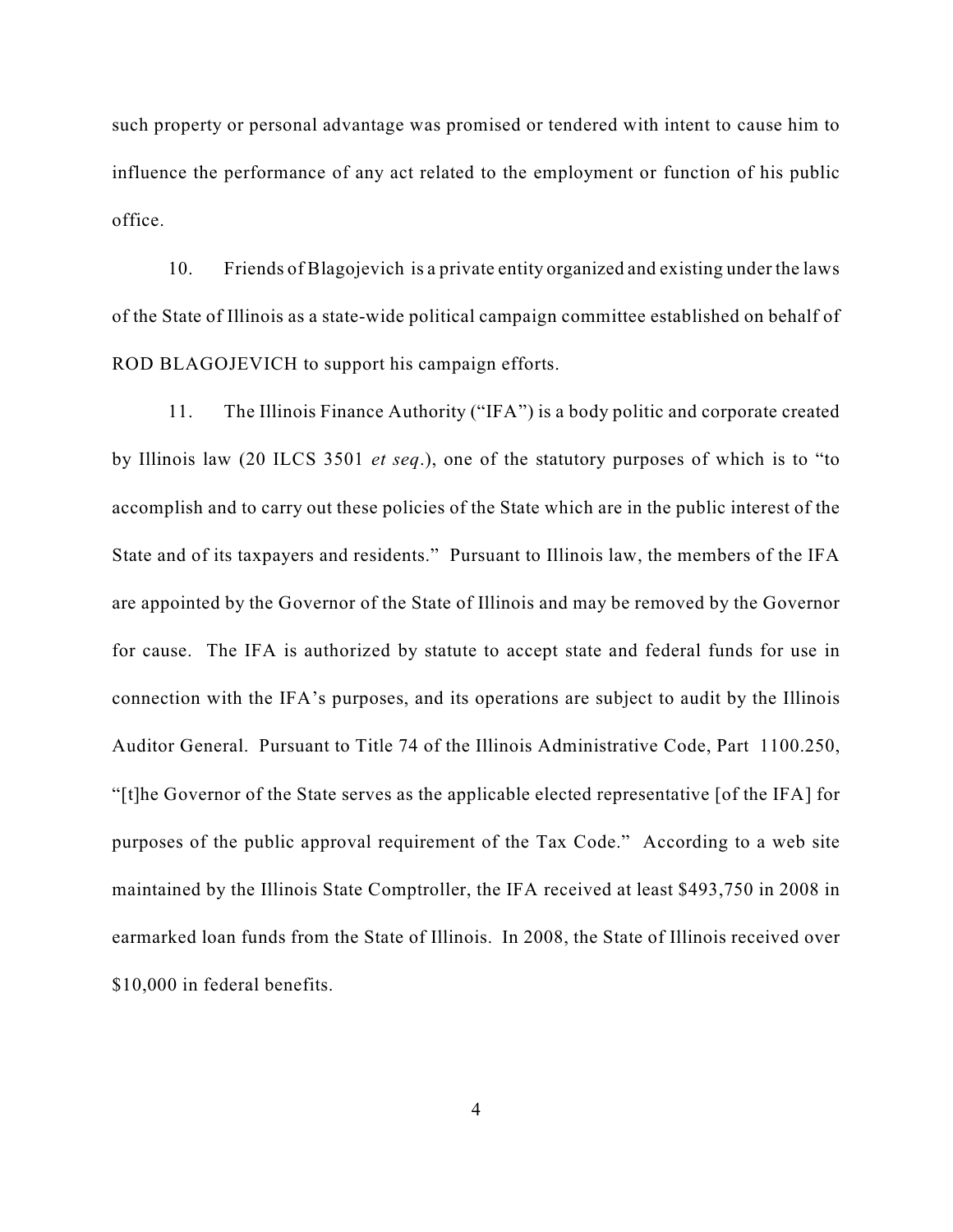12. Because this affidavit is submitted for the limited purpose of securing a criminal complaint and corresponding arrest warrants, I have not included each and every fact known to me concerning this investigation.

### **II. SUMMARY OF PROBABLE CAUSE**

13. Since approximately 2003, the government has been investigating allegations of illegal activity occurring in State of Illinois government as part of the administration of Governor ROD BLAGOJEVICH. As further detailed below, the investigation has developed evidence that: (a) beginning not later than in or about 2002, ROD BLAGOJEVICH has conspired with multiple individuals, including, beginning not later than in or about October 2008, JOHN HARRIS, to devise and participate in a scheme, which used and contemplated the use of the mails and interstate wire communications, to defraud the State of Illinois and its residents of the honest services of ROD BLAGOJEVICH and JOHN HARRIS by corruptly using the office of Governor of the State of Illinois to obtain and attempt to obtain personal gain, including financial gain, for ROD BLAGOJEVICH and third parties with whom he is associated; and (b) beginning no later than November 2008, ROD BLAGOJEVICH and JOHN HARRIS have corruptly solicited and demanded the firing of Chicago Tribune editorial board members responsible for editorials critical of ROD BLAGOJEVICH, intending to be influenced and rewarded in connection with State of Illinois financial assistance in connection with the sale of Wrigley Field. The evidence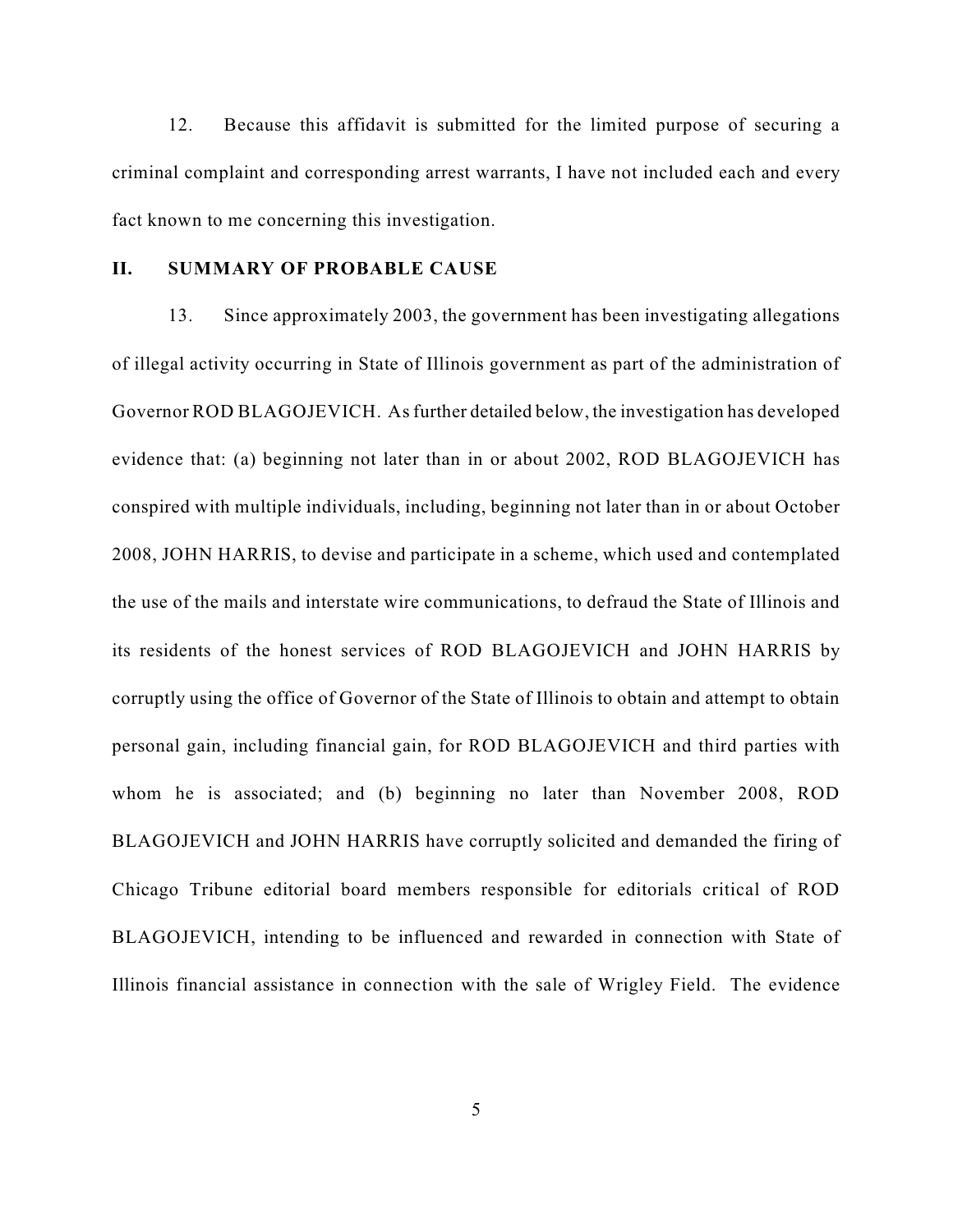demonstrates that the corrupt conduct undertaken included but was not limited to the following:

a. Defendant ROD BLAGOJEVICH and at times defendant JOHN HARRIS, together with others, obtained and attempted to obtain financial benefits for ROD BLAGOJEVICH, members of the Blagojevich family, and third parties including Friends of Blagojevich, in exchange for appointments to state boards and commissions, state employment, state contracts, and access to state funds;

b. Defendants ROD BLAGOJEVICH and JOHN HARRIS, together with others, offered to, and threatened to withhold from, the Tribune Company substantial state financial assistance in connection with Wrigley Field, which assistance ROD BLAGOJEVICH believed to be worth at least \$100 million to the Tribune Company, for the private purpose of inducing the controlling shareholder of the Tribune Company to fire members of the editorial board of the Chicago Tribune, a newspaper owned by the Tribune Company, who were responsible for editorials critical of ROD BLAGOJEVICH;

c. Defendants ROD BLAGOJEVICH and JOHN HARRIS, together with others, attempted to use ROD BLAGOJEVICH's authority to appoint a United States Senator for the purpose of obtaining personal benefits for ROD BLAGOJEVICH, including, among other things, appointment as Secretary of Health & Human Services in the President-elect's administration, and alternatively, a lucrative job which they schemed to induce a union to provide to ROD BLAGOJEVICH in exchange for appointing as senator an individual whom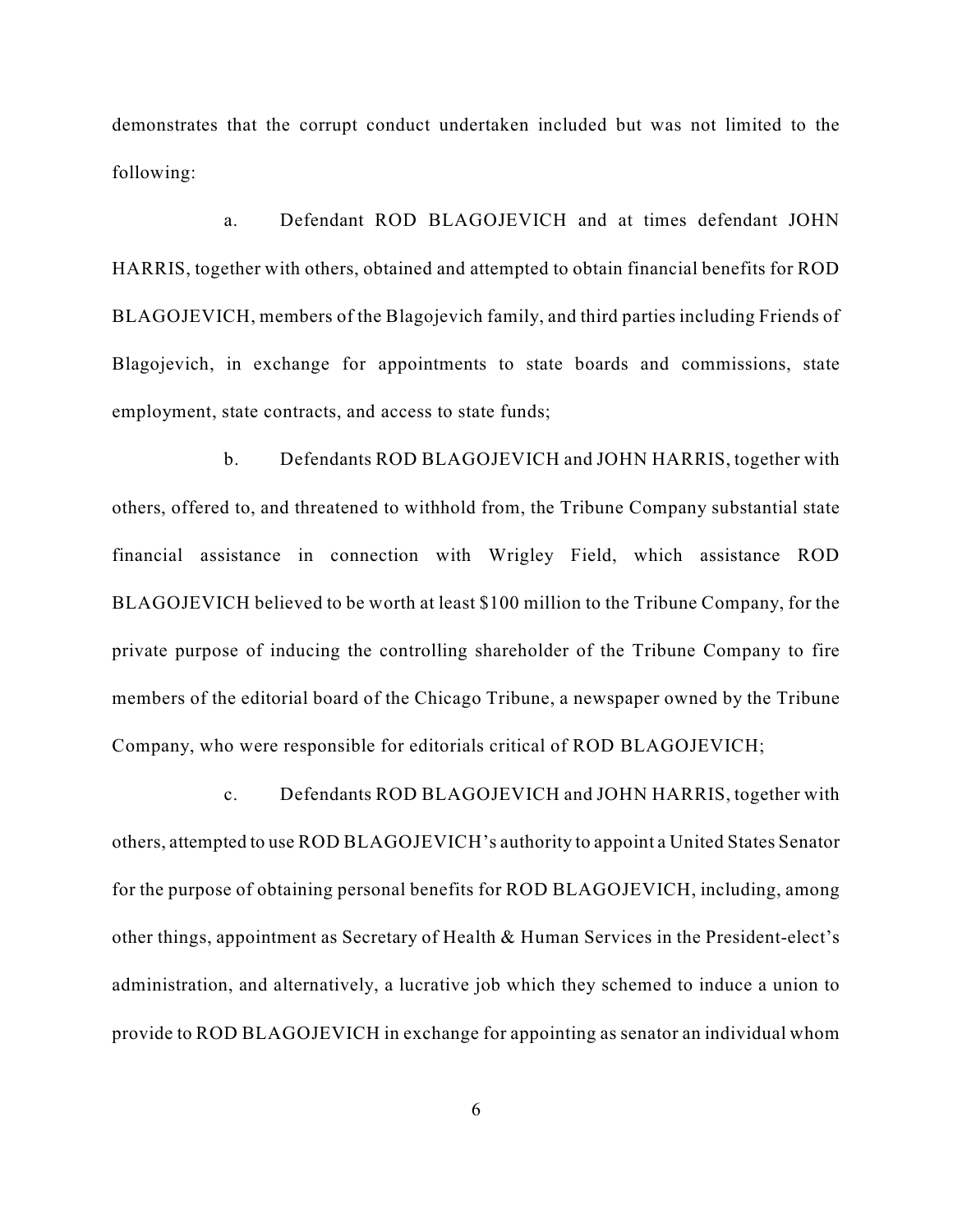ROD BLAGOJEVICH and JOHN HARRIS believed to be favored by union officials and their associates.

14. As detailed below, in early October 2008, the government obtained information that ROD BLAGOJEVICH was accelerating his corrupt fund raising activities to accumulate as much money as possible before the implementation of ethics legislation on January 1, 2009, that would severely curtail ROD BLAGOJEVICH's ability to raise money from individuals and entities conducting business with the State of Illinois. Based in part on the recently obtained information, and as part of the investigation into ROD BLAGOJEVICH's corrupt fund raising efforts, in October 2008 the government obtained court approval to intercept oral communications in certain locations in the offices of Friends of Blagojevich. In addition, as part of its investigation, the government obtained court approval to intercept wire communications on the home phone of ROD BLAGOJEVICH.<sup>1</sup> Specifically:

a. On October 21, 2008, Chief Judge James F. Holderman signed an order authorizing the interception of oral communications for a 30-day period in two rooms at the Friends of Blagojevich office: the personal office of ROD BLAGOJEVICH and the conference room. On the morning of October 22, 2008, the FBI began intercepting oral communications in those rooms. On November 19, 2008, Chief Judge James F. Holderman

 $\frac{1}{1}$  Minimization procedures were implemented during the interception of conversations at the Friends of Blagojevich offices and over phones. At times, these minimization procedures were stricter than required under law so as to avoid intercepting certain potentially privileged conversations.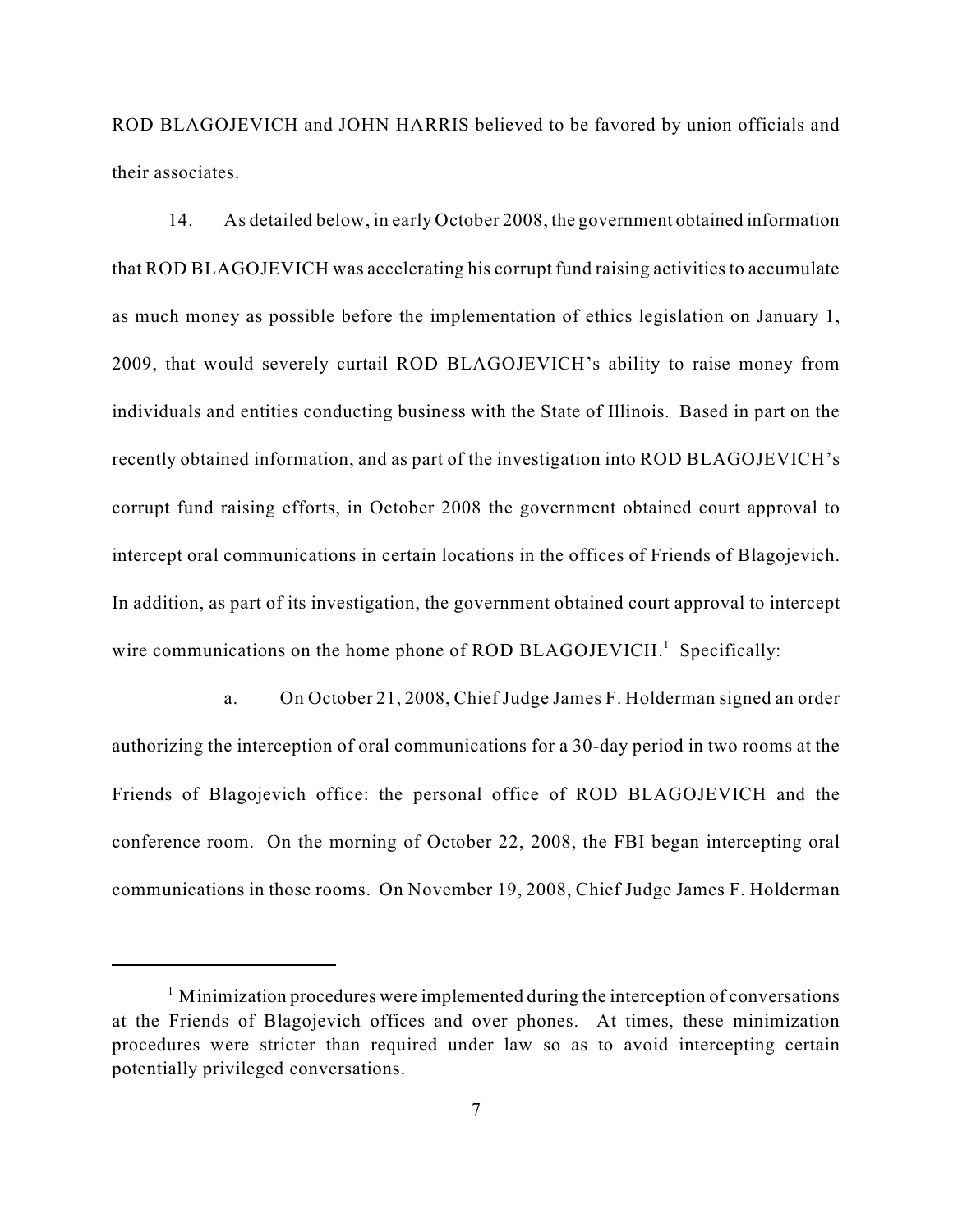signed an order authorizing the continued interception of oral communications in the two rooms at the Friends of Blagojevich office for a second 30-day period.

b. On October 29, 2008, Chief Judge James Holderman entered an Order authorizing the interception of wire communications to and from a landline telephone subscribed to ROD BLAGOJEVICH's home address and used by ROD BLAGOJEVICH and others. The interception of wire communications to and from ROD BLAGOJEVICH's home phone began on the evening of October 29, 2008. On November 26, 2008, Acting Chief Judge Matthew F. Kennelly signed an order authorizing the continued interception of wire communications on ROD BLAGOJEVICH's home phone for a second 30-day period.

15. The remainder of this affidavit first sets out certain information obtained prior to the initiation of the court-authorized interceptions, relating to allegations that ROD BLAGOJEVICH solicited and obtained campaign contributions in exchange for official actions as Governor. Next, this affidavit details certain information obtained during the course of the court-authorized interceptions and relating to the crimes alleged in the attached criminal complaint. Thisinformation, in turn, is divided into sections relating to three topics: (a) efforts to obtain campaign contributions in exchange for official actions by ROD BLAGOJEVICH; (b) efforts to use state funds for the private purpose of inducing the Tribune Company to fire Chicago Tribune editorial board members critical of ROD BLAGOJEVICH by making their firing a condition of state assistance to the Tribune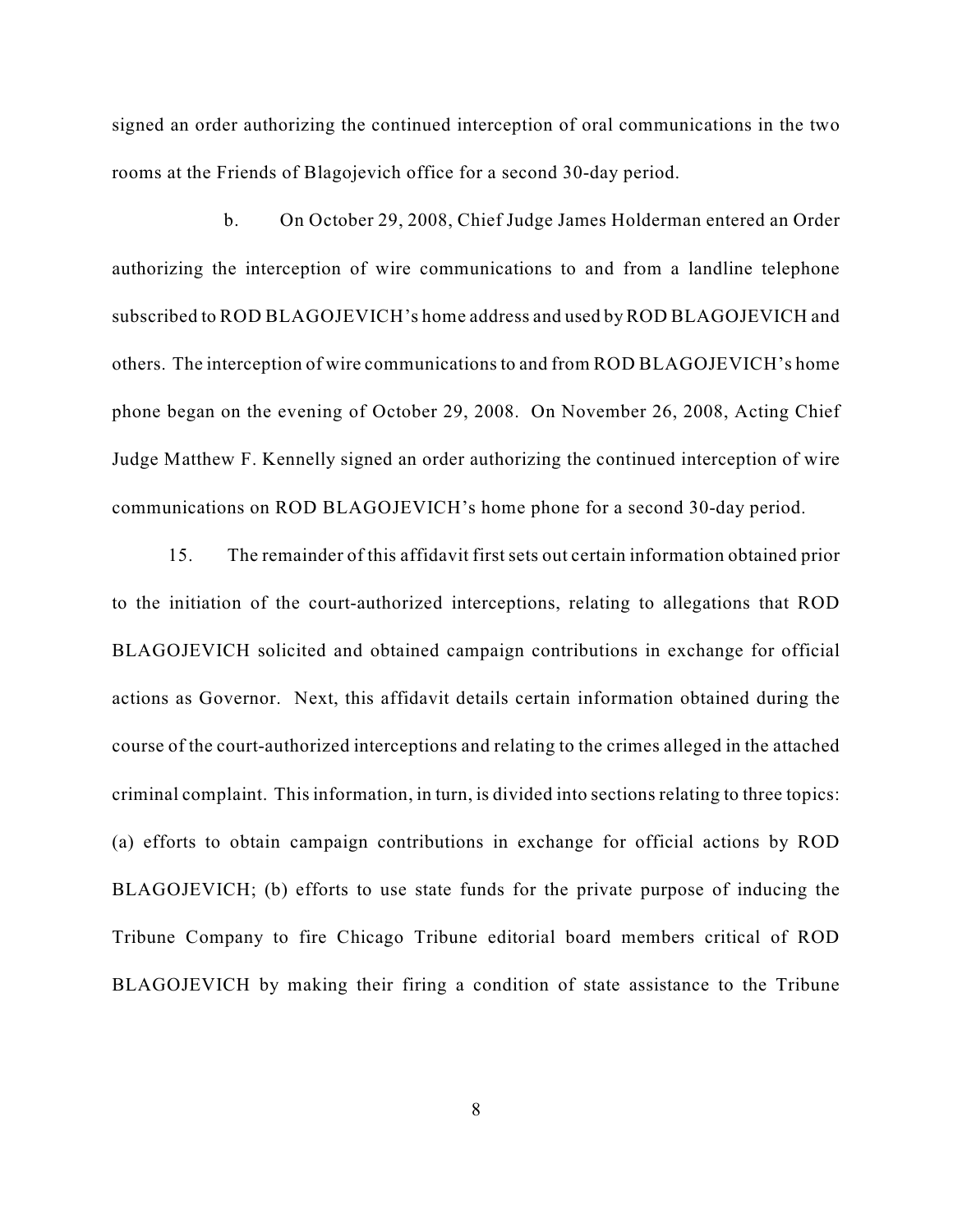Company in connection with Wrigley Field; and (c) efforts to obtain personal financial benefits for ROD BLAGOJEVICH in return for his appointment of a United States Senator.

### **III. FACTS ESTABLISHING PROBABLE CAUSE**

# **A. Evidence Concerning the Solicitation and Receipt of Campaign Contributions in Return for Official Acts by ROD BLAGOJEVICH Prior to October 2008**

#### **1. Information Provided by Ali Ata**

16. As described in more detail in the following paragraphs, Ali Ata testified under oath in the spring of 2008 that Ata discussed with ROD BLAGOJEVICH a potential appointment to a high-level position with the State of Illinois while a \$25,000 donation check to Friends of Blagojevich from Ata was sitting on a table in front of ROD BLAGOJEVICH. Ata further testified that later, after Ata made another substantial contribution to Friends of Blagojevich, ROD BLAGOJEVICH told Ata that he was aware of the donation, that he understood that Ata would be joining his administration, and that Ata better get a job "where [Ata] can make some money."

17. Ata is a businessman who, in May 2008, as part of a cooperation agreement with the government, pled guilty to making false statements to the FBI and to tax fraud.<sup>2</sup> Pursuant to his cooperation agreement, the government has interviewed Ata extensively

 $2$  Under the terms of the plea agreement, if Ata continues to completely and truthfully cooperate, the government will make a motion pursuant to 5K1.1 for a reduction from his 12- 18 month applicable guideline range. The plea agreement allows his counsel to ask for any sentence, including probation. Other than his felony convictions in May 2008, Ata has no criminal history.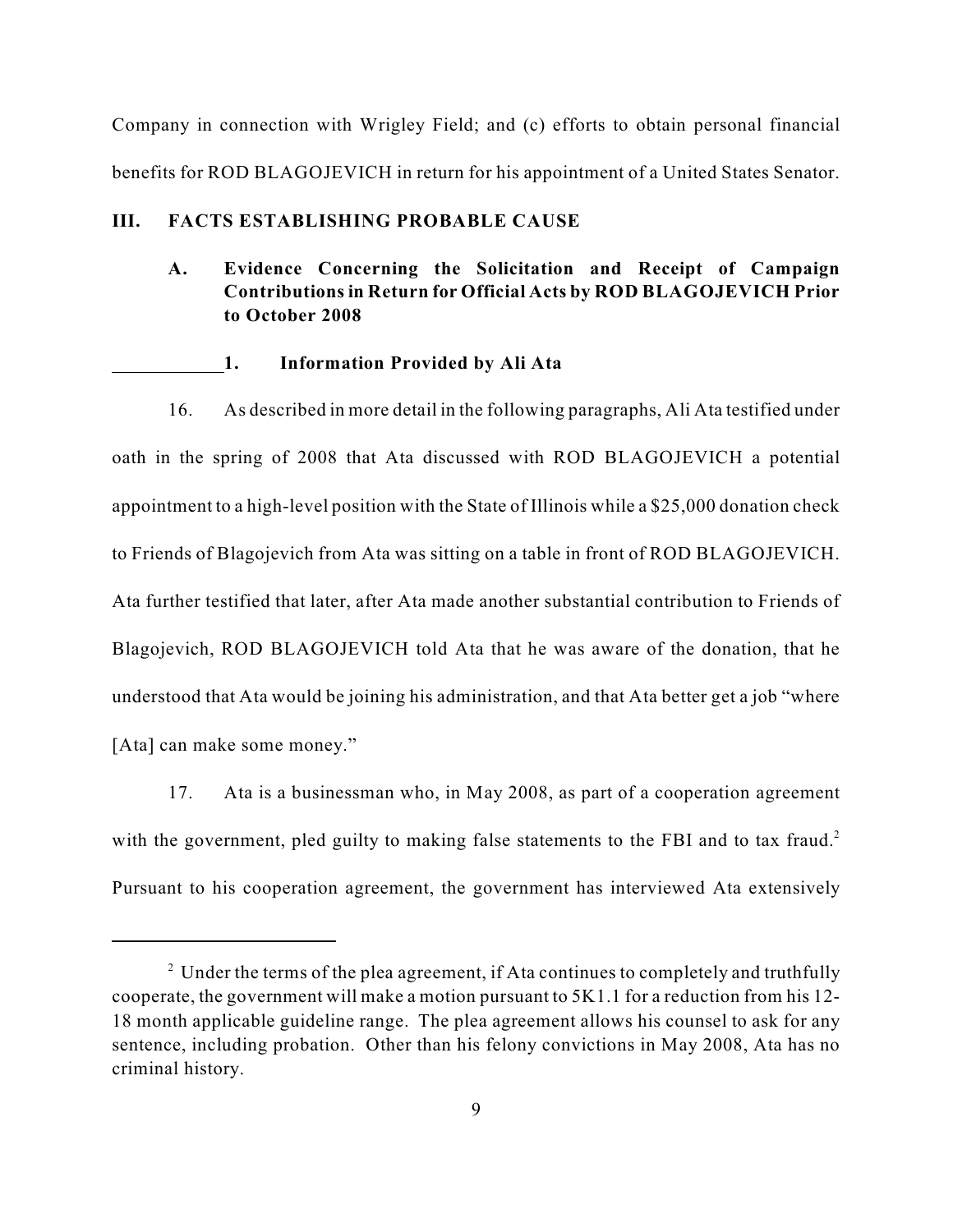regarding a number of topics, including his knowledge of and involvement in fundraising for ROD BLAGOJEVICH. In addition, Ata testified under oath at the criminal trial of Antoin Rezko (the "Rezko Trial") in May 2008.<sup>3</sup> Portions of Ata's testimony are directly relevant to the current investigation. In summary, and in relevant part, Ata testified as follows during the Rezko Trial:

18. In or about 2000 or 2001, at a meeting with Ata, ROD BLAGOJEVICH who at the time was a member of the United States House of Representatives, told Ata that he was contemplating a run for higher office and asked for Ata's support. Ata agreed to support him. Thereafter, Ata observed that Rezko was close to ROD BLAGOJEVICH and was very involved in fund raising for ROD BLAGOJEVICH's campaign, including overseeing Ata's own fund raising efforts on behalf of ROD BLAGOJEVICH.

19. In or about 2002, Ata had several conversations with Rezko regarding the possibility of a high level appointment for Ata in state government should ROD BLAGOJEVICH be elected. At Rezko's direction, Ata put together a list of three state agencies to which he would be interested in being appointed, including the Capital Development Board.

<sup>&</sup>lt;sup>3</sup> Rezko was a principal fundraiser for ROD BLAGOJEVICH. His criminal trial focused on allegations that Rezko and Stuart Levine, a member of the board of trustees of the Teachers Retirement System and the Illinois Health Facilities Planning Board, engaged in a scheme to defraud the State of Illinois of Levine's honest services by demanding kickbacks, as well as political contributions to the campaign of ROD BLAGOJEVICH, in return for the exercise of Levine's official influence. Relevant evidence presented at the Rezko trial is summarized below.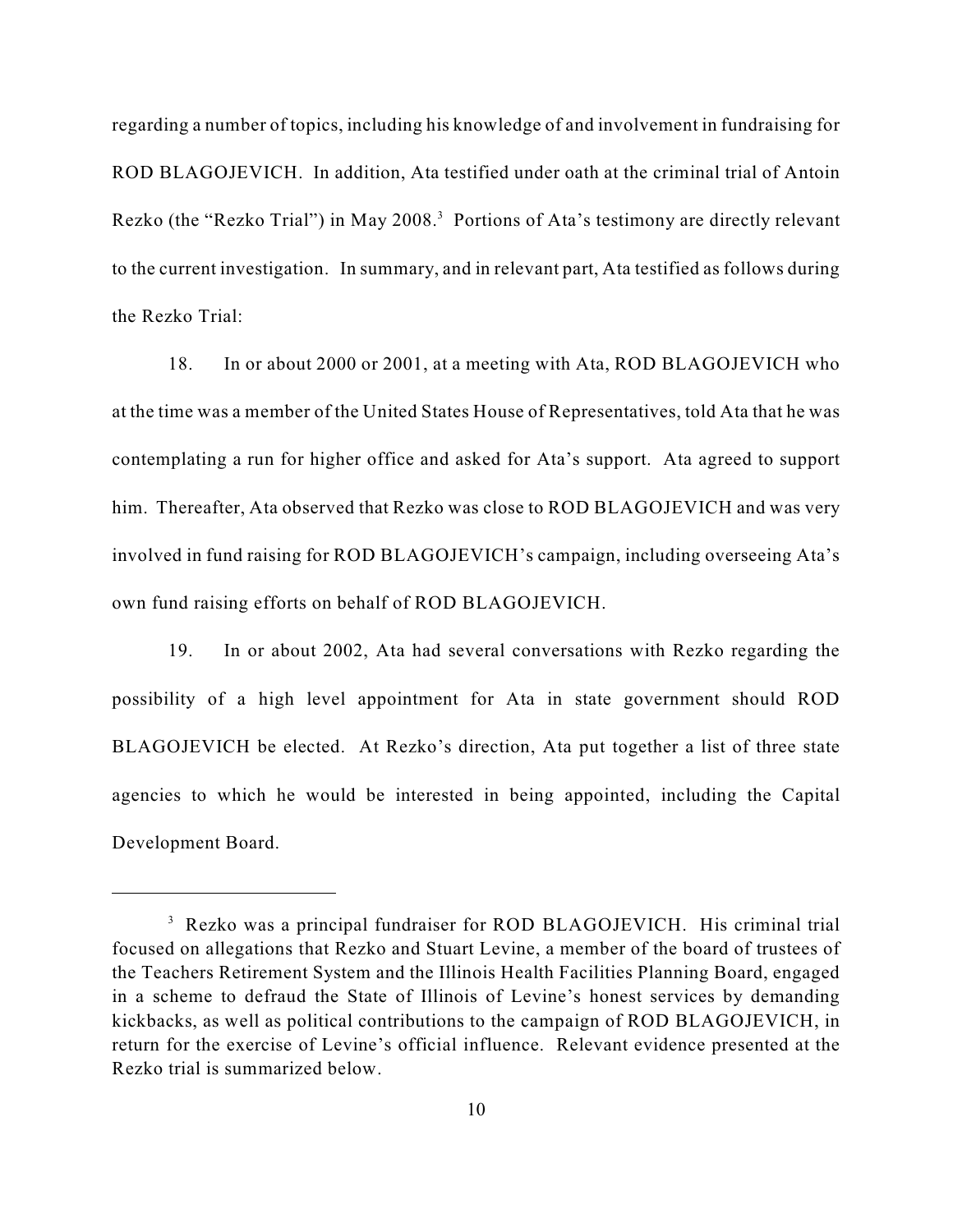20. In or about August 2002, Ata held a small fund raising event for ROD BLAGOJEVICH that ROD BLAGOJEVICH attended. In advance of that fund raising event, Ata committed to Rezko that Ata would raise \$25,000 at that event, which he eventually did, personally contributing at least approximately \$5,000.

21. Later that year, Rezko approached Ata for additional monetary support for ROD BLAGOJEVICH. Ata agreed to contribute \$25,000 in additional monies to the campaign of ROD BLAGOJEVICH. Ata, subsequently and by prior arrangement with Rezko, brought a check in this amount to Rezko's offices on Elston Avenue in Chicago. After he arrived at Rezko's offices, Ata was greeted by Rezko to whom he handed the check in an envelope. Rezko, carrying the check, ushered Ata into a conference room where he met with Rezko and ROD BLAGOJEVICH. Rezko placed the envelope containing Ata's \$25,000 check to ROD BLAGOJEVICH's campaign on the conference room table between himself and ROD BLAGOJEVICH and stated to ROD BLAGOJEVICH that Ata had been a good supporter and a team player and that Ata would be willing to join ROD BLAGOJEVICH's administration. ROD BLAGOJEVICH expressed his pleasure and acknowledged that Ata had been a good supporter and good friend. ROD BLAGOJEVICH, in Ata's presence, asked Rezko if he (Rezko) had talked to Ata about positions in the administration, and Rezko responded that he had.<sup>4</sup>

<sup>&</sup>lt;sup>4</sup> Rezko, whose reliability has yet to be fully determined, has confirmed to the government in proffer sessions the essence of Ata's testimony regarding Ata's meeting with ROD BLAGOJEVICH, but has a different recollection regarding the timing and chronology (continued...)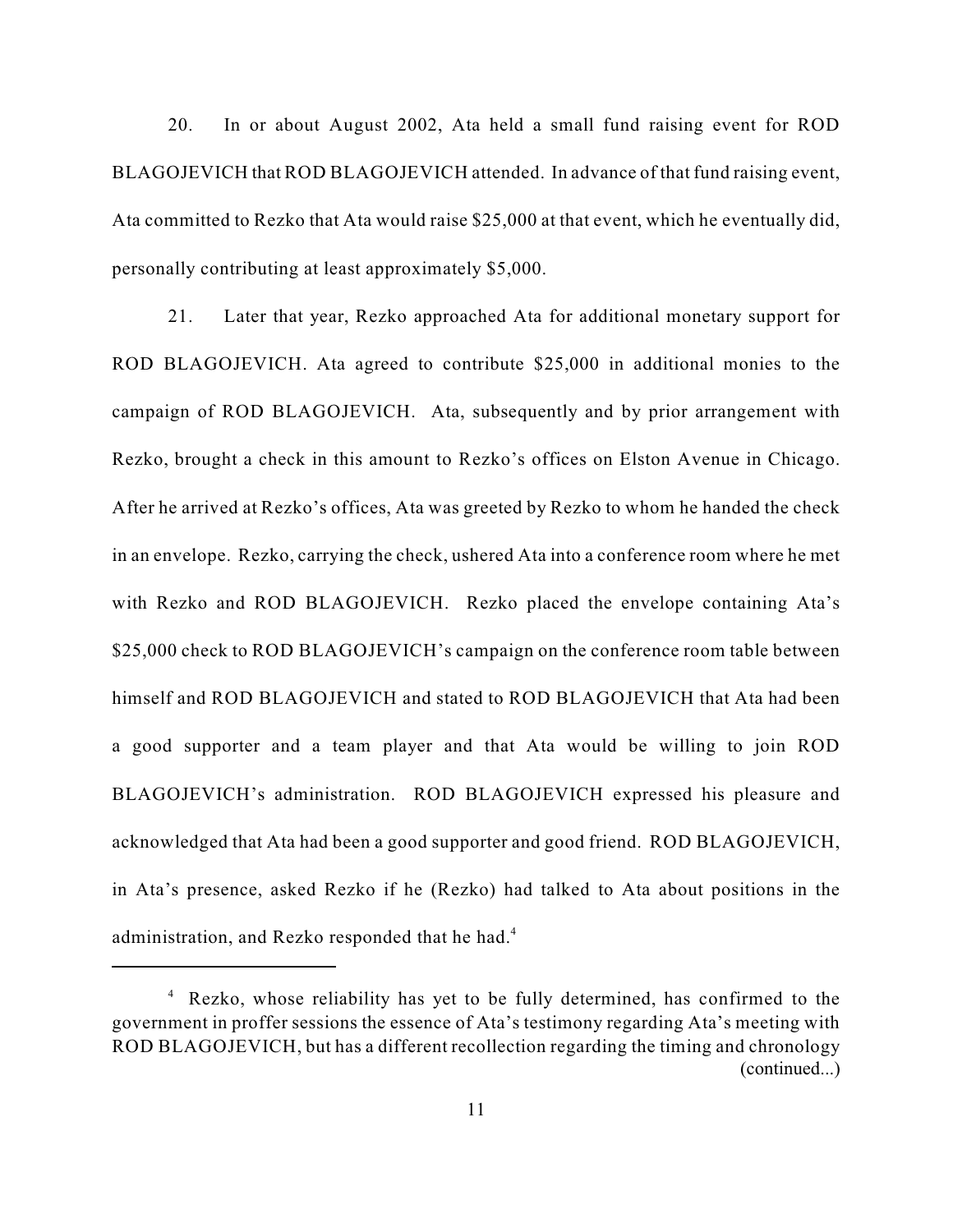22. After this meeting, Ata completed an application for a state appointment. In or about early 2003, Rezko informed Ata that he was going to be appointed to head the state Capital Development Board. Rezko subsequently informed Ata that this position was going to someone else and that another position would have to be found for Ata. Later, Rezko discussed an opportunity for Ata with the newly formed Illinois Finance Authority ("IFA").

23. In or about July 2003, Rezko asked Ata to make an additional \$50,000 contribution to the campaign of ROD BLAGOJEVICH. Ata agreed to contribute the same amount as he had previously, namely \$25,000. Ata made this contribution on or about July 25, 2003, by check payable to ROD BLAGOJEVICH's campaign. Ata gave this check to Rezko. Thereafter, Ata had a conversation with ROD BLAGOJEVICH at a large fund raising event at Navy Pier. During this conversation, ROD BLAGOJEVICH told Ata that Ata had been a good supporter, indicated that ROD BLAGOJEVICH was aware that Ata had

 $^4$ (...continued)

of certain events and only recalls asking Ata for one \$25,000 check for ROD BLAGOJEVICH. Rezko's proffers have been substantial but are not complete and the government's efforts to fact check and corroborate Rezko's proffered information are not yet complete. Rezko has proffered with the government in hopes of receiving a recommendation from the government for a reduced sentence. During the proffer sessions, Rezko at times has provided accounts that differ from those of other witnesses, including Ata, but in broad terms Rezko's account incriminates ROD BLAGOJEVICH in a "pay to play" criminal scheme. Because the government is not yet satisfied that Rezko's accounts are full and complete, the government is not relying on Rezko's account for probable cause. The government simply notes that while Rezko's account varies at times from those of other witnesses, Rezko's account of ROD BLAGOJEVICH's activity, on balance, would add to the probable cause set forth herein, not subtract. Where Rezko's proffered recollection differs significantly from those of witnesses upon whose testimony the government is relying, this affidavit notes those differences.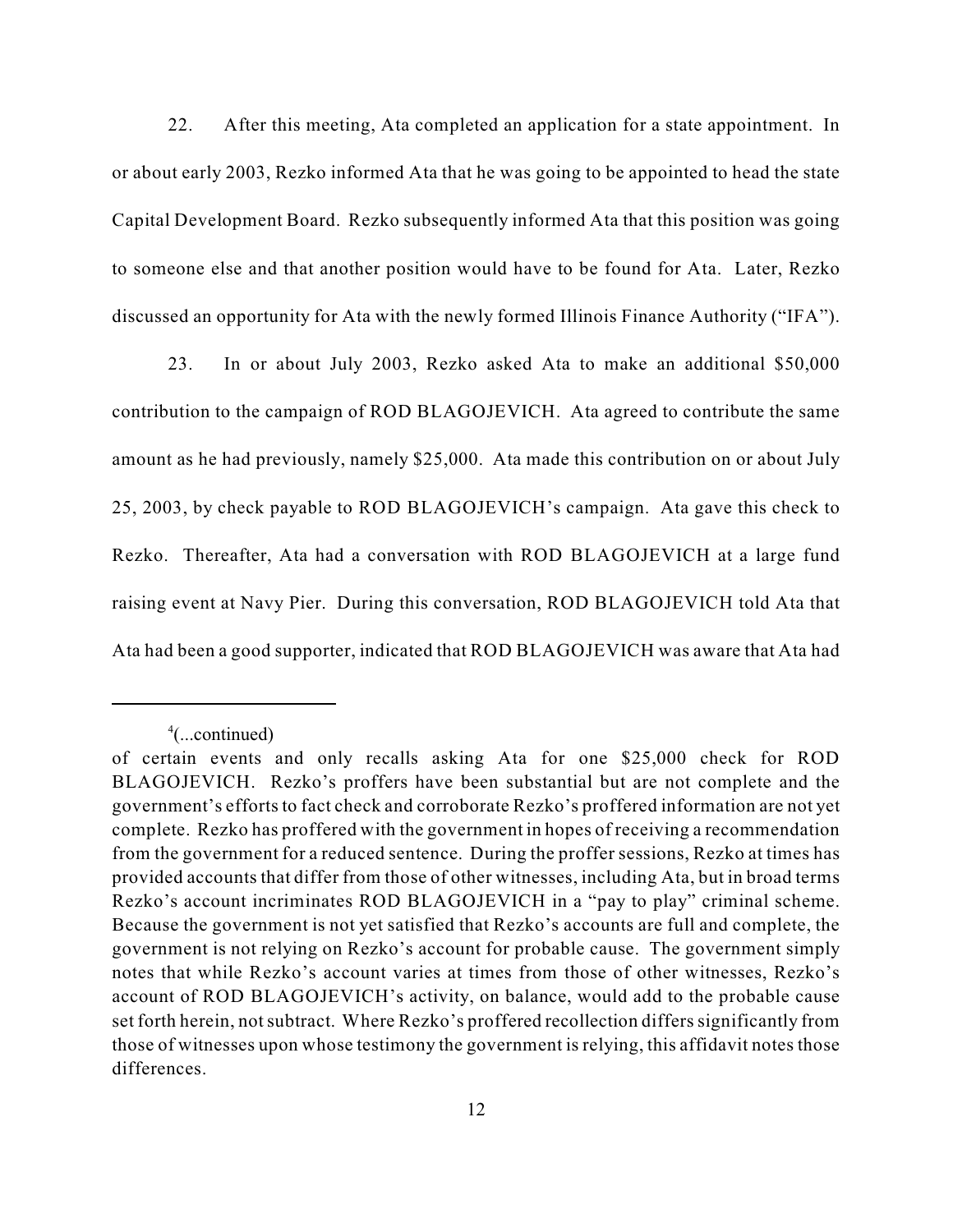made another substantial donation to ROD BLAGOJEVICH's campaign, and told Ata that he understood that Ata would be joining his administration. Ata responded that he was considering taking a position, and ROD BLAGOJEVICH stated that it had better be a job where Ata could make some money.

24. Ata was surprised by this comment by ROD BLAGOJEVICH and said something to Rezko about it the next time Ata saw Rezko. When Ata told Rezko that ROD BLAGOJEVICH had said words to the effect of, "it had better be a job where you can make some money," Rezko responded that he was not surprised and had heard ROD BLAGOJEVICH say things like that before.

#### **2. Information Provided by Joseph Cari**

25. As described in further detail in the following paragraphs,Joseph Cari testified under oath at the Rezko Trial on April 15 and 16, 2008.<sup>5</sup> Among other things, Cari testified that he had a conversation with ROD BLAGOJEVICH in which ROD BLAGOJEVICH informed Cari that ROD BLAGOJEVICH could use his power to award State of Illinois contracts in order to generate campaign contributions. Cari further testified that he had

 $\sigma$  Cari testified pursuant to his obligations under a written plea agreement entered into with the government. In the plea agreement, Cari pled guilty to the attempted extortion of JER, an investment company attempting to obtain a State of Illinois investment. In exchange for his truthful cooperation, the government agreed to recommend at the time of Cari's sentencing that Cari receive a sentence of two and a half years in prison. The plea agreement allows his counsel to ask for any sentence, including probation. Prior to pleading guilty to attempted extortion, Cari had no criminal history.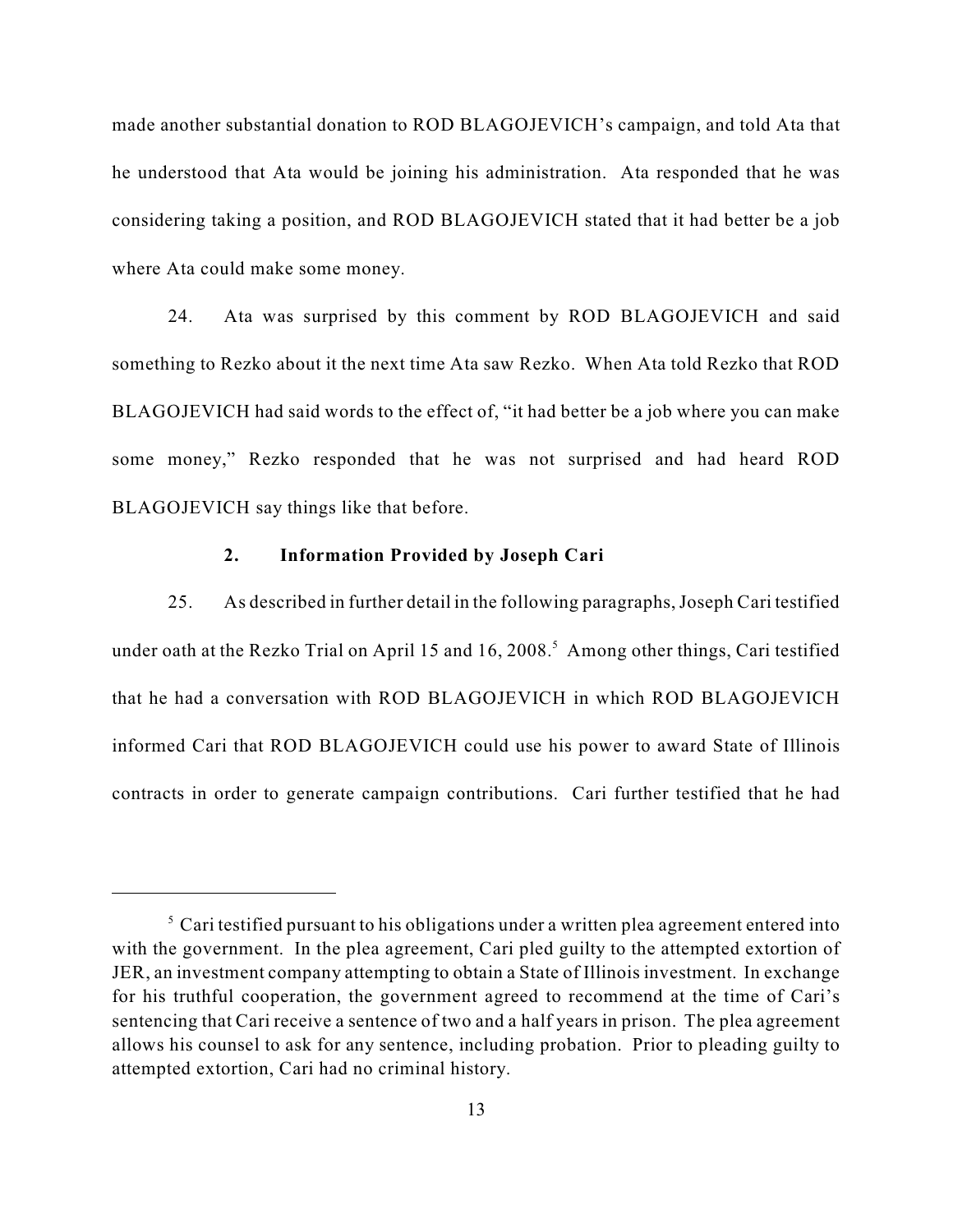similar conversations with Rezko and Chris Kelly<sup>6</sup>, who specifically offered him State of Illinois work in exchange for Cari's assistance with various fundraising matters. In summary, and in relevant part, Cari testified as follows during the Rezko Trial:

26. Cari was a significant fundraiser for Democratic causes and was previously the national finance chair for Vice President Al Gore's 2000 presidential campaign. During his testimony, Cari described meetings that he had with ROD BLAGOJEVICH, Chris Kelly, Rezko, and Stuart Levine<sup>7</sup>. In particular, on approximately October 29, 2003, Cari, ROD BLAGOJEVICH, Kelly, Levine and others rode on an airplane arranged by Levine to a fundraiser in New York being hosted by Cari on behalf of ROD BLAGOJEVICH. During the plane ride, Cari had a conversation with ROD BLAGOJEVICH. During the conversation, Cari and ROD BLAGOJEVICH discussed Cari's fundraising background and work as a national fundraiser. ROD BLAGOJEVICH discussed his interest in running for President of the United States. During the conversation, ROD BLAGOJEVICH informed Cari that it was easier for governors to solicit campaign contributions because governors had the ability to "award contracts" and give legal work, consulting work, and investment banking work to campaign contributors. ROD BLAGOJEVICH informed Cari that Rezko and Kelly were his point people in raising campaign contributions. Later in the conversation,

 $6$  Like Rezko, Kelly was a principal campaign fundraiser for ROD BLAGOJEVICH.

<sup>&</sup>lt;sup>7</sup> Stuart Levine was a Chicago-area businessman and an associate of Rezko and Kelly who served on the Illinois Health Facilities Planning Board and the board of trustees of the Teachers Retirement System of Illinois. Further information about Levine is provided below at paragraph 31 *et seq.*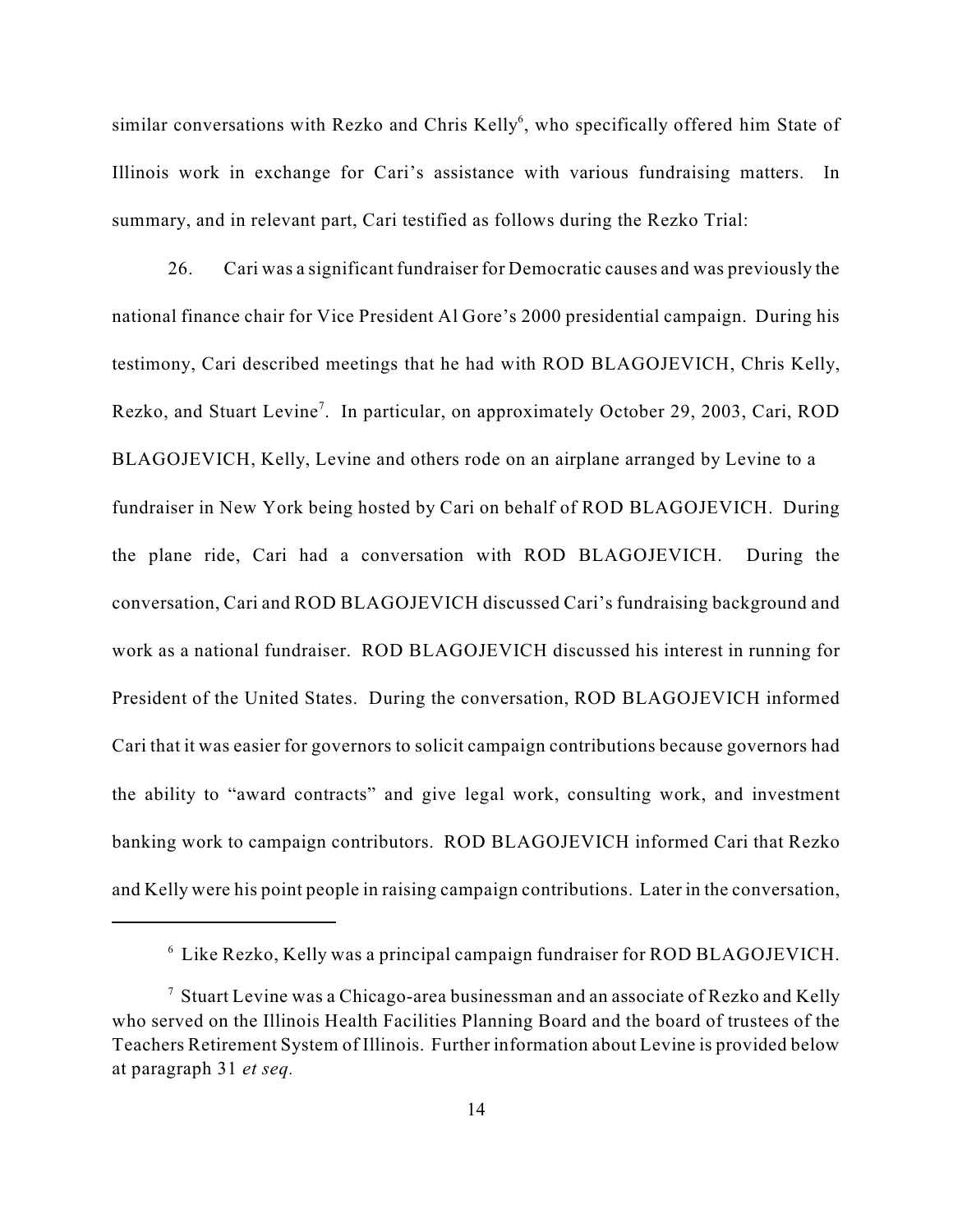ROD BLAGOJEVICH told Cari that there were State of Illinois contracts and other State of Illinois work that could be given to contributors who helped ROD BLAGOJEVICH, Rezko, and Kelly. Cari testified that ROD BLAGOJEVICH ended the conversation with Cari by informing Cari that Rezko and Kelly would follow up with Cari in relation to the discussion that had just occurred.

27. At one point during the October 29, 2003 New York fundraiser, Cari and Levine had a conversation. Cari testified that during the conversation, Levine informed Cari that there was a plan in place in the Blagojevich administration pursuant to which Rezko and Kelly would pick consultants to do business with State of Illinois boards, and thereafter, the consultants would be asked to make campaign contributions.

28. Cari also testified about a conversation he had with Rezko at Rezko's office. Levine was also present for the conversation. According to Cari, Rezko informed Cari that Rezko had a close relationship with the Blagojevich administration and Rezko had a role in picking consultants and law firms and other entities to get State of Illinois business. Rezko informed Cari that Rezko called ROD BLAGOJEVICH's chief of staff, Lon Monk, and Monk would help implement Rezko's choices for certain State of Illinois work. Rezko informed Cari that, in exchange for raising money for ROD BLAGOJEVICH, the Blagojevich administration would be financially helpful to Cari's business interests.

29. On approximately March 5, 2004, Cari met with Kelly at a restaurant. Cari testified that Kelly stated that Kelly was following up on Cari's conversations with ROD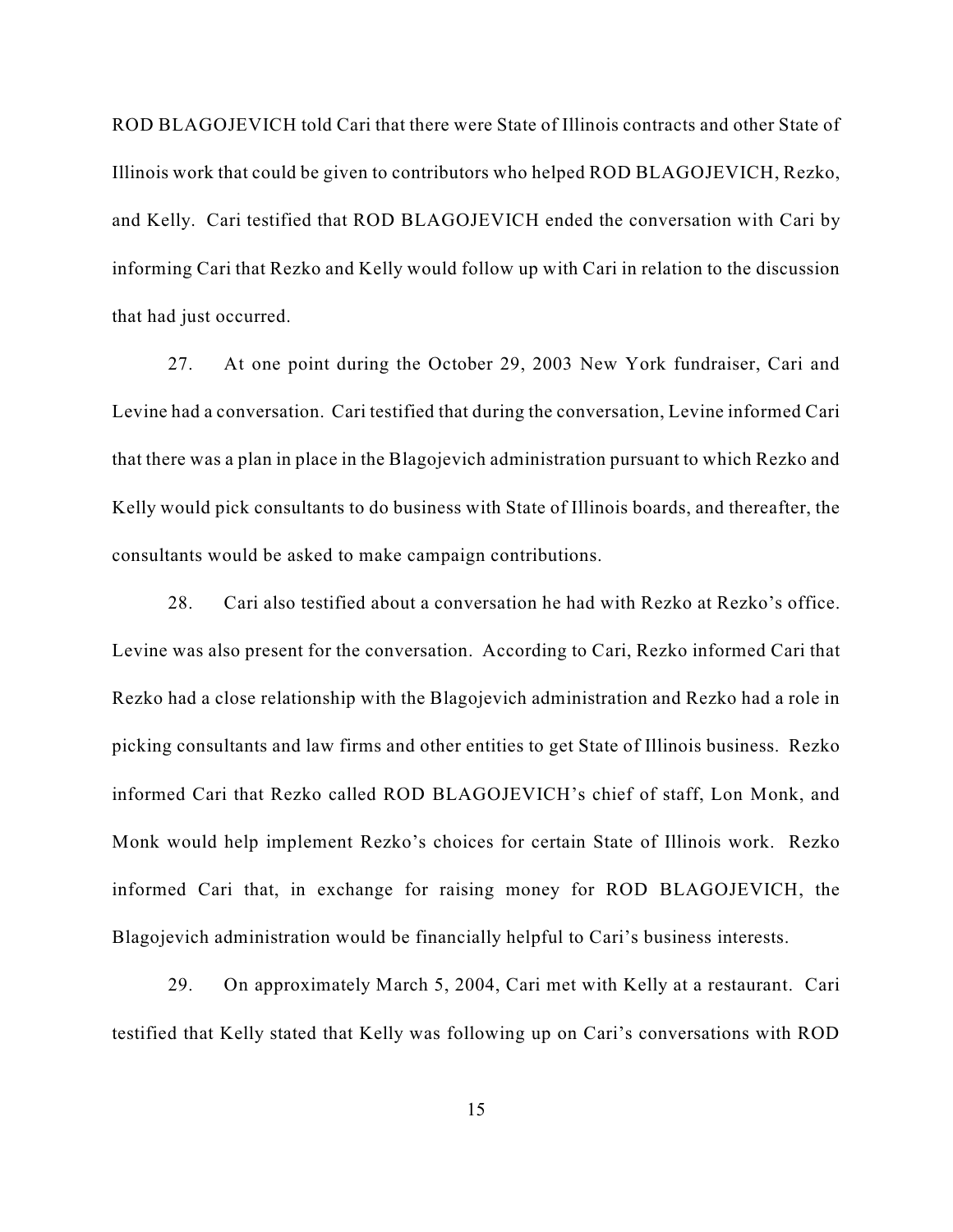BLAGOJEVICH, Rezko, and Levine. Kelly then requested Cari's help in raising money on a national level for ROD BLAGOJEVICH. Cari, as he had in the past, indicated he was not inclined to assist ROD BLAGOJEVICH. In response, Kelly pushed Cari to assist ROD BLAGOJEVICH and informed Cari that helping ROD BLAGOJEVICH would be good for Cari's business interests and that Cari "could have whatever [Cari] wanted," which Cari understood to be a reference to getting Cari's business interests whatever State of Illinois work Cari wanted if Cari helped raise money on a national level for ROD BLAGOJEVICH. The conversation ended shortly thereafter.

30. Cari testified that he eventually became involved in the attempted extortion of JER, a real estate investment firm that was seeking an investment from the Teachers Retirement System ("TRS"). Details regarding corruption at TRS involving one of its board members, Stuart Levine, are set forth below. Based on his conversations with ROD BLAGOJEVICH, Rezko, Kelly, and Levine, in which he was informed that consultants would be inserted into State of Illinois transactions and then solicited for campaign contributions, Cari believed that JER needed to hire a consultant. Cari testified that he informed employees of JER that they needed to hire a consultant and that in Illinois the "Governor and the people around the Governor" pick the consultants to be used on particular deals. Cari informed JER employees that if they did not hire the consultant then JER would not receive the money it was seeking from the State of Illinois. Ultimately, JER exposed the attempted extortion and received money from the State of Illinois.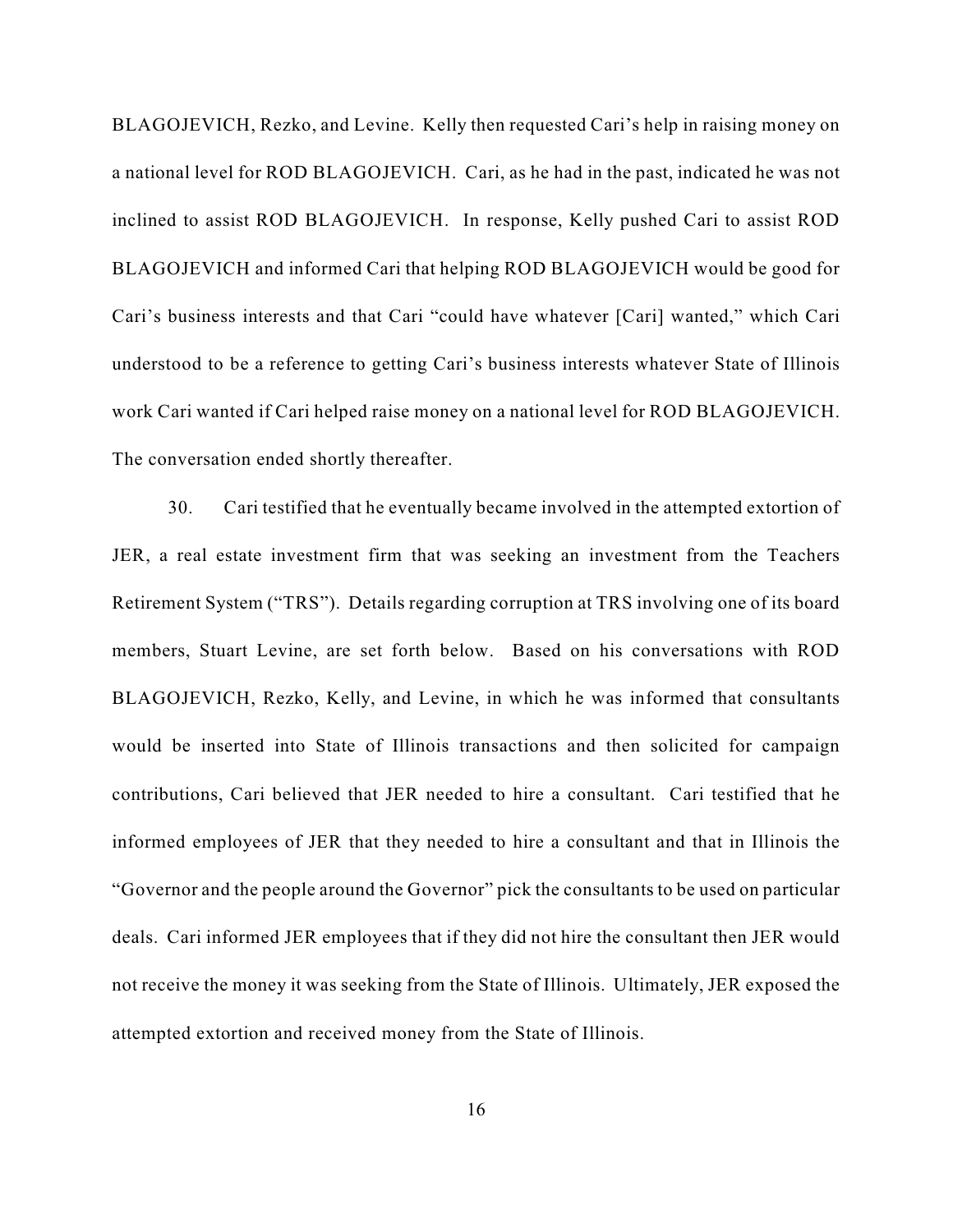#### **3. Information Provided by Stuart Levine**

31. In approximately December 2003, the FBI began an investigation of allegations that at least one member of the Illinois Health Facilities Planning Board (the "Planning Board"), Stuart Levine, was soliciting bribes in exchange for board action. At the time, Levine was a businessman who served on two state boards: the board of trustees of TRS, and the Planning Board. As part of the investigation, the government sought and obtained court authorization to record phone calls on multiple phones used by Levine.

32. On May 4, 2005, Levine was indicted in *United States v. Levine, et al.* 05 CR 408 (Grady, J.) on 28 counts of mail and wire fraud, extortion, bribery, and money laundering. On August 3, 2005, Levine was indicted in *United States v. Levine, et al.*, 05 CR 691 (St. Eve., J.) on 13 counts of mail and wire fraud, bribery, and attempted extortion. On October 27, 2006, Levine pleaded guilty to Counts One and Twenty-Three of a superseding indictment in Case No. 05 CR 691. As part of Levine's plea agreement, the government moved, on November 15, 2006, to dismiss the pending superseding indictment and indictment against Levine in Case No. 05 CR 408.

33. Pursuant to his cooperation agreement, the government has interviewed Levine extensively regarding a number of topics, including his knowledge of and involvement in the corruption of Illinois state government and fundraising for ROD BLAGOJEVICH. In addition, Levine testified under oath at the Rezko Trial.<sup>8</sup> Portions of Levine's testimony at

<sup>&</sup>lt;sup>8</sup> As noted above, Levine was charged in two separate indictments before pleading (continued...)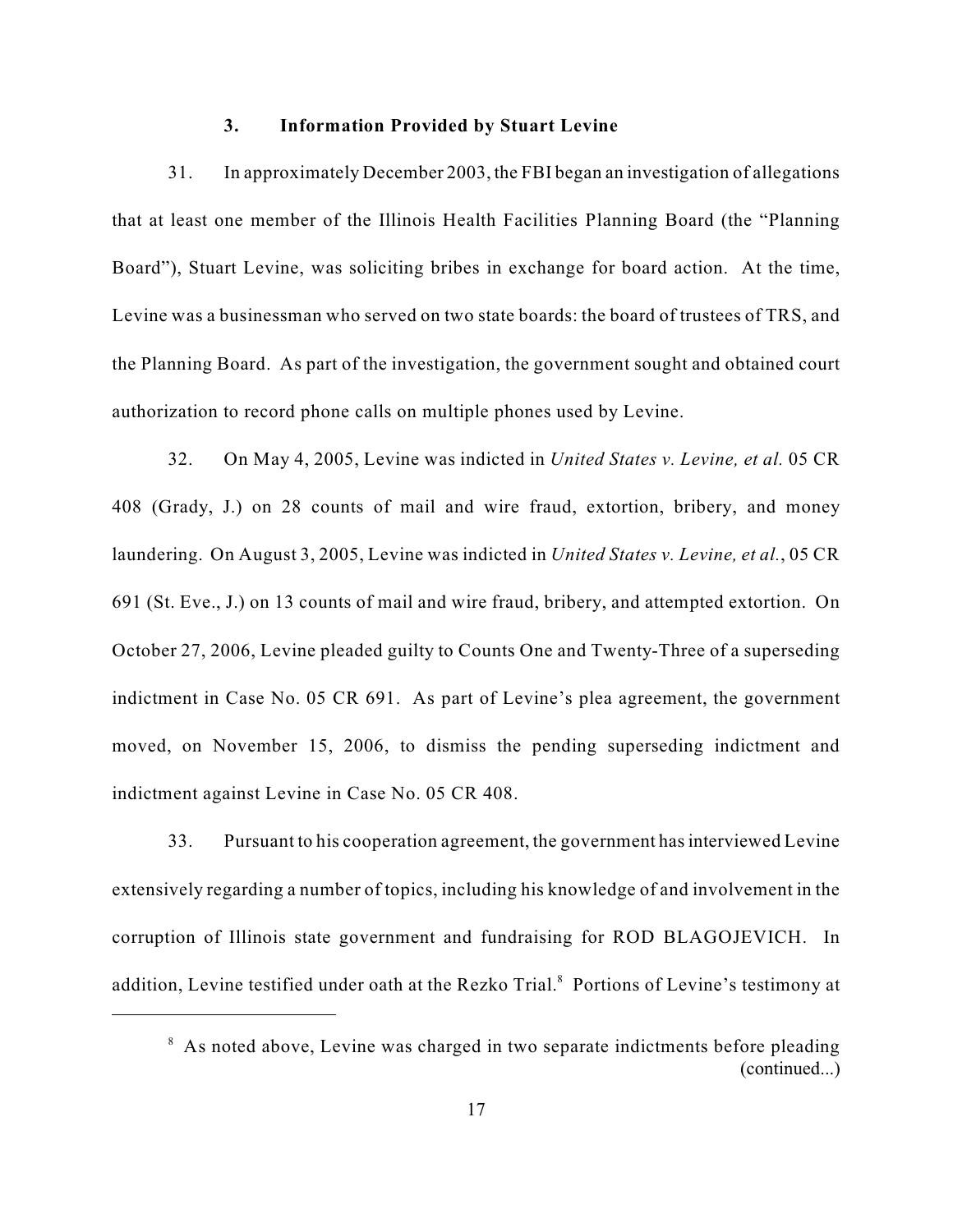the Rezko trial are directly relevant to the current investigation. The remainder of this section sets forth, in summary, and in relevant part, Levine's testimony at the Rezko Trial, except as noted where information is specifically identified as having been obtained from other sources:

### **a. Levine's Plane Ride with Blagojevich**

34. According to Levine, in approximately late October 2003, after Levine was reappointed to the Planning Board, he shared a private plane ride from New York to Chicago with ROD BLAGOJEVICH and Kelly. Levine, ROD BLAGOJEVICH, and Kelly were the only passengers on the flight. According to Levine, at the beginning of the flight, Levine thanked ROD BLAGOJEVICH for reappointing him to the Planning Board. ROD

 $%$ ...continued)

guilty in Case No. 05 CR 691. In Levine's plea agreement, Levine acknowledged that under the Sentencing Guidelines he was facing a guidelines range of life imprisonment. As a result of Levine's plea, the government will recommend, assuming Levine's continued complete and truthful cooperation, that Levine be sentenced to a term of 67 months' imprisonment. In Levine's plea agreement, Levine admitted to violating his duty of honest services to two separate Illinois state boards by seeking and agreeing to accept kickbacks and payments worth millions of dollars in exchange for using Levine's influence and position on the state boards to benefit numerous third parties. Levine further admitted in his plea agreement to defrauding a medical school and a charitable organization which he controlled out of additional millions of dollars. In addition to the crimes detailed in his plea agreement, Levine committed additional crimes over the past approximately 20 years, including instances of paying bribes, tax fraud, election fraud, structuring, and defrauding the estate of a business associate. Levine has further admitted to using illegal narcotic drugs for approximately 30 years up to and including 2004, including the repeated and regular use of cocaine, crystal methamphetamine, ecstasy, and ketamine. Levine's credibility was vigorously challenged by defense counsel during the trial that ultimately led to Rezko's conviction.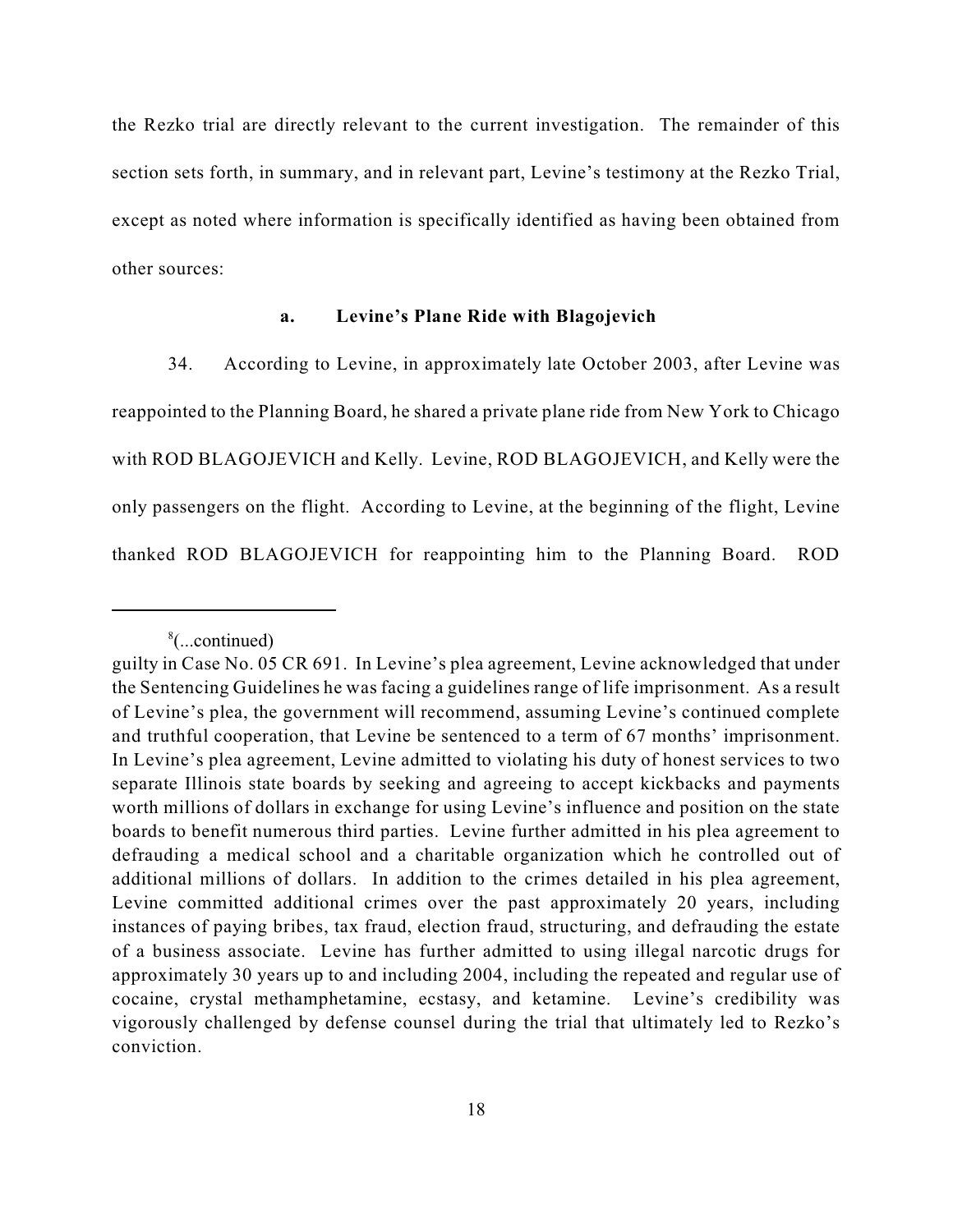BLAGOJEVICH responded that Levine should only talk with "Tony" [Rezko] or [Kelly] about the Planning Board, "but you stick with us and you will do very well for yourself." ROD BLAGOJEVICH said this in front of Kelly. According to Levine, Levine understood from ROD BLAGOJEVICH's manner of speaking and words that ROD BLAGOJEVICH did not want Levine to talk to ROD BLAGOJEVICH directly about anything to do with the boards, but that Levine should talk to Rezko or Kelly. Levine also understood that ROD BLAGOJEVICH meant that Levine could make a lot of money working with ROD BLAGOJEVICH's administration. According to Levine, ROD BLAGOJEVICH did not seem to expect a response from Levine, and Kelly then shifted the conversation to something else.

## **b. Corruption of the Planning Board**

35. As described more fully in the following paragraphs, Mercy Hospital, which sought permission from the Planning Board to build a hospital in Illinois, received that permission through Rezko's exercise of his influence at the Planning Board after Rezko was promised that Mercy Hospital would make a substantial campaign contribution to ROD BLAGOJEVICH. Rezko later told a member of the Planning Board that Mercy Hospital received the permit because ROD BLAGOJEVICH wanted the organization to receive the permit.

36. Levine's criminal activities included his abuse of his position on the Planning Board to enrich both himself and Friends of Blagojevich. The Planning Board was a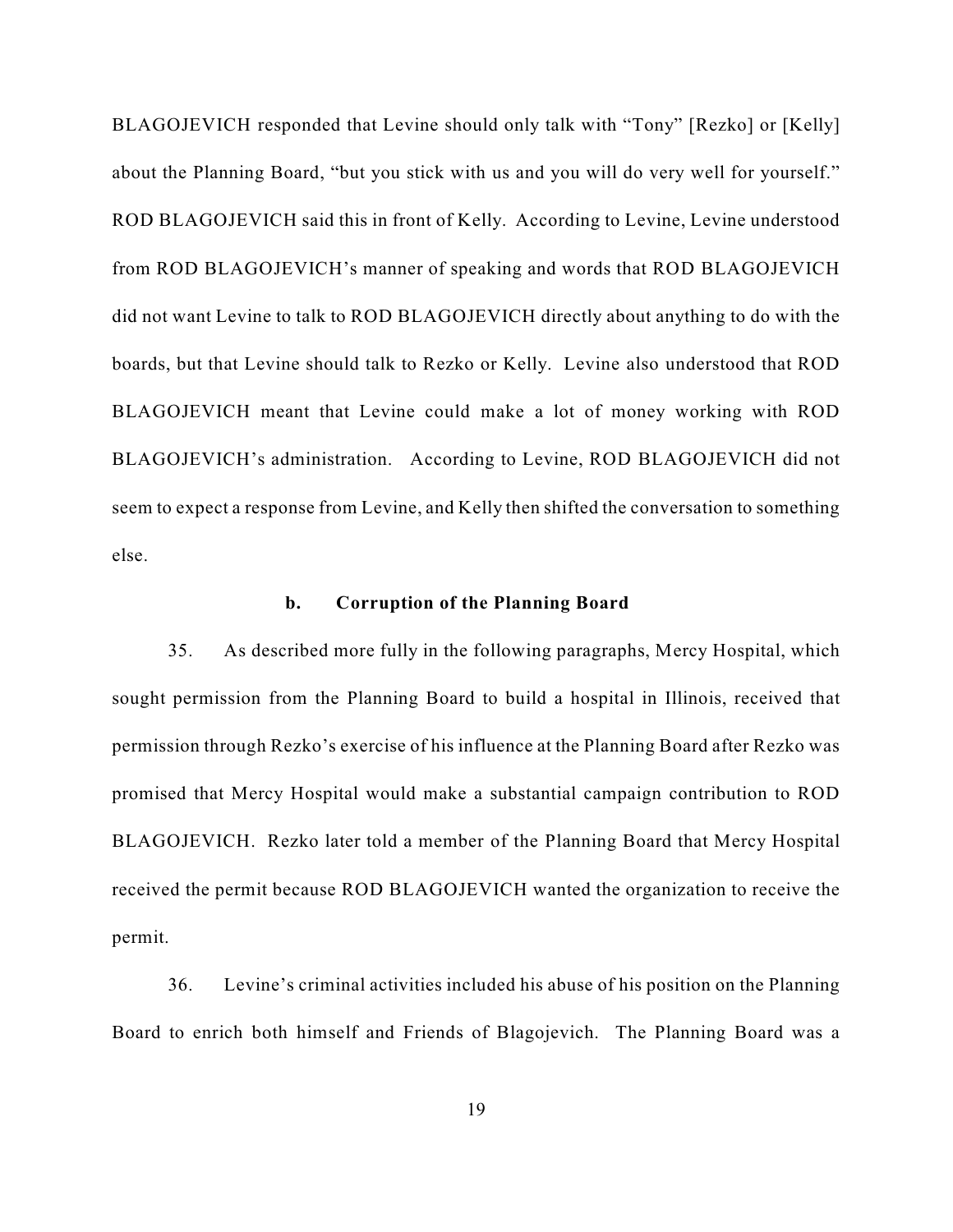commission of the State of Illinois, established by statute, whose members were appointed by the Governor of the State of Illinois. At the relevant time period, the Planning Board consisted of nine individuals. State law required an entity seeking to build a hospital, medical office building, or other medical facility in Illinois to obtain a permit, known as a "Certificate of Need" ("CON"), from the Planning Board prior to beginning construction.

37. Levine, as well as Planning Board members Thomas Beck and Imad Almanaseer, testified under oath at the Rezko Trial.<sup>9</sup> Beck testified that he asked Rezko to reappoint him to the Planning Board and that Beck thereafter followed Rezko's directions regarding which CON applications Rezko wanted approved. Beck testified that it was his job to communicate Rezko's interest in particular CONs to other members of the Planning Board, including Almanaseer, who were loyal to Rezko. Beck testified that he understood that Rezko spoke for the Blagojevich administration when Rezko spoke to Beck about particular CONs. Almanaseer testified that Beck instructed him that Rezko wanted Almanaseer to vote a particular way and that Almanaseer should follow Levine's lead in voting on CONs. Almanaseer testified that before certain Planning Board meetings, he received notecards from Beck indicating how to vote on certain CON applications. Beck testified he provided these notecards to Almanaseer and certain other members of the Planning Board to communicate Rezko's directions about certain CON applications.

 $9$  Beck and Almanaseer testified pursuant to immunity orders.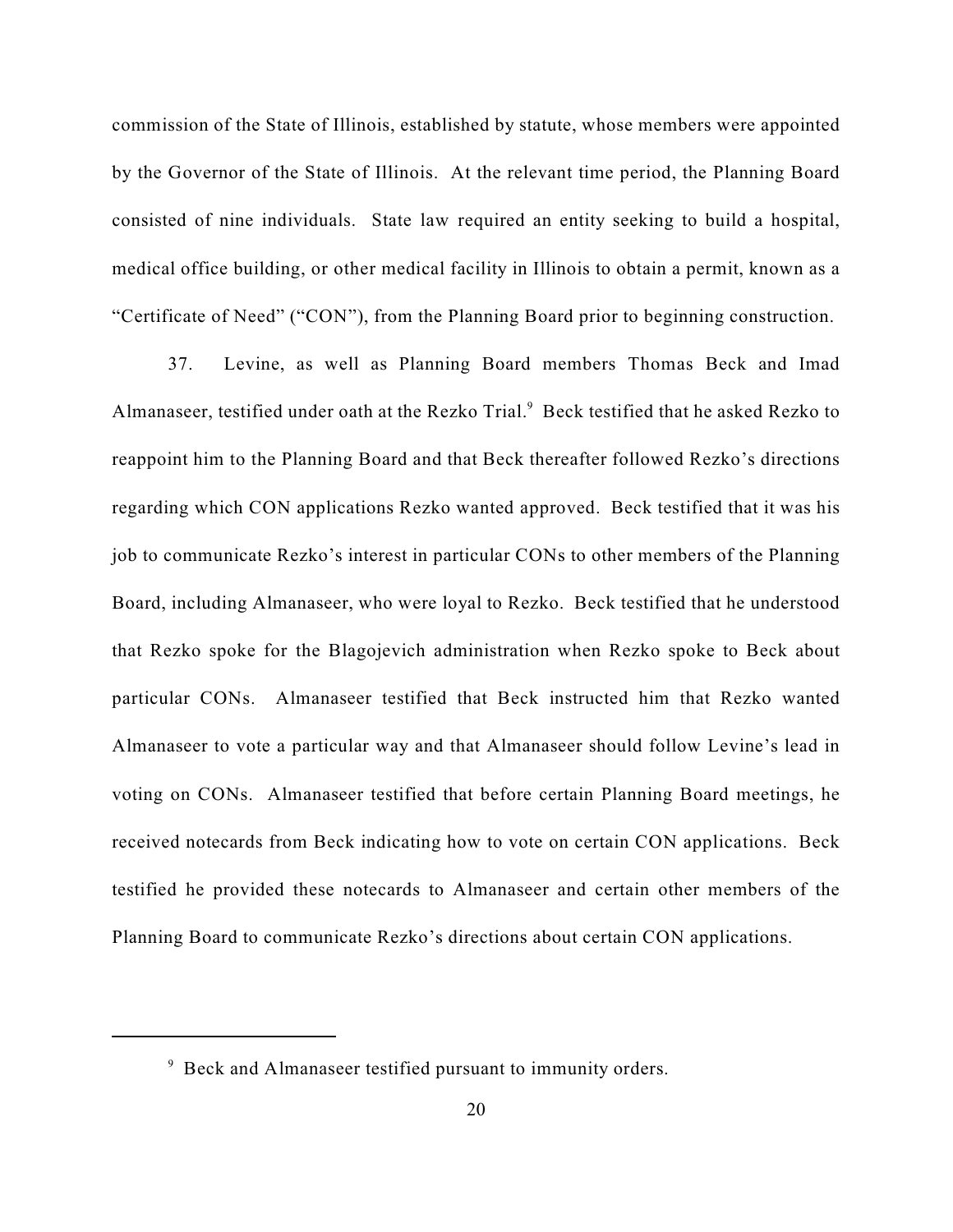38. During his testimony, Levine described a plan to manipulate the Planning Board to enrich himself and Friends of Blagojevich. The plan centered on an entity commonly known as Mercy Hospital ("Mercy") that was attempting to obtain a CON to build a new hospital in Illinois. Levine knew the contractor hired to help build the hospital. In approximately November 2003, on behalf of the contractor, Levine checked with Rezko to determine whether Rezko wanted Mercy to obtain its CON. Rezko informed Levine that Mercy was not going to receive its CON. According to Levine, he asked Rezko whether it would matter to Rezko if Mercy's construction contractor paid a bribe to Rezko and Levine and, in addition, made a contribution to ROD BLAGOJEVICH. Levine testified that Rezko indicated that such an arrangement would change his view on the Mercy CON.<sup>10</sup>

39. Levine's testimony regarding Rezko's actions to change the Planning Board decision concerning Mercy's application for a CON based on contributions for ROD BLAGOJEVICH is confirmed by attorney Steven Loren. Loren testified at Rezko's criminal trial and, before that, in the grand jury.<sup> $11$ </sup> According to Loren, in approximately December 2003, Levine informed Loren that Rezko was against the Mercy CON. According to Loren,

 $10$  Rezko has admitted that he manipulated the Mercy vote based on Mercy's agreement to make a contribution to ROD BLAGOJEVICH, which agreement he states was communicated to ROD BLAGOJEVICH, but denies that Levine offered a personal bribe to Rezko as well.

 $11$  In connection with this investigation, Steven Loren pled guilty to interfering with the due administration of the Internal Revenue Service. In exchange for his continued and truthful cooperation, the government has agreed to move the Court for a 5K1.1 departure and his counsel is free to seek any sentence, including probation. Loren has no other criminal history. Pursuant to his cooperation agreement, Loren testified at the Rezko Trial.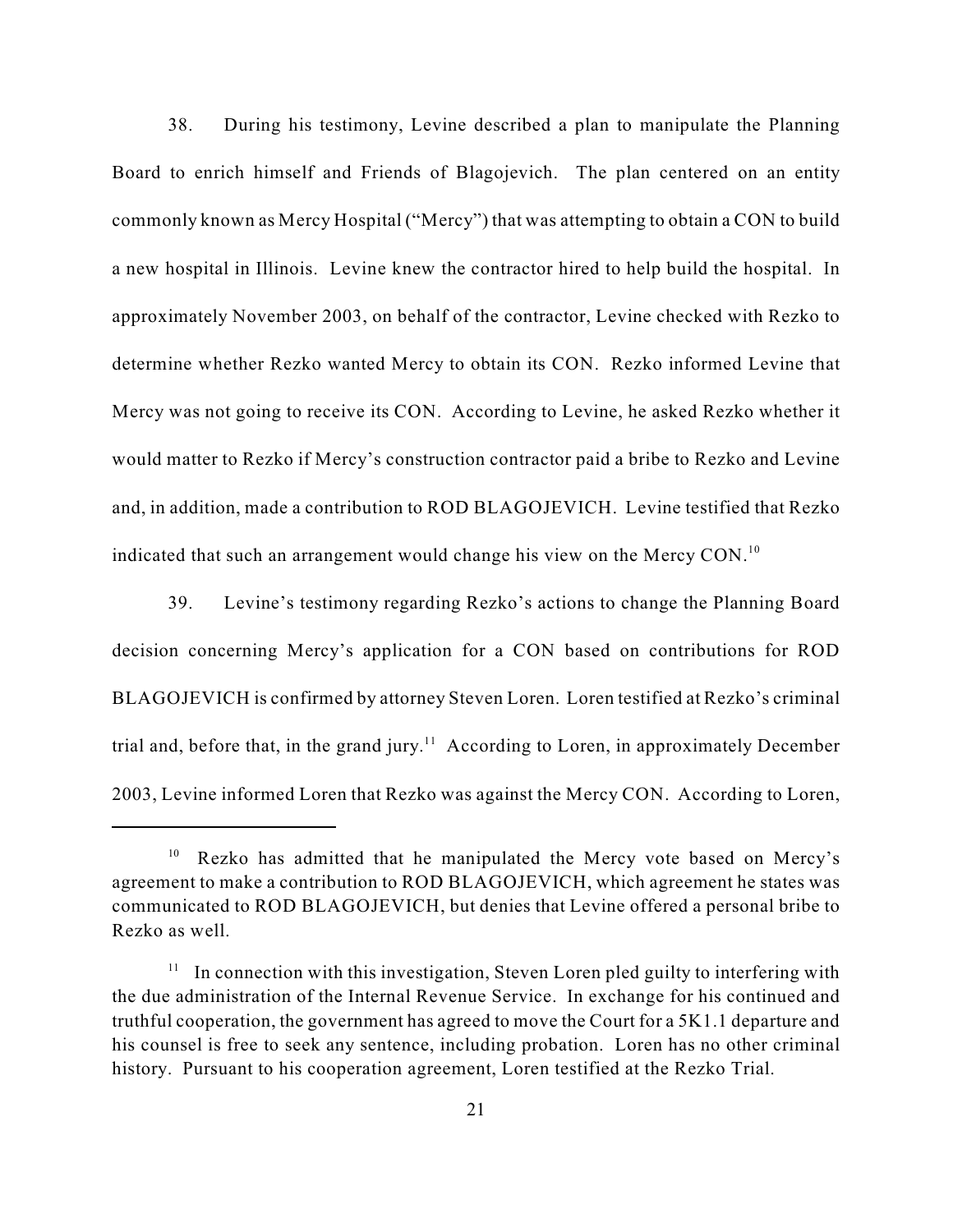Levine relayed to Loren a conversation between Rezko and Levine during which Levine asked Rezko whether a political contribution to ROD BLAGOJEVICH would make a difference for Mercy's CON, and Rezko responded to Levine that such a contribution might make a difference.

40. Thereafter, and confirmed by the testimony of Levine, Beck, and Almanaseer, as well as recorded conversations, Rezko switched his directions to Beck and informed Beck that Mercy was to receive its CON. According to Almanaseer, although he previously had been told by Beck that Rezko did not want Mercy to receive its CON, he was later told that there had been a change and that Rezko now wanted Mercy to receive its CON.

41. Mercy received its CON as a result of a controversial and irregular vote at a public Planning Board meeting.<sup>12</sup> The vote brought significant publicity to the Planning Board and ultimately led to the disbanding of the Planning Board. Almanaseer testified under oath in the grand jury that not long after the Planning Board vote on Mercy's CON he saw Rezko at a fundraiser. According to Almanaseer, he was still embarrassed about what had occurred at the Planning Board vote on Mercy's CON and Rezko's role in the vote. Almanaseer testified that he asked Rezko why Rezko had switched the vote on the Mercy CON. According to Almanaseer, Rezko stated: "The Governor wanted it to pass."

 $12$  There was extensive testimony regarding the irregularity of the vote at the Planning Board meeting. In summary, during the vote, Levine got up from his seat and went to speak to Beck and to Almanaseer. After these discussions, Almanaseer then changed his vote to be in favor of Mercy receiving its CON. Beck then voted in favor as well and by a vote of 5 to 4, Mercy's application for a CON passed.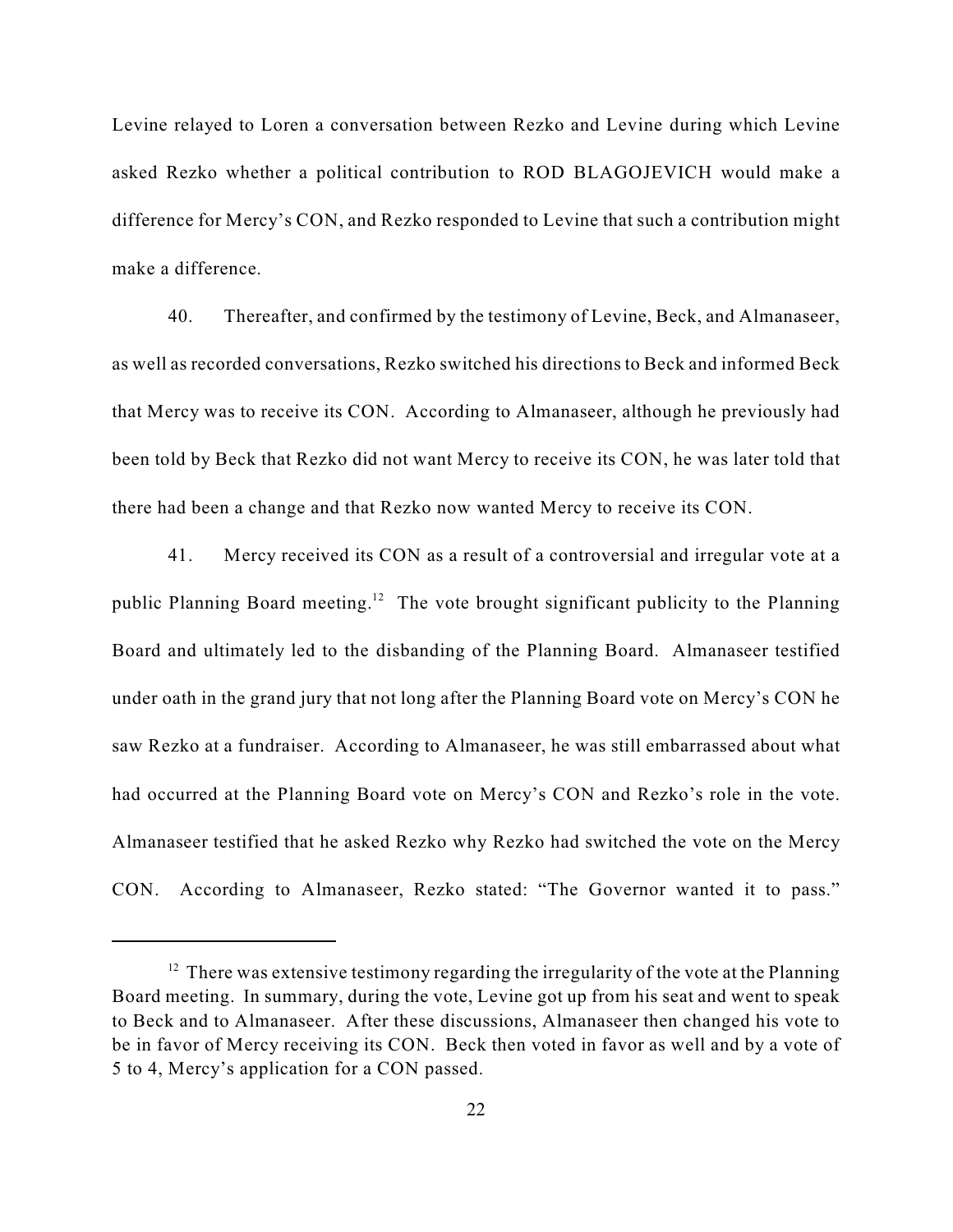Almanaseer understood the reference to "Governor" to be a reference to ROD BLAGOJEVICH.

#### **c. History of Control at TRS**

42. In addition to serving on the Planning Board, Levine was a member of the TRS board of trustees. TRS is a public pension plan created by Illinois law for the purpose of providing pension, survivor, and disability benefits for teachers and administrators employed in Illinois public schools except in the City of Chicago. TRS manages over \$30 billion in assets on behalf of those individuals and the State of Illinois. The TRS Board of Trustees, with assistance from TRS staff, votes on how to invest these assets.

43. Levine originally was appointed to the TRS Board in 2000. By the summer of 2001, Levine, working in concert with William Cellini, who had a significant interest in a real estate asset management firm that had a long-standing business relationship with TRS, had established effective control over the TRS board by forming and maintaining a group of TRS trustees who consistently voted together on matters important to Cellini and Levine. Levine testified at the Rezko Trial that he and Cellini were both powerful, long-standing Republican operatives in the state of Illinois. ROD BLAGOJEVICH was the first Democratic governor in the State of Illinois in over 20 years. Because of this, according to Levine, Cellini and Levine had to take certain steps to ingratiate themselves with the new Democratic administration.

44. Levine testified that among the steps Cellini took to ingratiate himself with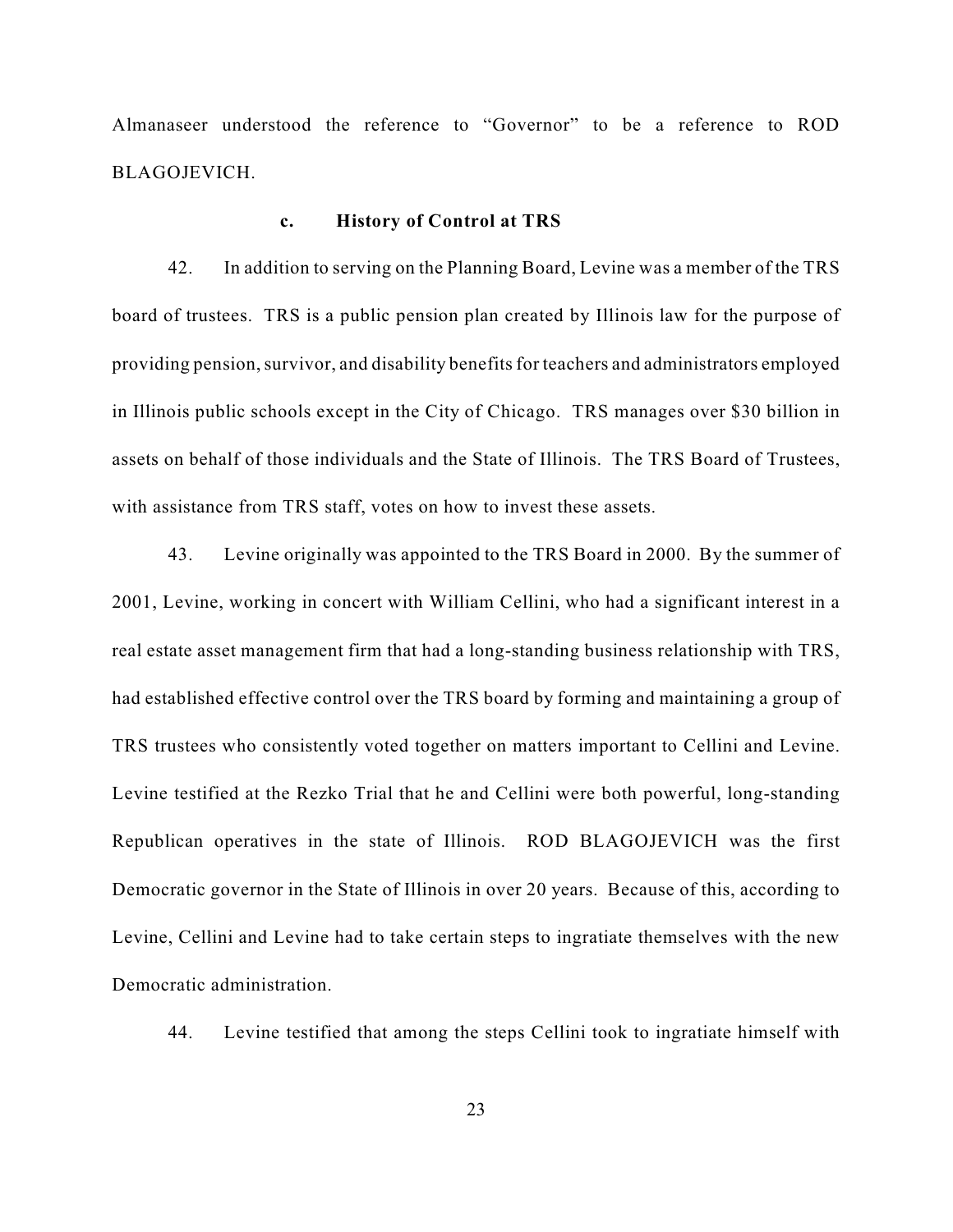ROD BLAGOJEVICH was raising considerable money for ROD BLAGOJEVICH. Kelly Glynn worked for Friends of Blagojevich from approximately May 2002 to August 2004 as the organization's Finance Director. Glynn testified under oath at the Rezko Trial and has been interviewed by the government. Among other things, Glynn testified that she was familiar with how Friends of Blagojevich tracked fundraising events and credited money brought into Friends of Blagojevich. Glynn testified that a computer database was set up to track donations to Friends of Blagojevich and the individuals responsible for obtaining those donations. In particular, Glynn testified about a fundraising event that occurred in approximately October 2002. Glynn testified that the event was organized and held by Cellini with the attendees being primarily members of the Illinois Road and Transportation Builders Association. Based on instructions from Chris Kelly, however, the Cellini event was not tracked as a Cellini event in the Friends of Blagojevich database but, rather, was listed as a Roadbuilders event in combination with, among others, Rezko.

#### **d. The Accommodation with Rezko and Kelly**

45. As set forth more fully in the following paragraphs, Levine and Cellini, in order to keep their control over TRS, agreed to an accommodation with Rezko and Kelly that Rezko and Kelly would use their influence with ROD BLAGOJEVICH to stop the consolidation of TRS with other pension boards and, in exchange, Levine and Cellini would assist investment firms named by Rezko and Kelly to receive TRS money because those investment firms had made or would make political contributions to ROD BLAGOJEVICH.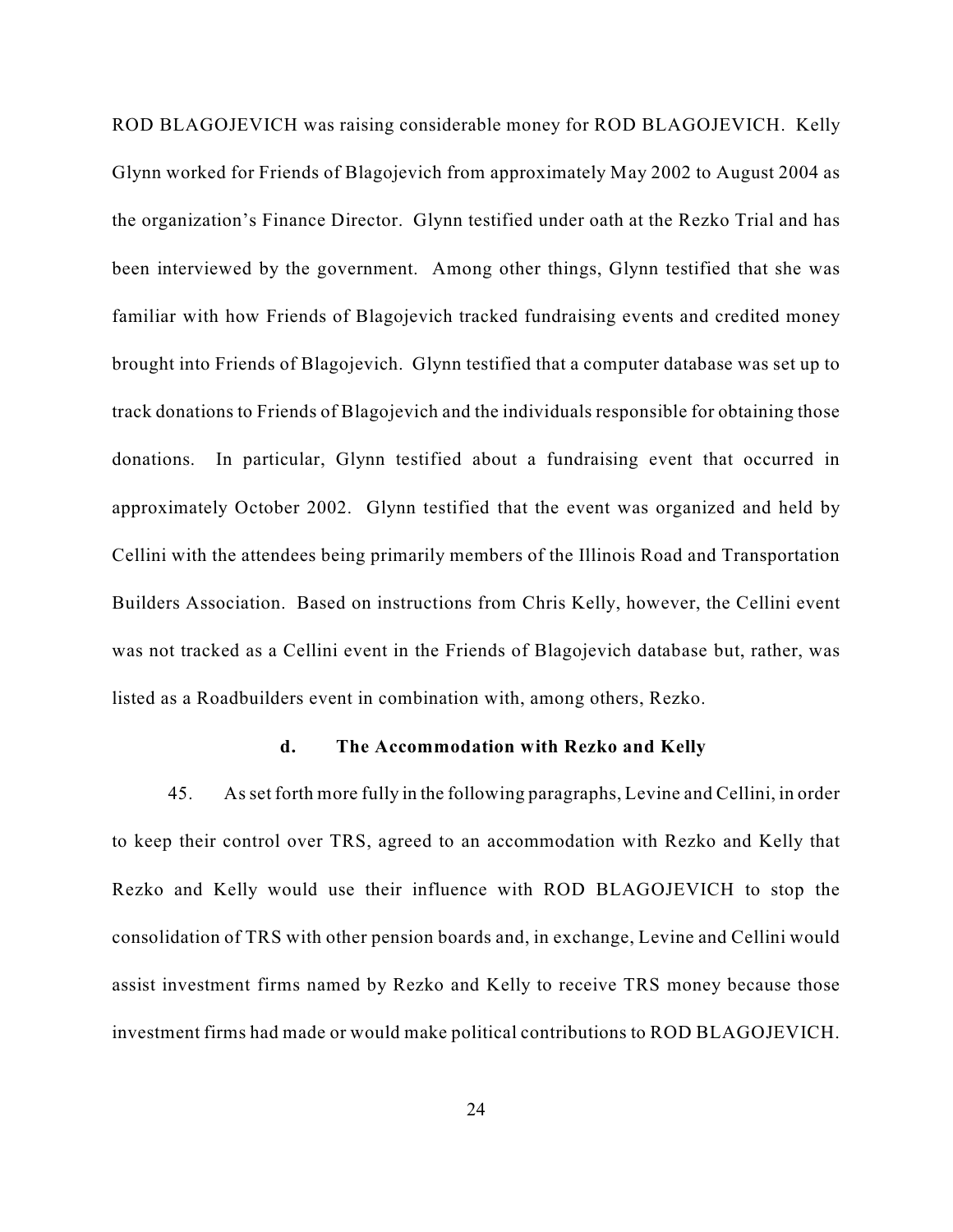46. In approximately the spring of 2003, a threat arose towards Levine's and Cellini's control over the TRS Board. At that time, there were indications that the Blagojevich administration would seek legislation consolidating TRS with two other Illinois state pension boards.

47. Levine and Cellini were opposed to the proposal to consolidate the pension boards because it might cause them to lose their control at TRS. According to Levine, in the spring of 2003, Cellini told Levine that Cellini would talk to Rezko and Kelly about trying to stop the pension consolidation plan. Cellini later told Levine that he had spoken with Rezko and Kelly, and offered an accommodation to them. According to Levine, in exchange for Rezko's and Kelly's help in stopping the consolidation proposal, Cellini said that Cellini and Levine would use their influence on the TRS Board to help investment firms that Rezko or Kelly recommended receive investments from TRS. Cellini said that Rezko and Kelly agreed to the arrangement. Levine understood from Cellini's description that Rezko and Kelly would ask Levine and Cellini to help investment firms receive TRS money because those investment firms had made or would make political contributions to ROD BLAGOJEVICH. 13

 $13$  Rezko has informed the government that Cellini raised the issue of pension board consolidation with Rezko and Chris Kelly and that Cellini was against the pension board consolidation. Rezko has stated he is unaware if Kelly took any action regarding the pension consolidation and that he did not personally take any action in relation to the pension board consolidation. Rezko has stated he did not consider using TRS to solicit campaign contributions.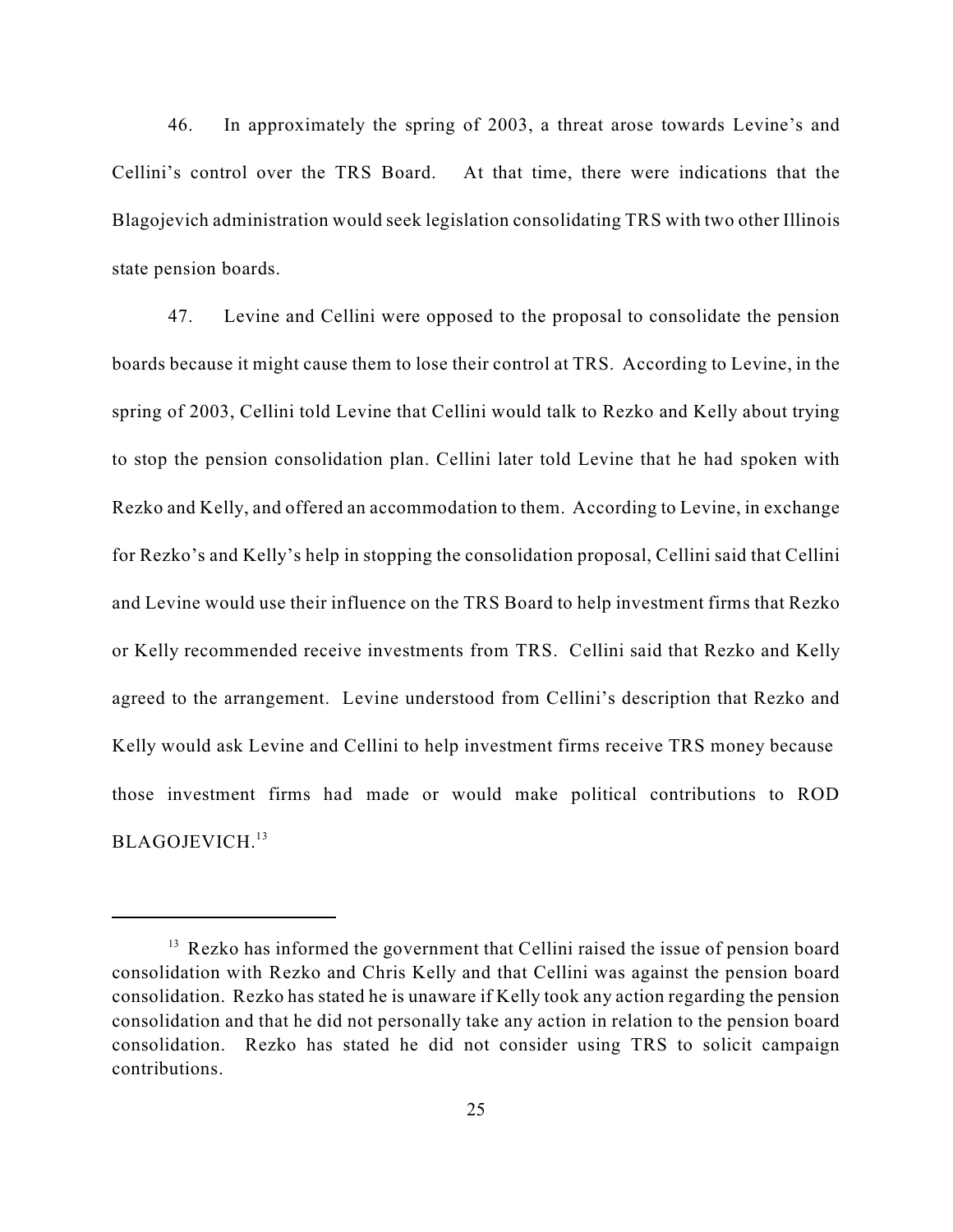48. Levine's testimony regarding the accommodation was corroborated by a recorded call on April 12, 2004, in which Levine informed another individual: "You know I sat down talked [to Cellini] a long time ago I said if you can convince those guys [Rezko and Kelly] to let us stay in place. . . We got a great machinery and if there's an accommodation you know we'll certainly try to accommodate but if they just wanna stick things in you know I'm gonna leave that's no way to do that."

49. According to Levine, Cellini told Levine that Rezko had informed Cellini that Rezko and Kelly had met with ROD BLAGOJEVICH and other senior Illinois state officials regarding the proposal to consolidate TRS and two other pension boards. According to Levine, Cellini said that Rezko related that ROD BLAGOJEVICH was skeptical as to why he should take the advice of Kelly over a senior state official on this topic. According to Levine, Rezko asked Cellini, who asked Levine, to get some talking points as to why the consolidation idea was a bad one. Levine ultimately obtained talking points from Steve Loren, TRS's outside counsel.

50. Ultimately, the proposal to consolidate the state pension boards was not advanced in the Spring 2003 legislative session. According to Levine, Levine told Loren that Kelly and Rezko had assured him that the administration was going to leave TRS alone. According to Levine, around that time, Levine and Rezko agreed that there would be times that Rezko or ROD BLAGOJEVICH needed to repay political contributors by helping those people get investments from TRS. According to Loren, Levine told Loren that in exchange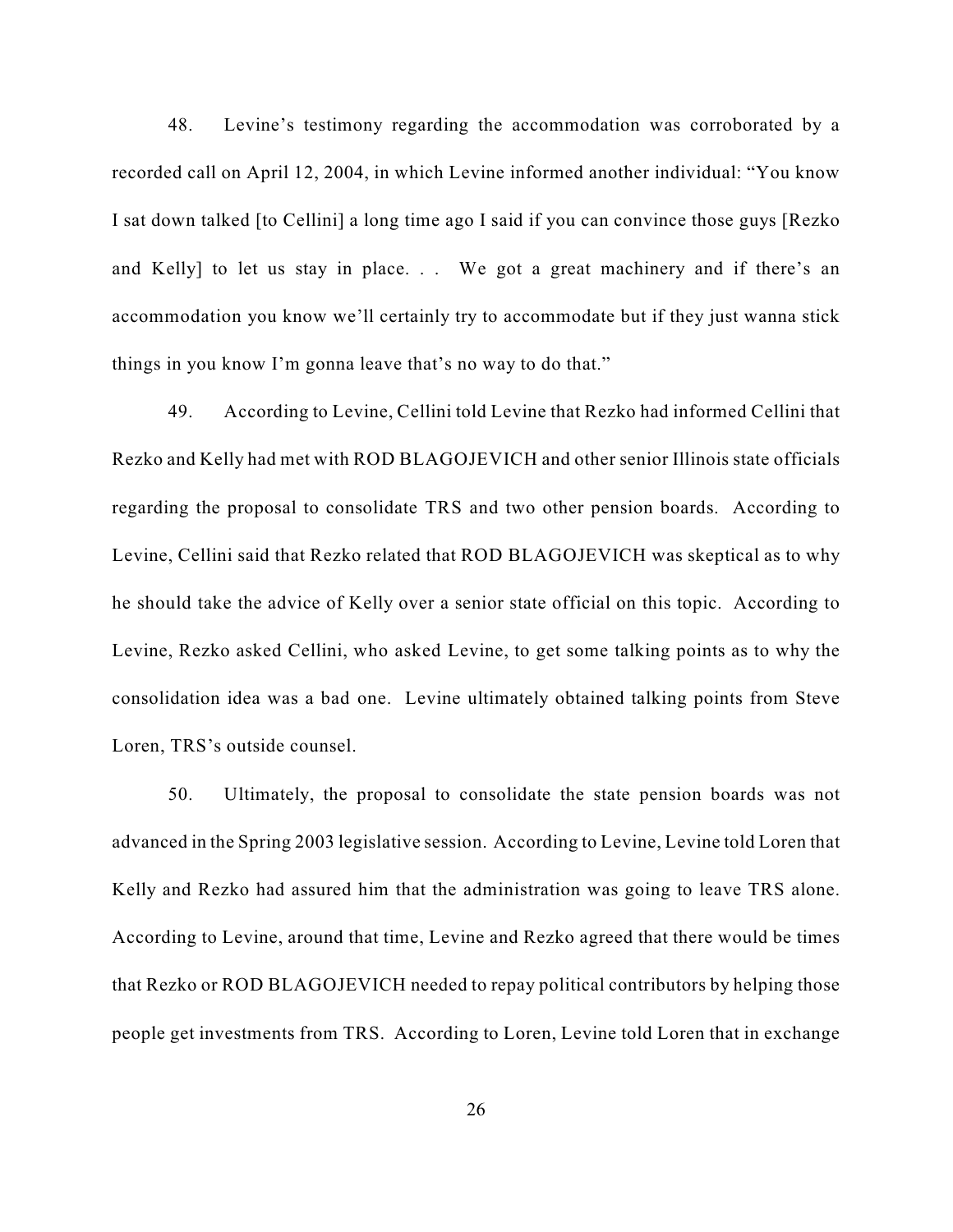for Rezko and Kelly's support on the pension issue, Levine had agreed with Rezko and Kelly that from time to time Rezko and Kelly would be allowed to direct the payment of placement fees in TRS transactions. Loren understood this to mean that Rezko and Kelly would use these placement fees as an incentive or reward to those who contributed to ROD BLAGOJEVICH. Loren further understood that Rezko and Kelly would be able to steer free money to the people whom they selected, and those people would get money without providing any services in relation to TRS transactions.

51. According to Levine, there were occasions when Rezko or Kelly provided names of funds or individuals to Levine. According to Levine, Levine brought those funds or individuals to the attention of TRS staff and otherwise tried to help those funds or individuals obtain TRS business. There were times, however, where Levine was unable to arrange for TRS to invest in an entity suggested by Rezko or Kelly because the recommendations did not meet the basic TRS investment criteria (e.g., TRS did not invest in hedge funds at that time, so if Rezko or Kelly recommended a hedge fund, Levine could not help that entity).

# **4. BLAGOJEVICH's knowledge of the Attempted Extortion of Capri Capital**

52. As described in more detail in the following paragraphs, when an attempt by Rezko, Levine, and others to extort a company doing business with the State of Illinois by withholding \$220 million in State of Illinois funds until the company made a substantial campaign contribution to ROD BLAGOJEVICH failed, Rezko checked with ROD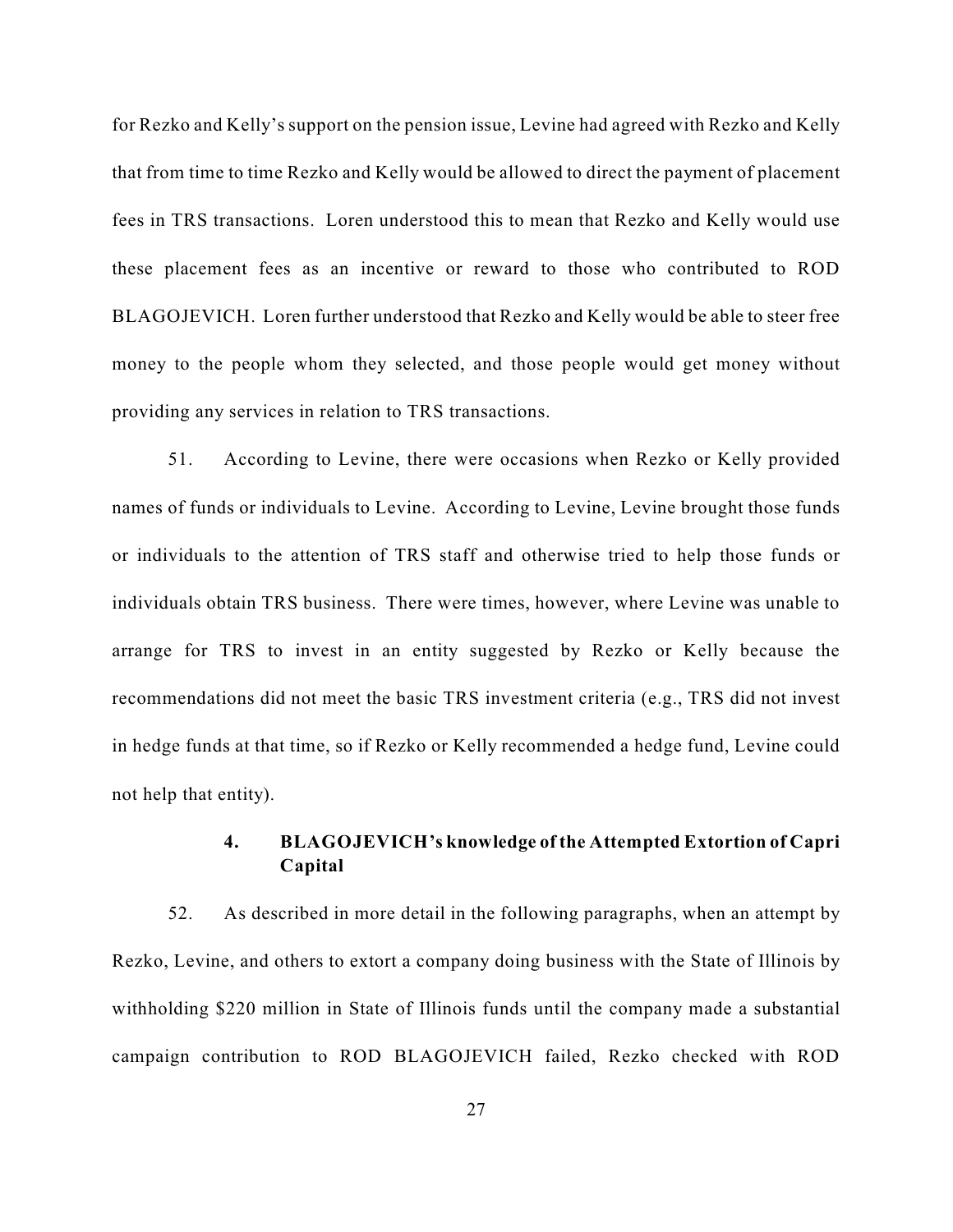BLAGOJEVICH before Rezko and others agreed that the company would not again receive State of Illinois funds after it received the \$220 million.

53. Capri Capital ("Capri") was a real estate investment management firm that had a long-standing relationship with TRS. In February 2004, Capri was expected to receive \$220 million from TRS to manage. Levine originally acted to stall the allocation in February 2004. Eventually, however, the \$220 million allocation was going to proceed until Levine, Rezko, Kelly, and Cellini conspired to extort Capri and Thomas Rosenberg, one of Capri's owners. In short, according to Levine, Levine and Rezko agreed that if Rosenberg wanted to get the \$220 million for Capri, Rosenberg was either going to have to make a \$1.5 million donation to ROD BLAGOJEVICH or pay Levine and Rezko a  $1\%$  fee.<sup>14</sup> According to Levine, and as confirmed on recorded conversations, both Kelly and Cellini joined the attempted extortion and played roles in the attempted extortion. As part of the extortion, Cellini informed Rosenberg that, in essence, Capri had not gotten its \$220 million allocation because Rosenberg and Capri had not donated to ROD BLAGOJEVICH. Rosenberg, realizing he was being extorted, threatened to expose the extortion to law enforcement. Thereafter, Levine, Rezko, Kelly, and Cellini backed off the extortionate threats, but agreed that after the \$220 million allocation, neither Capri nor Rosenberg would get any further State of Illinois business.

 $14$  According to Rezko, he recalls agreeing that Rosenberg would have to make a campaign contribution to ROD BLAGOJEVICH, but is not sure whether a finder's fee was discussed.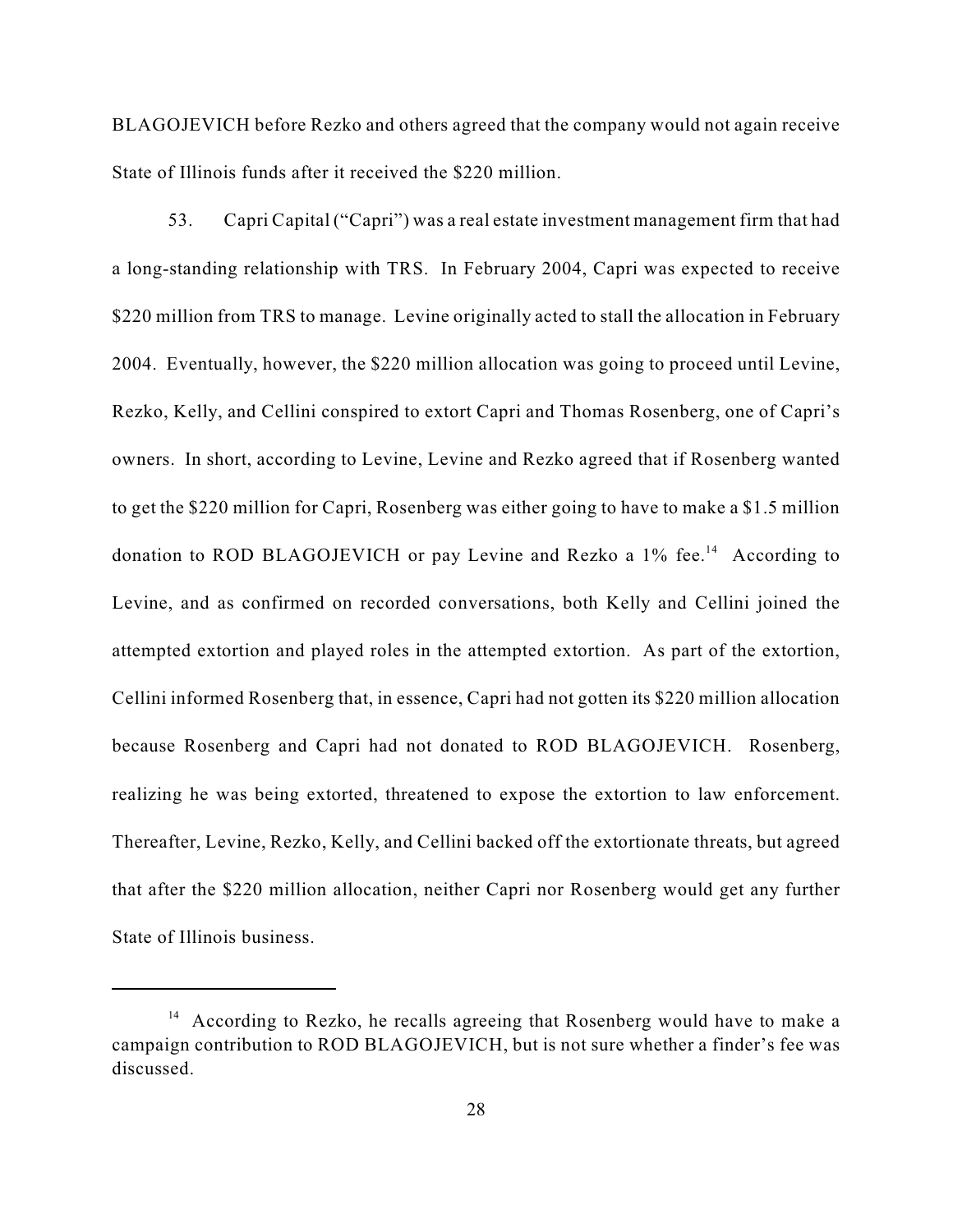54. Numerous conversations related to the extortion were captured on the courtauthorized wiretaps on Levine's phones. In particular, on a recorded May 1, 2004 conversation, Levine spoke with Dr. Robert Weinstein, a co-schemer in Levine's criminal activities. During the call, Levine told Weinstein about his more recent meeting with Rezko and Kelly. Levine described how Rezko said that Rosenberg would "have a choice. . . . you can raise a million and a half dollars for the fund raiser in June [for ROD BLAGOJEVICH] . . . or you can work out somethin' with [a consultant to pay a finder's fee]." During other conversations, Levine and Cellini discussed Rosenberg's reaction to learning that Rezko and Kelly were stalling Capri's \$220 million allocation and that if Rosenberg did not want to deal with Rezko in terms of paying money, then Rosenberg could walk away from the \$220 million allocation.

55. On May 8, 2004, Cellini and Levine had a recorded phone conversation after Rosenberg threatened to inform law enforcement about the attempted extortion of Capri for a campaign contribution for ROD BLAGOJEVICH. During the conversation, Cellini told Levine about how Rezko and Kelly had been "essentially hammerin' people for contracts uh, with with contracts for fundraising [Rezko and Kelly had been forcing individuals to make political contributions in order to win State of Illinois contracts]," how Cellini was a "nervous wreck" about it, and how Cellini and Levine needed to talk with Rezko and Kelly about Rosenberg's threats.

56. According to Levine, and as confirmed on the recorded conversations, several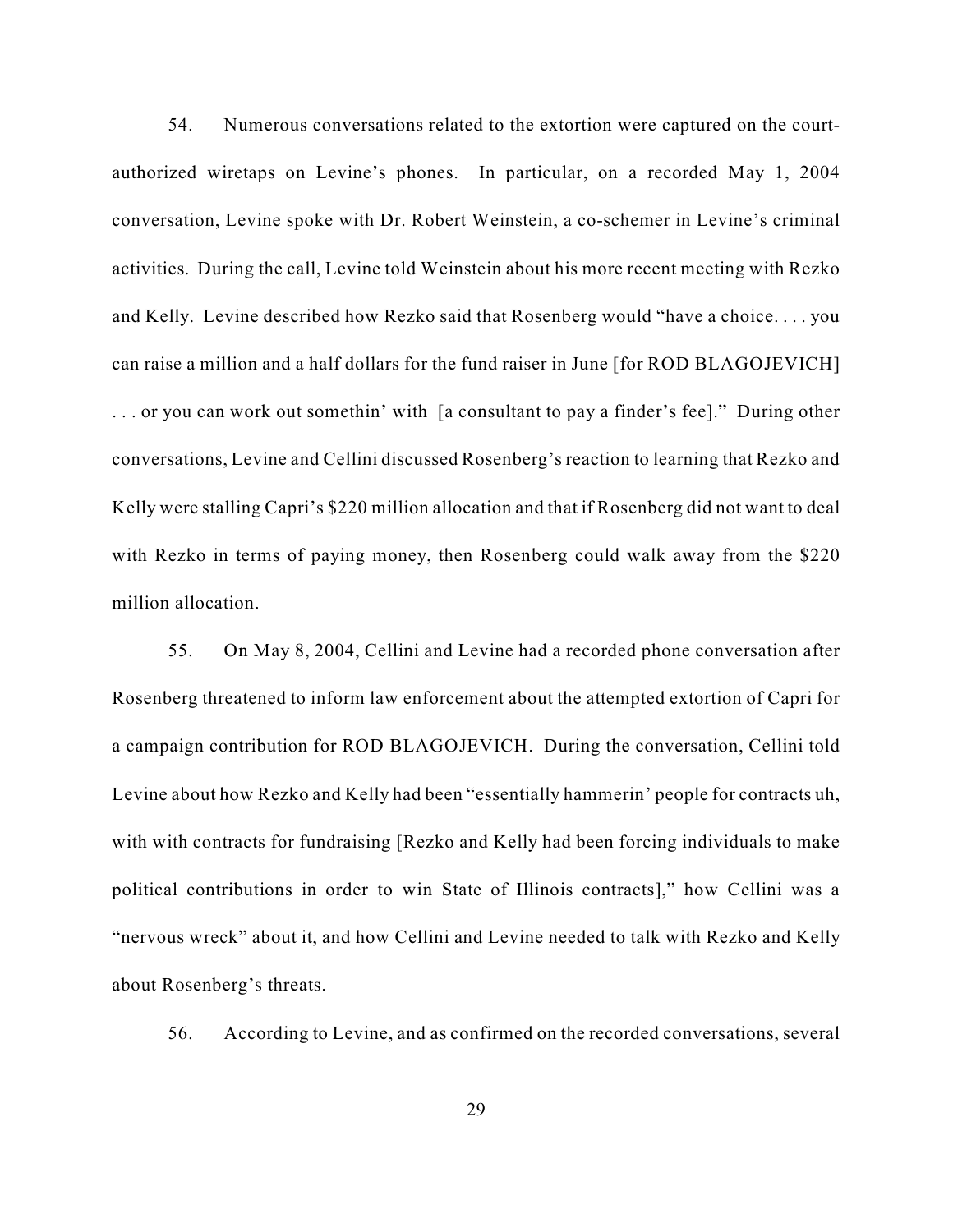days later, Levine, Kelly, Rezko, and Cellini met (Cellini participated by phone). After discussing Rosenberg's threats, Rezko suggested that Rosenberg be given his \$220 million allocation but never get further business from the State of Illinois. Kelly, however, still wanted to withhold the \$220 million allocation.

57. On May 12, 2004, in a recorded conversation, Levine and Cellini discussed their meeting with Rezko and Kelly. In addition, Levine told Cellini about another conversation he had with Rezko. During Levine's conversation with Rezko, Rezko again advised Levine to solve the Rosenberg problem "with your head, not your heart." Levine noted to Cellini that "[t]he other guy says smack'em over the head," which Levine testified was a reference to Kelly's view that Rosenberg should be given a hard time in relation to the \$220 million allocation. Cellini responded by saying, "I think what their position is, or at least Tony's is, okay so he may have to get something here, but he ain't gonna get anything more [Rosenberg would not get any more business from the State of Illinois or TRS]."

58. Later in the May 12, 2004 recorded call, Cellini asked Levine "did he tell you, too, that the big guy said Rosenberg means nothing to him." Levine testified that he understood Cellini to be stating that Cellini had been told by Rezko that ROD BLAGOJEVICH (the "big guy") was aware of the extortion, that Rosenberg meant nothing to ROD BLAGOJEVICH, and that Cellini was asking if Levine was told something similar about ROD BLAGOJEVICH. Levine responded to Cellini in the affirmative. Levine further testified that he, too, had a conversation with Rezko and Kelly regarding ROD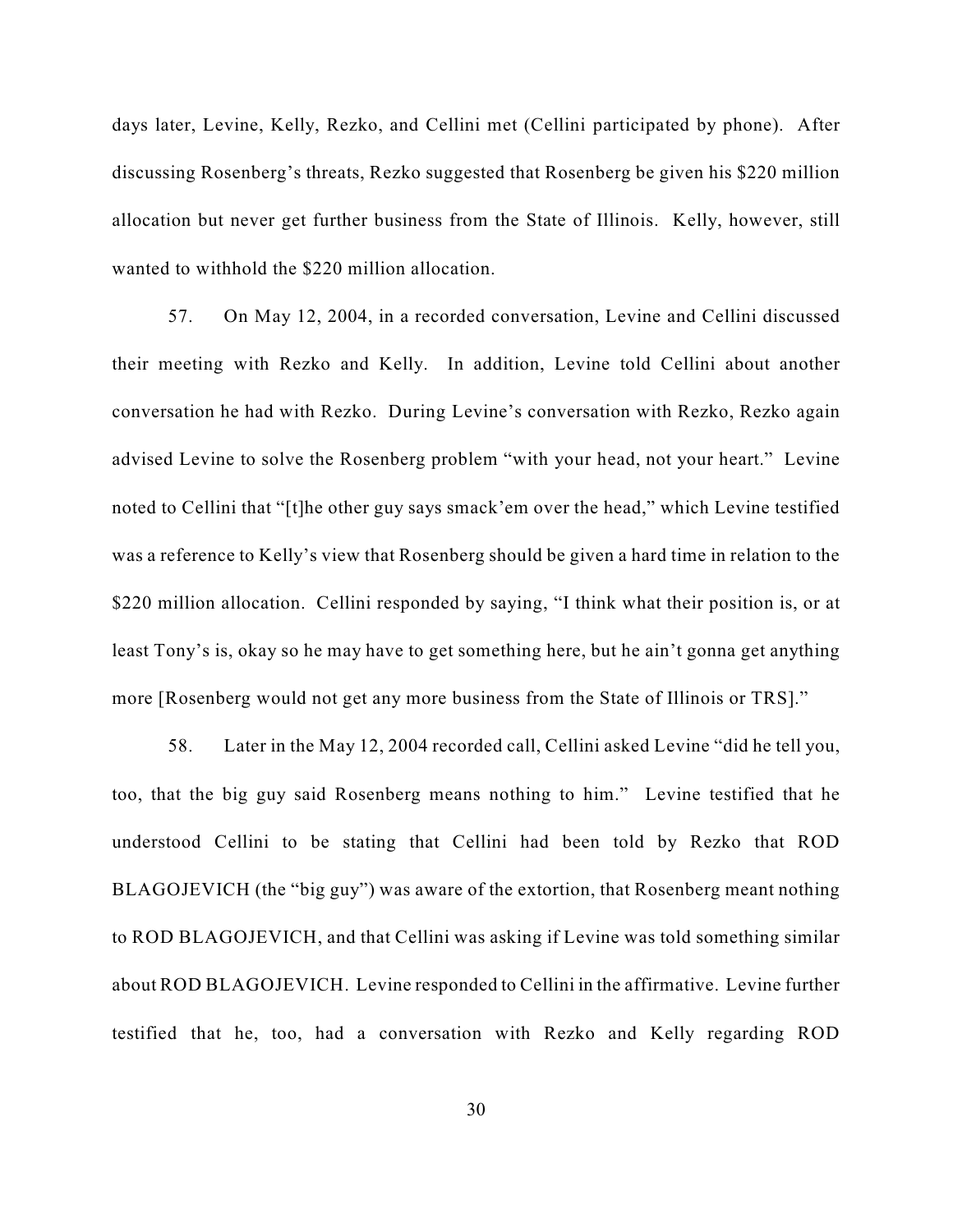BLAGOJEVICH's knowledge of the extortion. Levine testified that Rezko stated that Rezko had informed ROD BLAGOJEVICH of the extortion situation and that ROD BLAGOJEVICH agreed that the \$220 million allocation was the last business Rosenberg would get from the State of Illinois**.** 15

## **B. Evidence Concerning Corrupt Conduct by ROD BLAGOJEVICH and JOHN HARRIS in and After October 2008**

## **1. Evidence Concerning Efforts to Obtain Campaign Contributions In Exchange for Official Acts**

### **a. Information Obtained From Individual A**

59. Since October 2008, the FBI has conducted multiple interviews with Individual A, who is an associate of ROD BLAGOJEVICH and has assisted in campaign fundraising for ROD BLAGOJEVICH.<sup>16</sup> Individual A has advised agents that he/she has been present for and participated in multiple conversations with ROD BLAGOJEVICH in recent months regarding campaign fundraising. According to Individual A, ROD BLAGOJEVICH and

<sup>&</sup>lt;sup>15</sup> Rezko has proffered that it was Kelly who informed ROD BLAGOJEVICH about the circumstances of Rosenberg's Capri allocation. As described below, numerous phone conversations have been intercepted in which ROD BLAGOJEVICH engages in ongoing criminal conduct. During certain of these conversations, including those of a clear criminal nature, ROD BLAGOJEVICH denies his involvement in illegal activity, including involvement in illegal activity with Rezko or in relation to the Capri transaction.

 $16$  Individual A is a subject, but not a target, of the criminal investigation concerning activities at the Illinois Health Facilities Planning Board. Individual A has no criminal history and is not currently providing information to the government as part of any type of cooperation agreement. Individual A's attorney has indicated that Individual A hopes that the government will provide Individual A with immunity in exchange for Individual A's truthful information. Individual A has declined the government's requests to record inperson meetings or telephone conversations with the subjects of the investigation.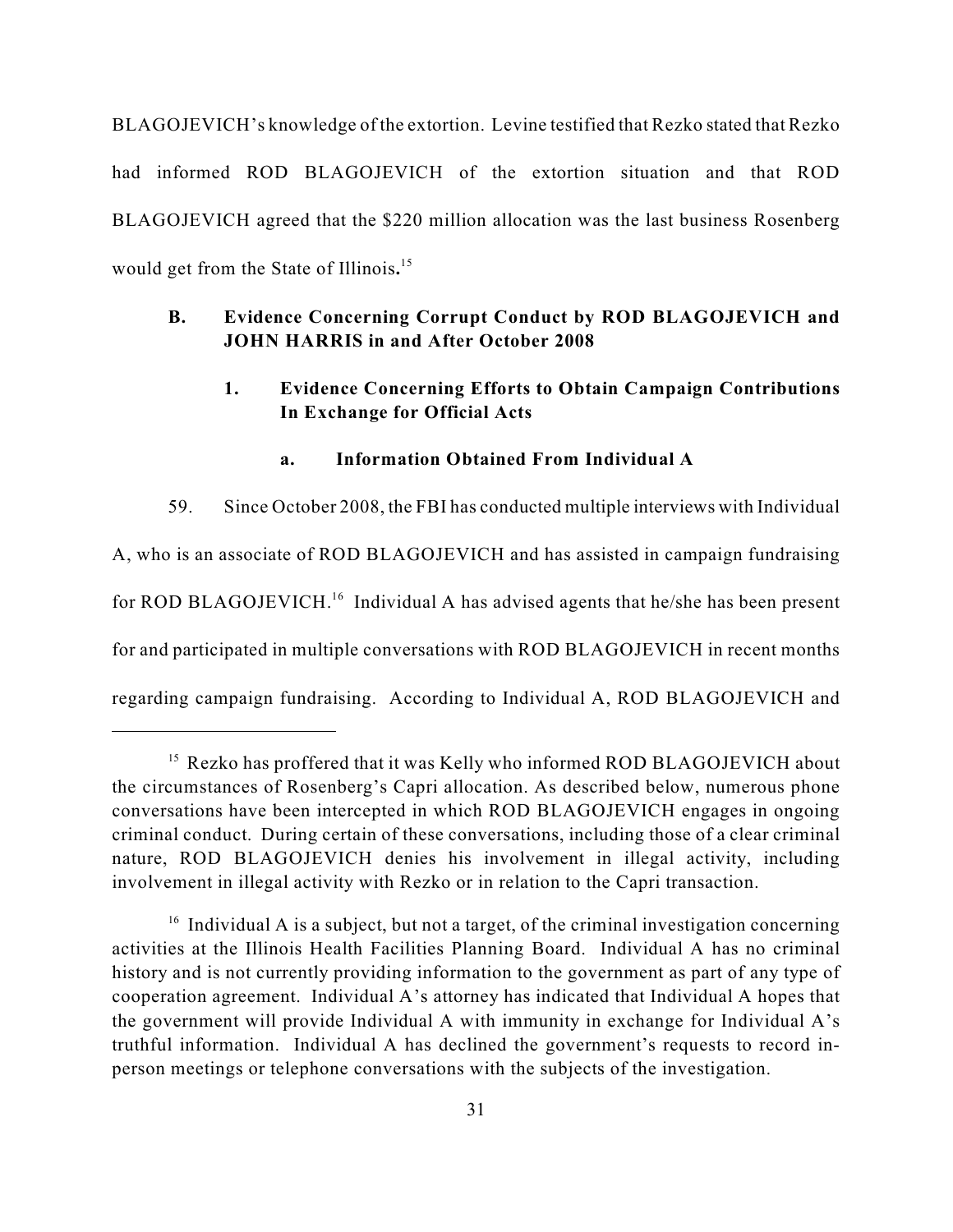Fundrasier A, who is the chairman of Friends of Blagojevich, are making a strong push to raise campaign funds before a new state ethics law goes into effect on January 1, 2009, that will prohibit any individual or entity with existing state contracts of more than \$50,000 from contributing to entities like Friends of Blagojevich.

60. In response to questions posed by agents, Individual A has described efforts by ROD BLAGOJEVICH and Fundrasier A to obtain campaign contributions from state contractors by the end of the year. Specifically, Individual A advised that ROD BLAGOJEVICH is seeking a total of approximately \$2.5 million in campaign contributions by the end of the year, principally from or through individuals identified on a list maintained by Friends of Blagojevich. The FBI has obtained a copy of that list, which identifies individuals and entities targeted for campaign contributions, as well as amounts sought from those individuals and entities. A comparison of the names and entities on that list with information available from public sources and FBI investigative files reflects that numerous of the individuals and entities on that list have state contracts or have received public benefits conferred by ROD BLAGOJEVICH, such as appointments to positions in state government.

61. In response to questions, Individual A has advised agents of incidents involving efforts by ROD BLAGOJEVICH to obtain campaign contributions in connection with his official actions as Governor. Three such incidents are related below.

62. On October 6, 2008, Individual A and Individual B attended a meeting with ROD BLAGOJEVICH and JOHN HARRIS. Individual B sought the meeting with ROD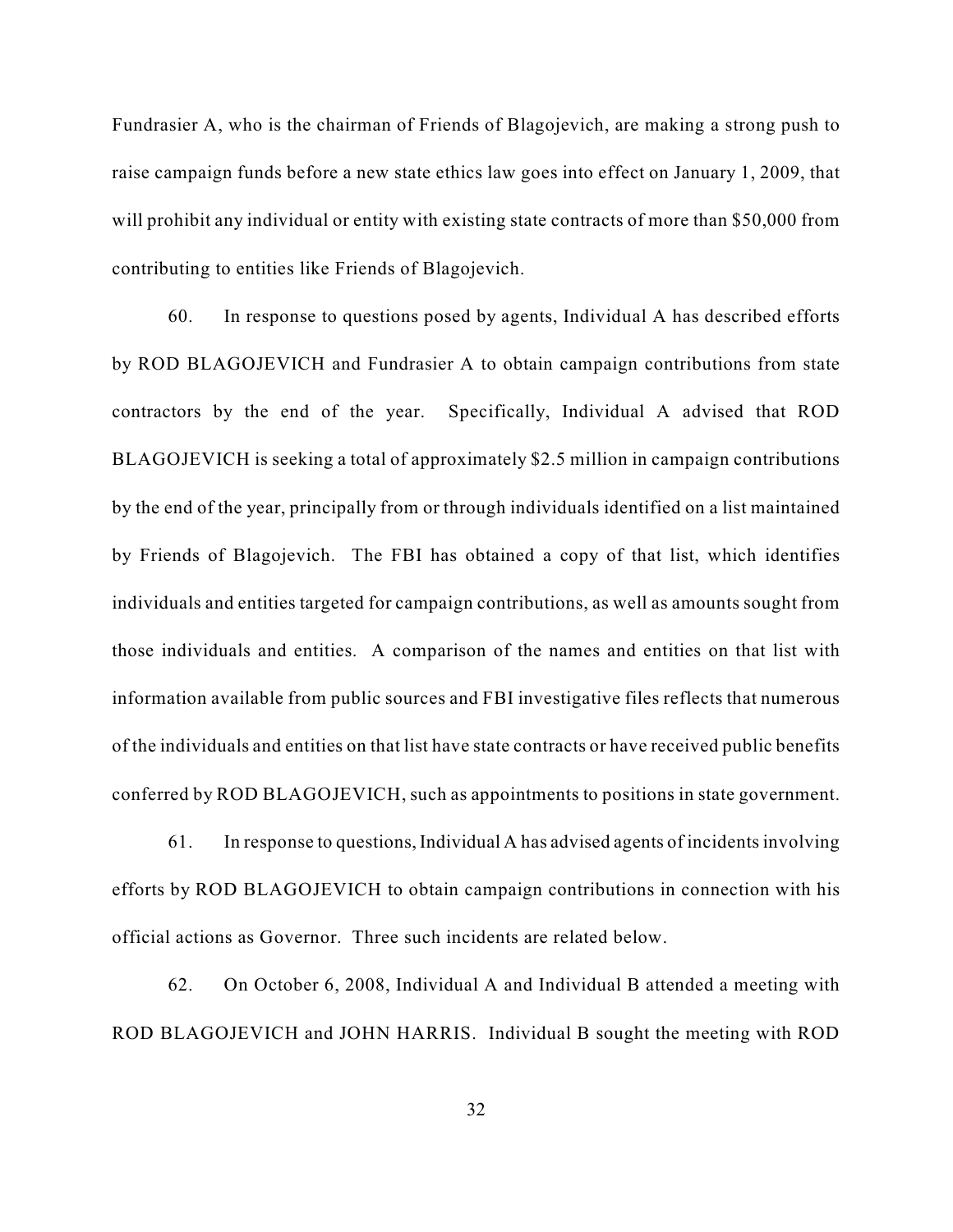BLAGOJEVICH to discuss help ROD BLAGOJEVICH could provide to Individual B's business venture. After Individual B left the meeting, ROD BLAGOJEVICH informed Individual A that ROD BLAGOJEVICH liked Individual B and/or Individual B's project and wanted Individual A to approach Individual B about raising \$100,000 for Friends of Blagojevich by the end of the year. According to Individual A, he later learned that ROD BLAGOJEVICH reached out directly to Individual B to ask Individual B to hold a fund raiser for ROD BLAGOJEVICH before the end of the year.

63. According to Individual A, after Individual B left the meeting on October 6, 2008, ROD BLAGOJEVICH told Individual A that he was going to make an upcoming announcement concerning a \$1.8 billion project involving the Tollway Authority. ROD BLAGOJEVICH told Individual A that Lobbyist 1 was going to approach Highway Contractor 1 to ask for \$500,000 for Friends of Blagojevich. ROD BLAGOJEVICH told Individual A that, "I could have made a larger announcement but wanted to see how they perform by the end of the year. If they don't perform, fuck 'em." According to Individual A, he/she believed that ROD BLAGOJEVICH was telling Individual A that ROD BLAGOJEVICH expected Highway Contractor 1 to raise \$500,000 in contributions to Friends of Blagojevich and that ROD BLAGOJEVICH is willing to commit additional state money to the Tollway project but is waiting to see how much money Highway Contractor 1 raises for Friends of Blagojevich.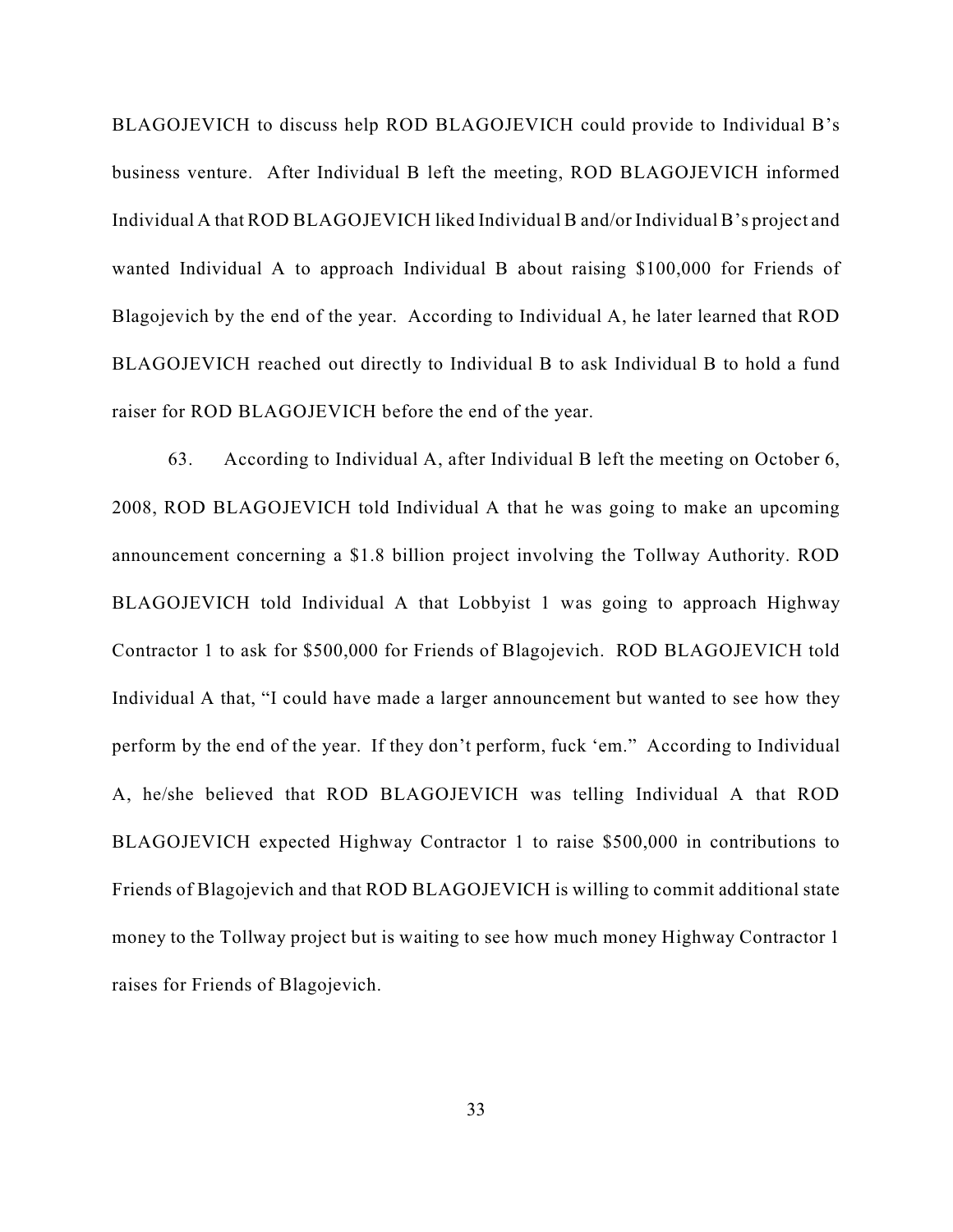64. A search of public information available on the internet reflects that Highway Contractor 1 is an officer of a company that is a large supplier of concrete in the state of Illinois. The search also reflected that Highway Contractor 1 is active in one of the largest trade associations, ACPA (American Concrete Pavement Association), in the road building industry in the state of Illinois. In addition, I am aware from public sources that on October 15, 2008, ROD BLAGOJEVICH announced a plan to have new express lanes built on the Illinois Tollway in the next few years at a cost of \$1.8 billion.

65. According to Individual A, on October 8, 2008, during a discussion of fundraising from various individuals and entities, the discussion turned to Children's Memorial Hospital, and ROD BLAGOJEVICH told Individual A words to the effect of "I'm going to do \$8 million for them. I want to get [Hospital Executive 1] for 50." Individual A understood this to be a reference to a desire to obtain a \$50,000 campaign contribution from Hospital Executive 1, the Chief Executive Officer of Children's Memorial Hospital. Individual A said that he/she understood ROD BLAGOJEVICH's reference to \$8 million to relate to his recent commitment to obtain for Children's Memorial Hospital \$8 million in state funds through some type of pediatric care reimbursement. As described in further detail below, intercepted phone conversations between ROD BLAGOJEVICH and others indicate that ROD BLAGOJEVICH is contemplating rescinding his commitment of state funds to benefit Children's Memorial Hospital because Hospital Executive 1 has not made a recent campaign contribution to ROD BLAGOJEVICH.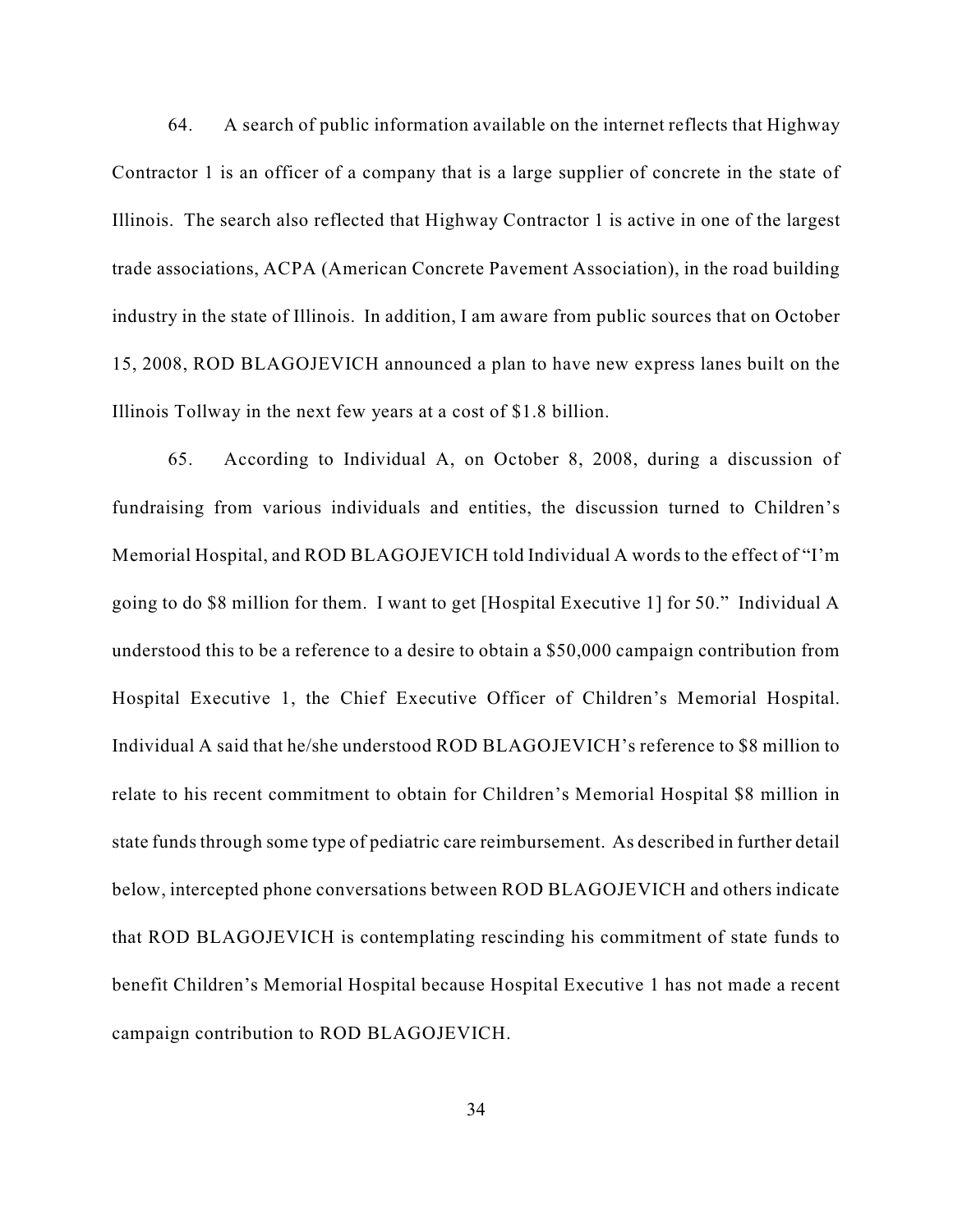66. According to Individual A, during this same meeting, ROD BLAGOJEVICH began discussing recent media reports about the possibility that Antoin "Tony" Rezko was cooperating with the government. According to Individual A, at one point in the conversation, ROD BLAGOJEVICH said words to the effect that he was not concerned about Rezko's cooperation because he was not involved in illegal activity with Rezko. According to the Individual A, Fundraiser A then said words to the effect of, "unless prospectively somebody gets you on a wire."

67. On October 22, 2008, the FBI intercepted pursuant to a court order portions of a meeting held in a conference room at the Friends of Blagojevich office. The meeting was attended by ROD BLAGOJEVICH, Fundraiser A, and two lobbyists actively involved in fundraising for Friends of Blagojevich. FBI Special Agents have listened to a recording of the meeting. The voices on the recording are very low and at times are difficult to hear. However, based on a review of the recording, FBI Special Agents were able to determine the following: $17$ 

(a) At approximately 10:15 a.m., and consistent with phone records, ROD

 $17$  Voice identifications of the individuals on the oral intercepts or, as described in detail below, on the phones, are preliminary. In most cases, voice identifications are based on names used during the intercepted conversations, as well as voice recognition that has been accomplished to date by FBI monitoring personnel and/or telephone subscriber information. In addition, quoted sections of intercepts or phone calls are based on preliminary analysis of the intercepts or calls and are not final transcripts. For purposes of clarification, I have added interpretations of certain sections of the phone calls within the quoted language by inserting the clarification in parentheses.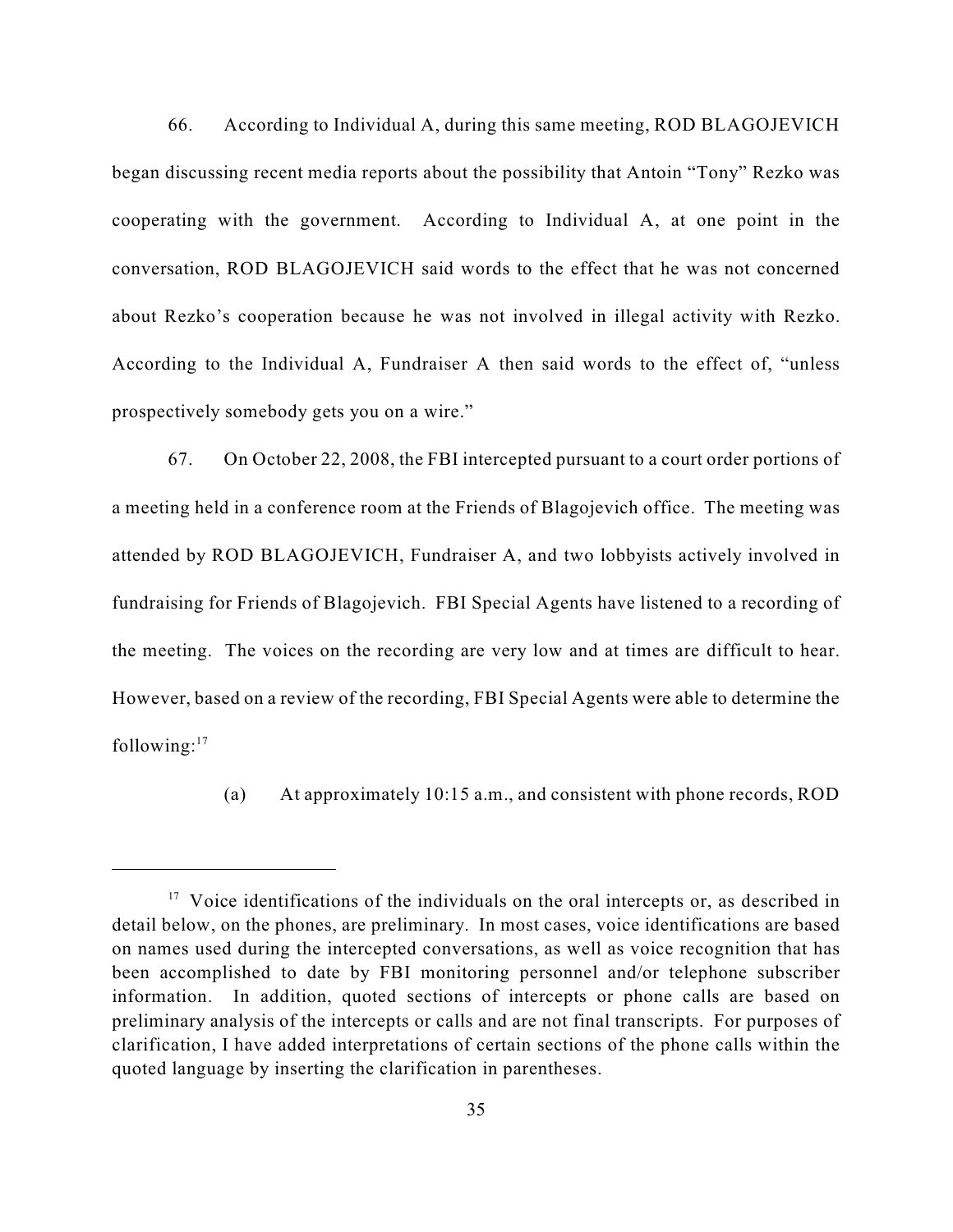BLAGOJEVICH called Highway Contractor 1. Only ROD BLAGOJEVICH's portion of the phone call can be heard. The call started with ROD BLAGOJEVICH saying hello to "Mr. [Highway Contractor 1]" and noting that ROD BLAGOJEVICH was "excited" about the "Tollway" (believed to be a reference to ROD BLAGOJEVICH's recent announcement of \$1.8 billion in Illinois Tollway funding that will benefit Highway Contractor 1 and the trade association with which he is affiliated). ROD BLAGOJEVICH talked about speaking with "[Individual C]," (Individual C is a former member of the U.S. House of Representatives who is believed to be attempting to assist ROD BLAGOJEVICH in passing a capital bill worth billions of dollars that would benefit Highway Contractor 1 and the trade association with which he is affiliated) and began, in the context of asking Highway Contractor 1 to do fund raising, to discuss fund raising rule changes that will take effect on January 1, 2009. The conversation ended with ROD BLAGOJEVICH stating to Highway Contractor 1: "Call me if you need anything."

## **2. Information Obtained from Intercepted Phone Conversations Concerning Efforts to Obtain Campaign Contributions In Exchange for Official Acts**

68. Certain of the intercepted telephone communications relate to ROD BLAGOJEVICH's efforts to illegally obtain campaign contributions in exchange for official action, in violation of his duty of honest services to the State and people of Illinois. The interceptions to date have corroborated the testimony of witnesses in the Rezko Trial who testified that ROD BLAGOJEVICH was involved in obtaining campaign contributions in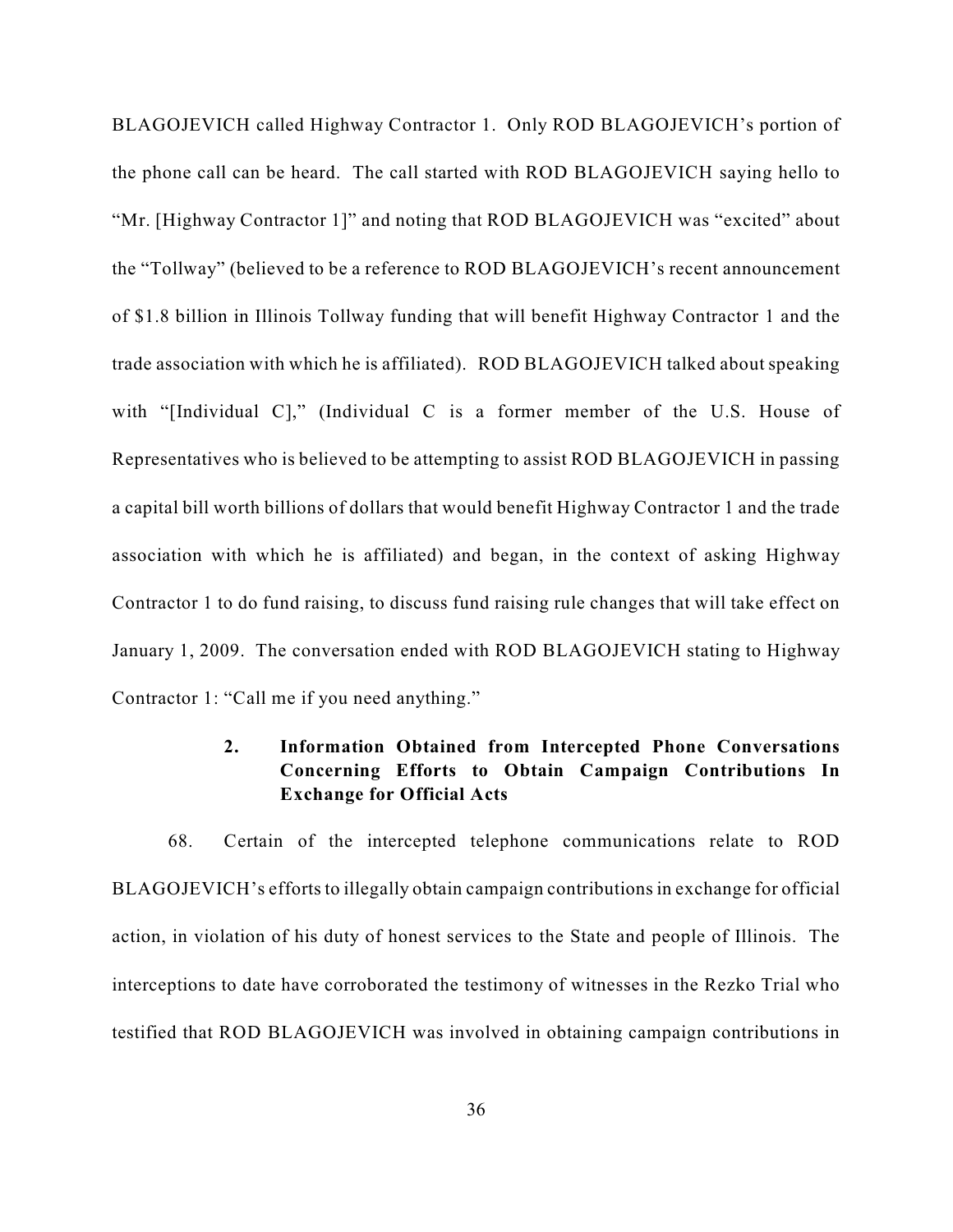exchange for official action and directly corroborate the information provided by Individual A that ROD BLAGOJEVICH is engaged in an effort to obtain as many contributions as possible from persons doing business with the State of Illinois before the end of the year. Among these communications are the following:

a. On the morning of November 12, 2008, ROD BLAGOJEVICH talked to Fundraiser A. During the course of the conversation, which principally concerned the status of campaign fundraising efforts, Fundraiser A told ROD BLAGOJEVICH that Fundraiser A had never heard from Hospital Executive 1. Fundraiser A said, "I've left three messages there so I'm gonna quit calling. I feel stupid now." ROD BLAGOJEVICH asked when the most recent call was, and Fundraiser A replied that it was two days ago. ROD BLAGOJEVICH said that if "they don't get back to you, then, then, last resort is, I'll call."

b. Later on November 12, 2008, at approximately 2:14 p.m., ROD BLAGOJEVICH spoke with Deputy Governor A, a Deputy Governor of the State of Illinois. The following exchange began the conversation:

| <b>ROD BLAGOJEVICH:</b>   | The pediatric doctors $-$ the reimbursement. Has<br>that gone out yet, or is that still on hold?" |
|---------------------------|---------------------------------------------------------------------------------------------------|
| DEPUTY GOVERNOR A:        | The rate increase?                                                                                |
| <b>ROD BLAGOJEVICH:</b>   | Yeah.                                                                                             |
| DEPUTY GOVERNOR A:        | It's January 1.                                                                                   |
| <b>ROD BLAGOJEVICH:</b>   | And we have total discretion over it?                                                             |
| <b>DEPUTY GOVERNOR A:</b> | Yep.                                                                                              |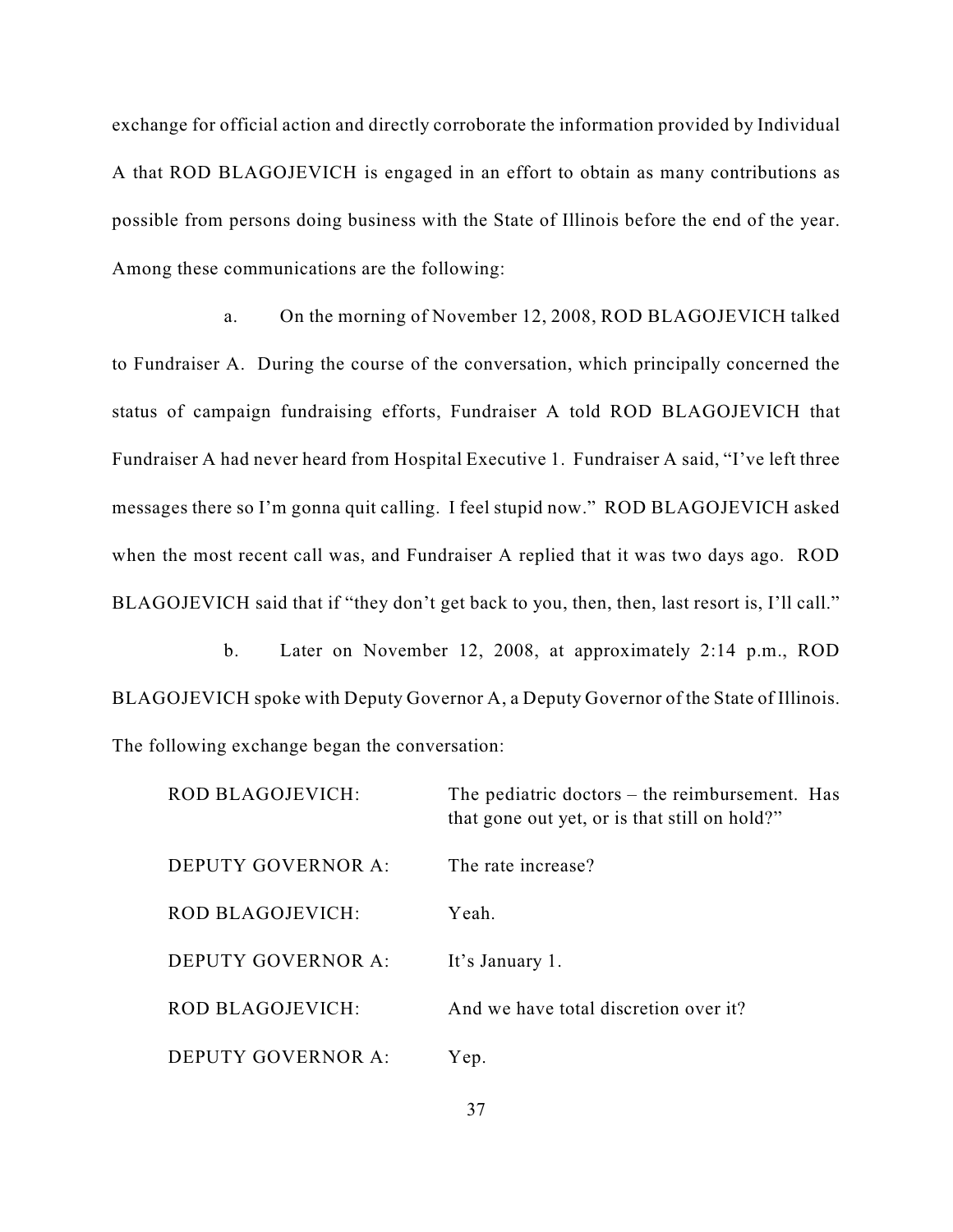| ROD BLAGOJEVICH:   | We could pull it back if we needed to $-$ budgetary<br>$concerns - right?$ |
|--------------------|----------------------------------------------------------------------------|
| DEPUTY GOVERNOR A: | We sure could. Yep.                                                        |
| ROD BLAGOJEVICH:   | Ok. That's good to know.                                                   |

c. On November 12, 2008, at approximately 8:26 p.m., Fundraiser A called ROD BLAGOJEVICH and reported the status of fundraising efforts. During the conversation ROD BLAGOJEVICH instructed Fundraiser A to call Lobbyist 1 the following day and ask Lobbyist 1 what to do about the fact that Hospital Executive 1 is not calling Fundraiser A back and inquire whether it was possible that Individual A had instructed Hospital Executive 1 not to call back (*see* Paragraph 65). ROD BLAGOJEVICH asked, "what do we do with this guy, [Hospital Executive 1]?"

d. On November 13, 2008, at approximately 10:05 a.m., ROD BLAGOJEVICH talked with Fundraiser A. The discussion concerned the status of fundraising efforts. During this call, ROD BLAGOJEVICH asked about Highway Contractor 1. Fundraiser A stated that Lobbyist 1 is still working with Highway Contractor 1. Fundraiser A also advised ROD BLAGOJEVICH that he will be meeting Lobbyist 2 to meet with an individual at Weiss Memorial Hospital. ROD BLAGOJEVICH states: "Yeah, now be real careful there. I mean, the FBI went to see [Lobbyist 2]. You understand?" Fundraiser A also said that he had a call into Individual A and that Fundraiser A will talk to Individual A about Hospital Executive 1.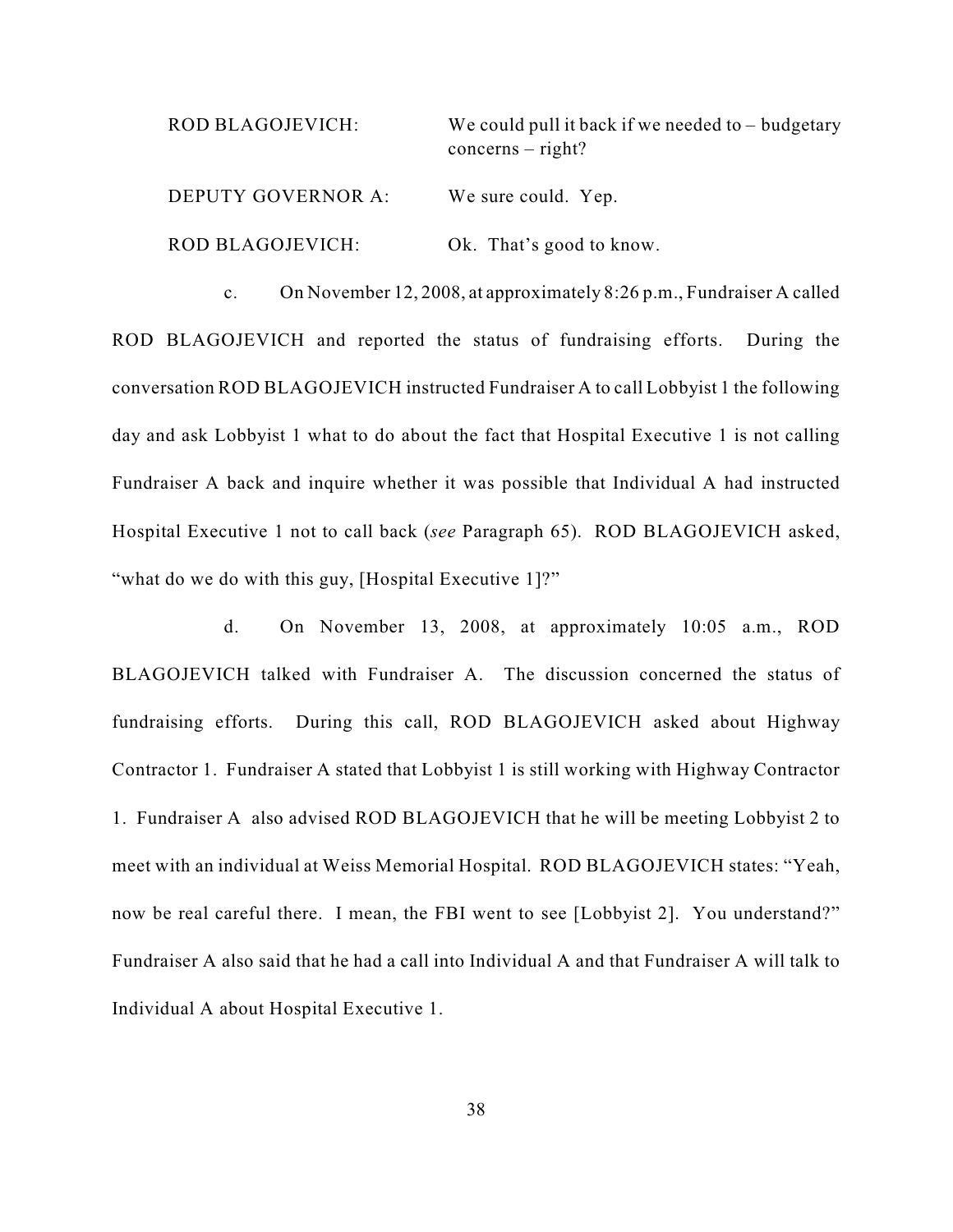e. Also during this call, ROD BLAGOJEVICH and Fundraiser A spoke about efforts to raise funds from two other individuals before the end of the year. Fundraiser A advised ROD BLAGOJEVICH that with respect to one of these individuals, Contributor  $1<sup>18</sup>$  Lobbyist 1 had informed Fundraiser A that Contributor 1 was "good for it" but that Lobbyist 1 was "going to talk with you (ROD BLAGOJEVICH) about some sensitivities legislatively, tonight when he sees you, with regard to timing of all of this." ROD BLAGOJEVICH asked, "Right, before the end of the year though, right?" Fundraiser A responded affirmatively. Later in the conversation, ROD BLAGOJEVICH stated that he knows Lobbyist 1 is "down there (Springfield, Illinois)" with Contributor 1 "pushing a bill." In a series of calls since that time, it became clear that the bill Lobbyist 1 is interested in is in the Office of the Governor awaiting ROD BLAGOJEVICH's signature. The bill, which is believed to be a law which involves directing a percentage of casino revenue to the horse racing industry, is expected to be signed as soon as next week. In a call on December 3, Lobbyist 1 advised ROD BLAGOJEVICH that Lobbyist 1 had a private conversation with Contributor 1 about the contribution ("commitment") Contributor 1 had not yet made and advised Contributor 1 "look, there is a concern that there is going to be some skittishness if your bill gets signed because of the timeliness of the commitment" and made clear that the contribution "got to be in now." ROD BLAGOJEVICH commented to Lobbyist 1 "good"

 $18$  Contributor 1 is listed on the Friends of Blagojevich spreadsheet as someone from whom Friends of Blagojevich was seeking \$100,000 in contributions and Lobbyist 1 is listed as one of the contacts for Contributor 1.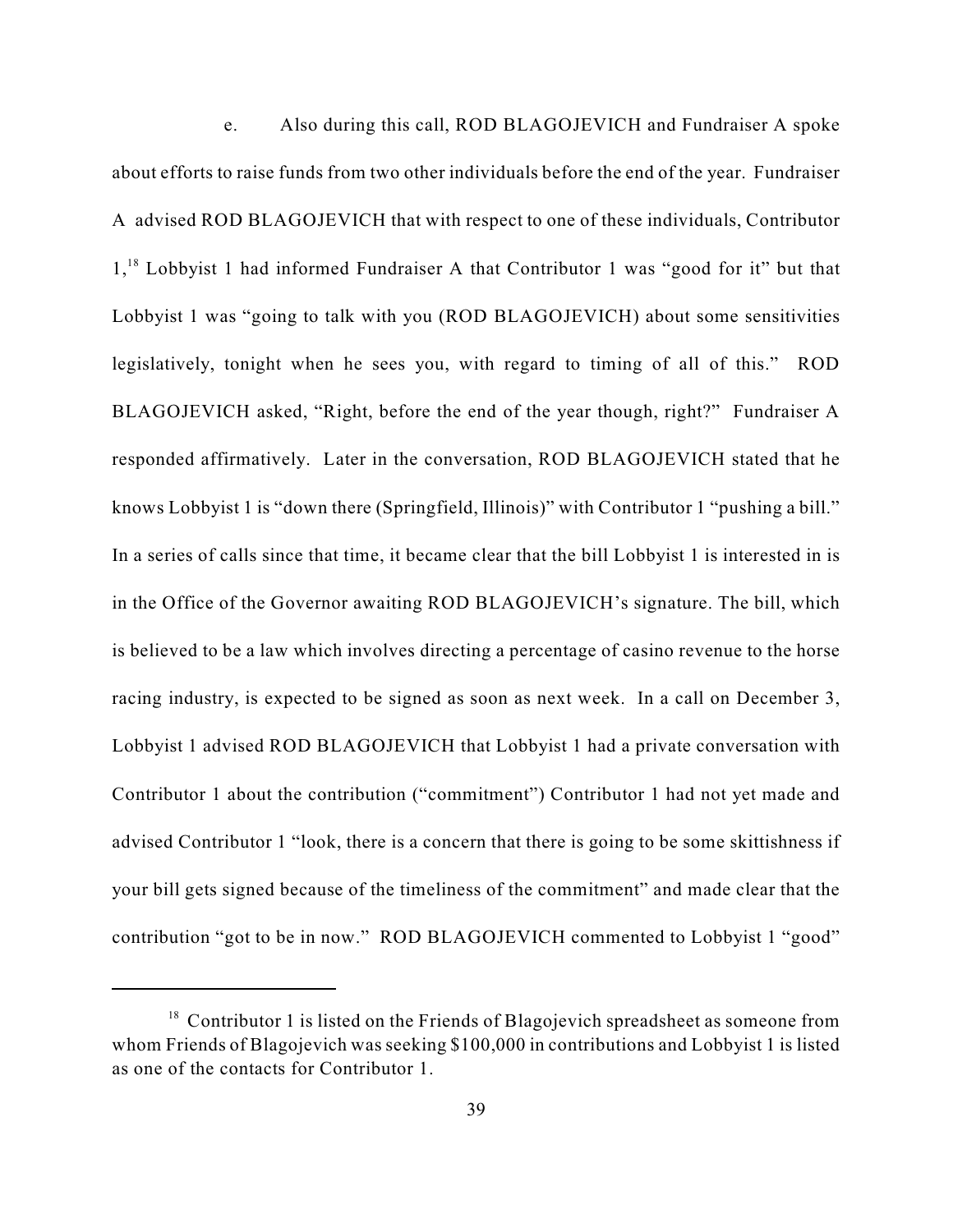and "good job." In a call the next day, Lobbyist 1 asked ROD BLAGOJEVICH to call Contributor 1 "just to say hello, I'm working on the timing of this thing, but it's gonna get done." Lobbyist 1 suggested that it is better for ROD BLAGOJEVICH to make the call personally "from a pressure point of view." ROD BLAGOJEVICH stated that he would call Contributor 1 and indicate that ROD BLAGOJEVICH wanted to do an event (fundraiser) downstate "so we can get together and start picking some dates to do a bill signing." Lobbyist 1 assured ROD BLAGOJEVICH that Contributor 1 would be good for the donation because Lobbyist 1 "got in his face."

f. With respect to the second individual discussed during the November 13, 2008 call, ROD BLAGOJEVICH and Fundraiser A discussed "60" (believed to be \$60,000) that they have "in hand" from a fundraiser held the prior evening by the president of Engineering Firm 1. According to public records maintained by the State of Illinois, Engineering Firm 1 received in excess of \$10 million from the State of Illinois during each of fiscal years 2004 through 2008. Shortly after completing this call, at approximately 10:15 a.m. on November 13, 2008, ROD BLAGOJEVICH spoke by telephone with the president of Engineering Firm 1, and told him, "I want to thank you again for your support and friendship and we are going to do everything we can to get that capital bill." Public source information indicates that ROD BLAGOJEVICH is supporting a bill that would provide billions of dollars for infrastructure and would benefit companies like Engineering Firm 1.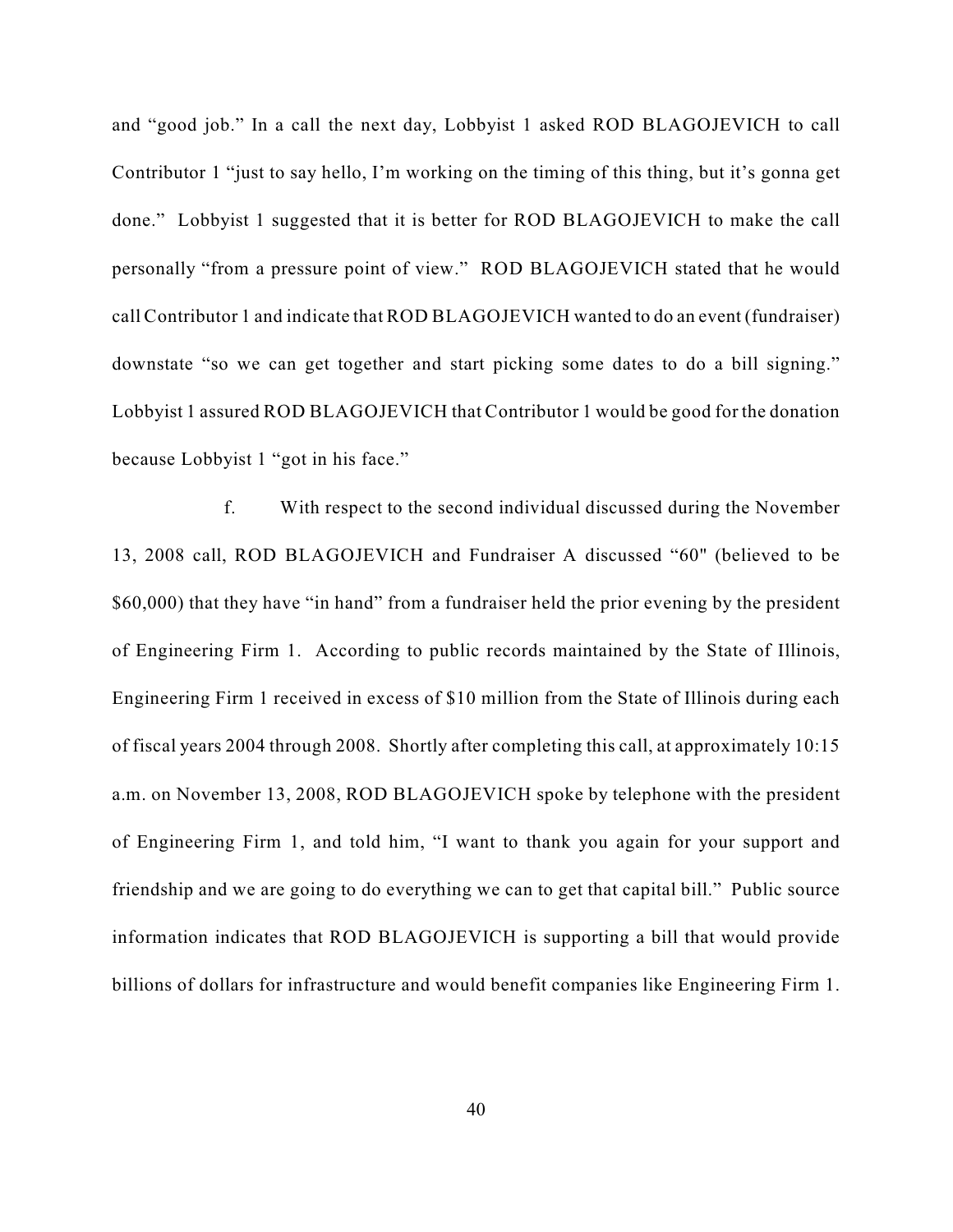g. On November 14, 2008, ROD BLAGOJEVICH talked to Fundraiser A. During the conversation Fundraiser A told ROD BLAGOJEVICH that he had spoken with Individual A, and that ROD BLAGOJEVICH needed to call Hospital Executive 1. ROD BLAGOJEVICH said that he would call him.

## **3. Evidence Concerning Efforts to Use ROD BLAGOJEVICH's Influence Over the Expenditure of State Funds for the Private Purpose of Inducing the Firing of Chicago Tribune Editorial Board Members Critical of ROD BLAGOJEVICH**

69. Intercepted phone calls reflect that ROD BLAGOJEVICH and JOHN HARRIS, together with others, are corruptly using and threatening to use the powers of ROD BLAGOJEVICH's office as Governor of the State of Illinois to exert financial pressure on the owners of the Tribune Company, the parent corporation of the Chicago Tribune newspaper, to fire Chicago Tribune editorial board members who were responsible for editorials sharply critical of ROD BLAGOJEVICH's actions as Governor and, among other things, calling for his impeachment.

70. Media accounts reflect that Tribune Owner, who acquired effective control of the Tribune Company as a result of a financial transaction in 2007, has sought to sell the Chicago Cubs, currently owned by the Tribune Company, and to use the proceeds of that sale to pay debt associated with his acquisition of the Tribune Company. Media accounts also reflect that final bids for the purchase of the Cubs were due by November 26, 2008; that Tribune Owner needs the proceeds from the sale of the Cubs to pay down debt associated with the Tribune Company acquisition; and that a loan agreement relating to his purchase of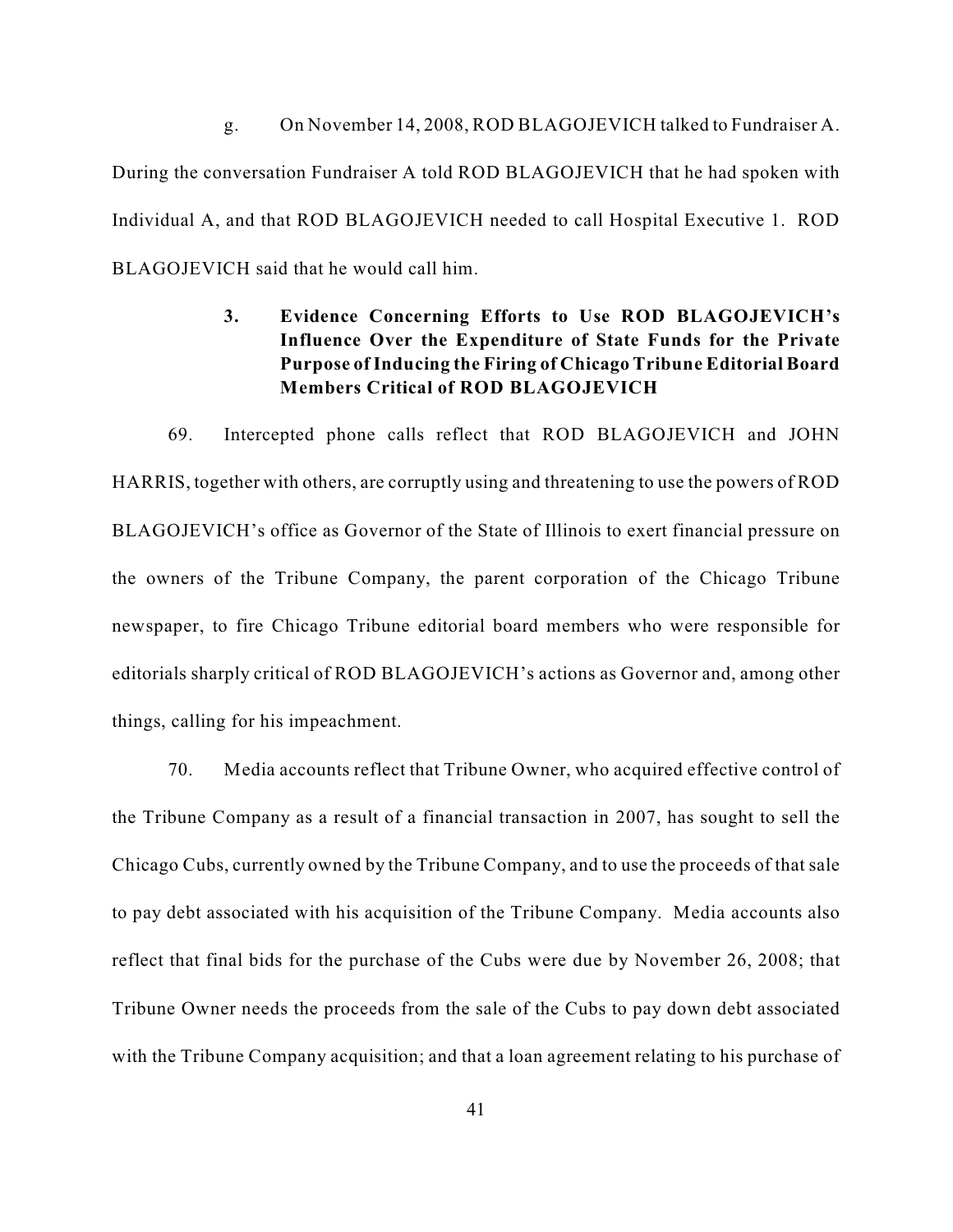the Tribune Company may require Tribune Owner to accelerate payments if he is unable to reduce the debt by specified amounts.

71. Based on a review of intercepted phone calls, it appears that the Tribune Company, in connection with its efforts to sell the Cubs, has explored the possibility of obtaining financial assistance from the Illinois Finance Authority ("IFA") relating to the financing or sale of Wrigley Field.<sup>19</sup> During the course of this investigation, agents have intercepted a series of communications regarding the efforts of ROD BLAGOJEVICH and JOHN HARRIS to corruptly use the power and influence of the Office of the Governor to cause the firing of Chicago Tribune editorial board members as a condition of State of Illinois financial assistance in connection with Wrigley Field. The phone calls reflect that ROD BLAGOJEVICH directed JOHN HARRIS to inform Tribune Owner and an associate of Tribune Owner, Tribune Financial Advisor (Tribune Financial Advisor is believed to be an individual identified in media accounts as a top assistant and financial advisor to Tribune Owner, who played a significant role in Tribune Owner's purchase of the Tribune), that State of Illinois financial assistance for the Tribune Company's sale of Wrigley Field would not be forthcoming unless members of the Chicago Tribune's editorial board were fired. Set out

 $19$  According to its website, the "IFA's role is to support the Governor of Illinois' economic development agenda. IFA is uniquely positioned to provide such support by providing required financing resources for businesses, municipalities and not-profit entities." Further, according to its website the IFA's mission is "to foster economic development to public and private institutions that create and retain jobs and improve the quality of life in Illinois by providing access to capital." The IFA is a State of Illinois authority and the governor of the State of Illinois appoints the members of the IFA Board of Directors.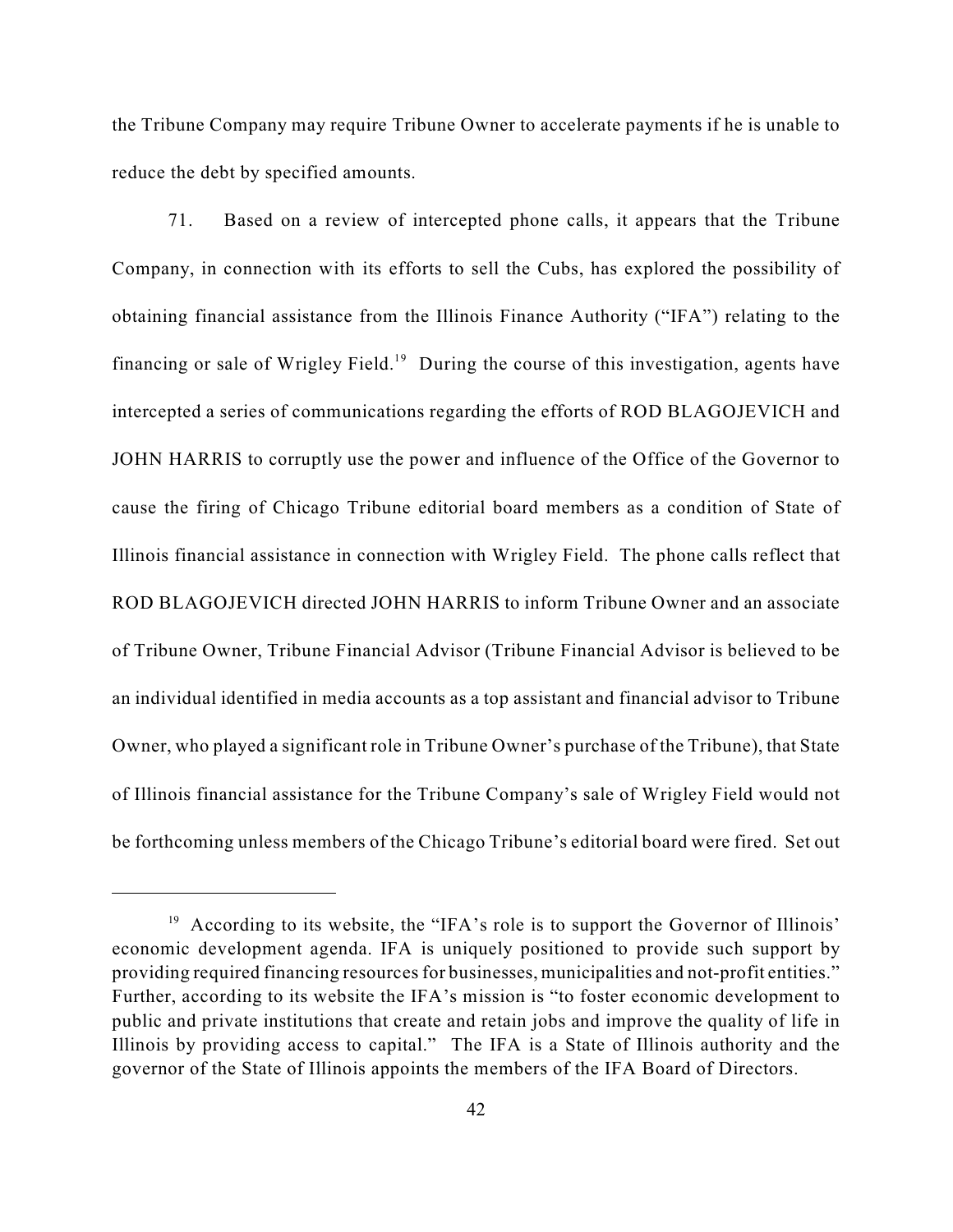below are summaries of certain of those conversations. This affidavit does not include all calls dealing with the corrupt efforts of ROD BLAGOJEVICH and JOHN HARRIS to misuse their influence over the expenditure of state funds to cause the firing of employees of the Chicago Tribune editorial board.

72. On the evening of November 3, 2008, ROD BLAGOJEVICH talked to Deputy Governor A. ROD BLAGOJEVICH stated that he was concerned about possibly being impeached in the Spring and that the Chicago Tribune will be "driving" the impeachment discussion. ROD BLAGOJEVICH asked Deputy Governor A to check to see if the Tribune has recently "advocate[d]" that he be impeached. In fact, the Chicago Tribune recently had published editorials critical of ROD BLAGOJEVICH. $^{20}$ 

73. In another call between ROD BLAGOJEVICH and Deputy Governor A that occurred a short time later on November 3, 2008, ROD BLAGOJEVICH and Deputy Governor A discussed an editorial from the Chicago Tribune regarding the endorsement of Michael Madigan and calling for a committee to consider impeaching ROD

 $20$  On September 29, 2008, an editorial in the Chicago Tribune called for the Illinois House of Representatives to investigate whether articles of impeachment are warranted against ROD BLAGOJEVICH. In addition, on October 25, 2008, the Chicago Tribune editorial board issued certain endorsements in state political races. An editorial endorsing Speaker of the Illinois House of Representatives Michael Madigan stated: "House Speaker Michael Madigan resists Gov. Rod Blagojevich's worst impulses. Actually, he resists all of Blagojevich's impulses. Now's the time for Madigan to create a House committee to study if there are valid grounds to impeach the governor." In its separate endorsement of Illinois Representative David Miller, the Tribune wrote that he, "is a quality legislator, well-versed in education, health care and human services issues. (He's also the only dentist in the legislature. Can he extract a governor?)."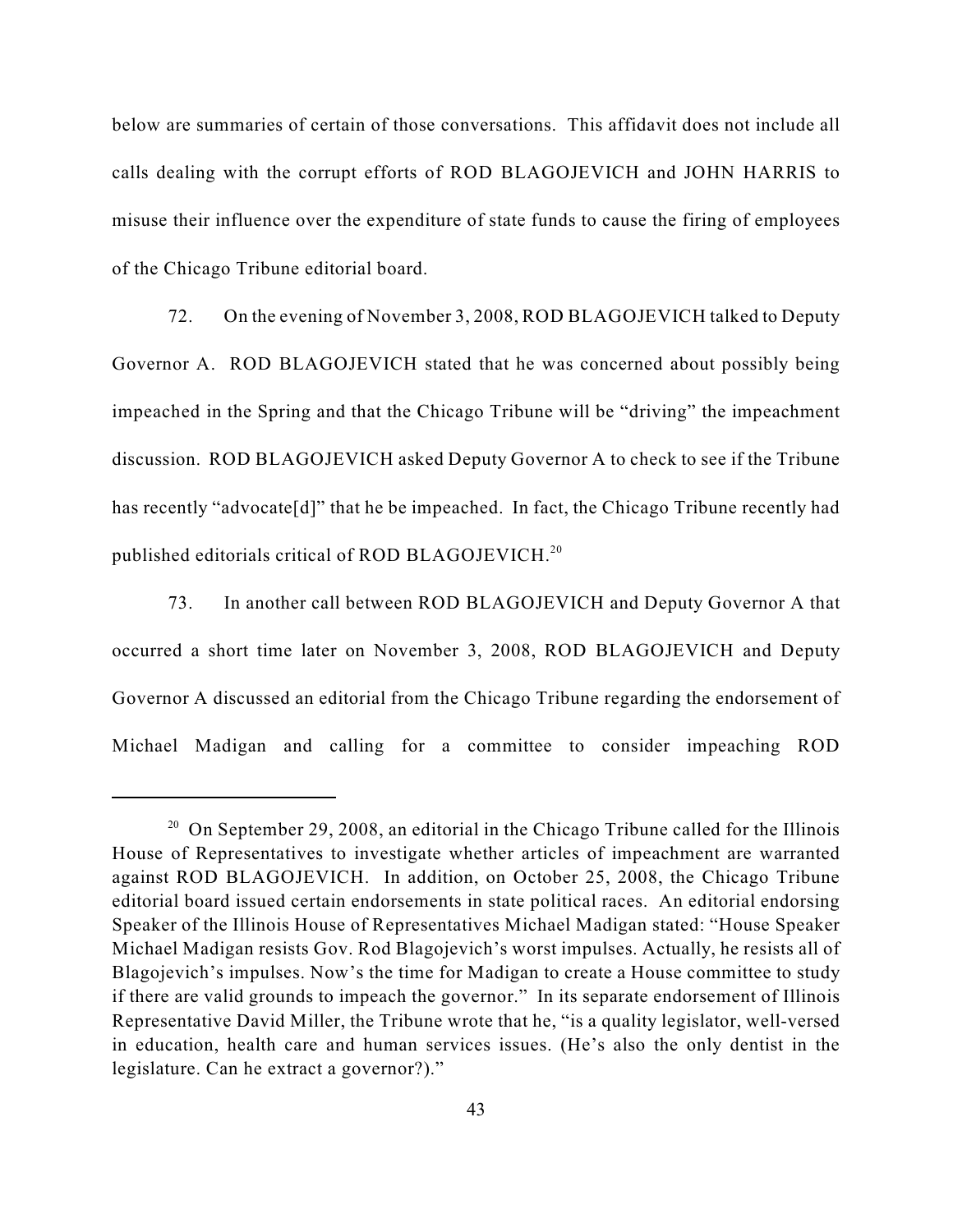BLAGOJEVICH. During the call, ROD BLAGOJEVICH's wife can be heard in the background telling ROD BLAGOJEVICH to tell Deputy Governor A "to hold up that fucking Cubs shit. . . fuck them." ROD BLAGOJEVICH asked Deputy Governor A what he thinks of his wife's idea. Deputy Governor A stated that there is a part of what ROD BLAGOJEVICH's wife said that he "agree[s] with." Deputy Governor A told ROD BLAGOJEVICH that Tribune Owner will say that he does not have anything to do with the editorials, "but I would tell him, look, if you want to get your Cubs thing done get rid of this Tribune." Later, ROD BLAGOJEVICH's wife got on the phone and, during the continuing discussion of the critical Tribune editorials, stated that Tribune Owner can "just fire" the writers because Tribune Owner owns the Tribune. ROD BLAGOJEVICH's wife stated that if Tribune Owner's papers were hurting his business, Tribune Owner would do something about the editorial board. ROD BLAGOJEVICH then got back on the phone. ROD BLAGOJEVICH told Deputy Governor A to put together the articles in the Tribune that are on the topic of removing ROD BLAGOJEVICH from office and they will then have someone, like JOHN HARRIS, go to Tribune Owner and say, "We've got some decisions to make now." ROD BLAGOJEVICH said that "someone should say, 'get rid of those people.'" ROD BLAGOJEVICH said that he thinks that they should put this all together and then have HARRIS or somebody go talk to the Tribune owners and say, "Look, we've got decisions to make now. . . moving this stuff forward (believed to be a reference to the IFA helping with the Cubs sale) . . . someone's gotta go to [Tribune Owner], we want to see him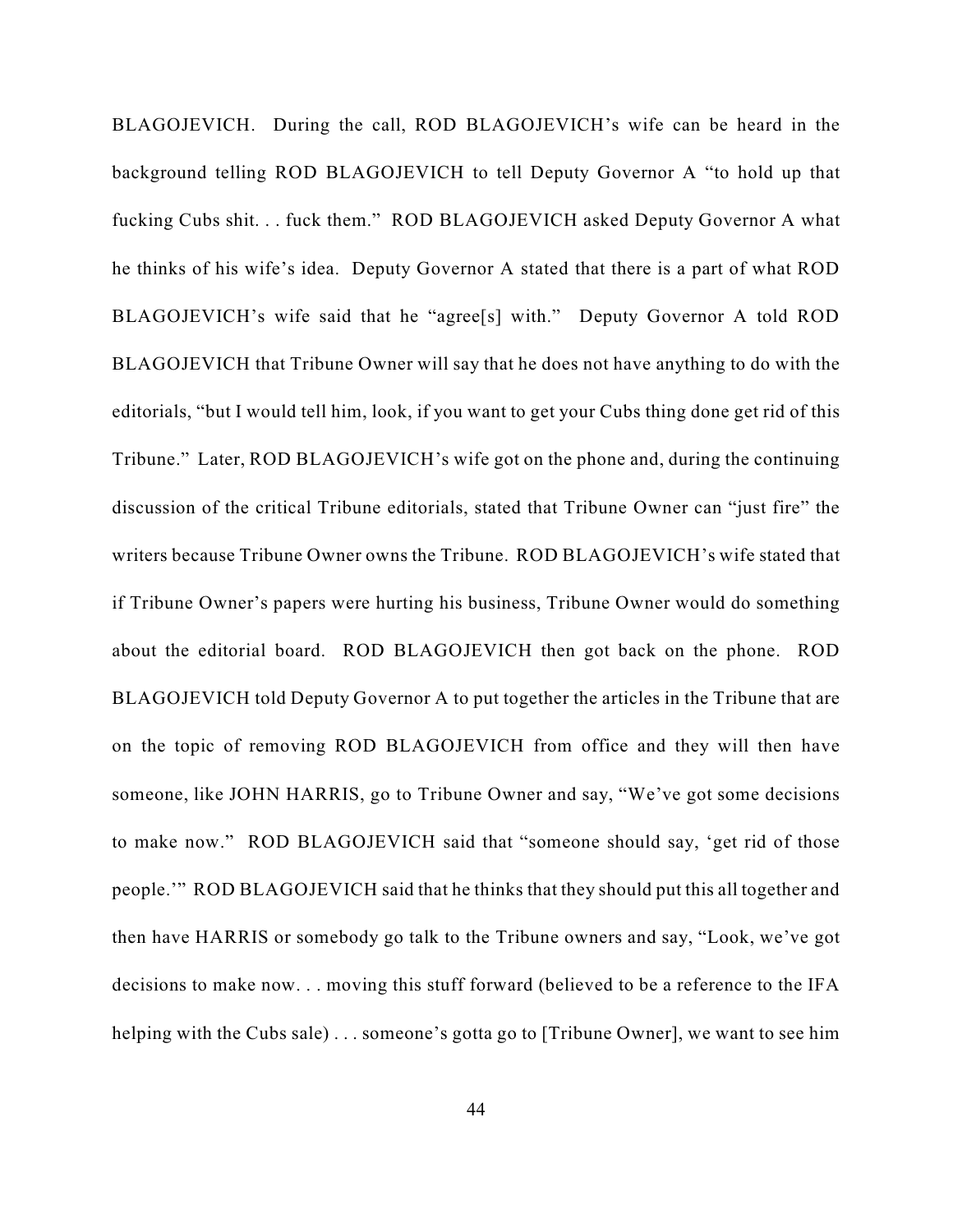. . it's a political fuckin' operation in there." Deputy Governor A agreed and said that HARRIS needs to be "sensitive" about how he does it. ROD BLAGOJEVICH said there is nothing sensitive about how you do it and that it's "straight forward" and you say "we're doing this stuff for you, we believe this is right for Illinois [and] this is a big deal to [Tribune Owner] financially" but what ROD BLAGOJEVICH is doing to help Tribune Owner is the same type of action that the Tribune is saying should be the basis for ROD BLAGOJEVICH's impeachment. ROD BLAGOJEVICH said Tribune Owner should be told "maybe we can't do this now. Fire those fuckers." Deputy Governor A suggested that ROD BLAGOJEVICH say, "I'm not sure that we can do this anymore because we've been getting a ton of these editorials that say, look, we're going around the legislature, we gotta stop and this is something the legislature hasn't approved. We don't want to go around the legislature anymore." ROD BLAGOJEVICH agreed and said that he wants HARRIS to go in and make that case, "not me." Deputy Governor A agreed and said that he likes it. ROD BLAGOJEVICH asked Deputy Governor A to put the list of Tribune articles together.

74. During another intercepted call still later on the evening of November 3, 2008, ROD BLAGOJEVICH spoke with Advisor A, a former Deputy Governor under ROD BLAGOJEVICH who is currently a lobbyist. ROD BLAGOJEVICH stated that he is going to go to Tribune Owner and tell Tribune Owner that ROD BLAGOJEVICH will not help Tribune Owner because Tribune Owner's own paper will argue to impeach ROD BLAGOJEVICH for his actions in helping Tribune Owner. ROD BLAGOJEVICH stated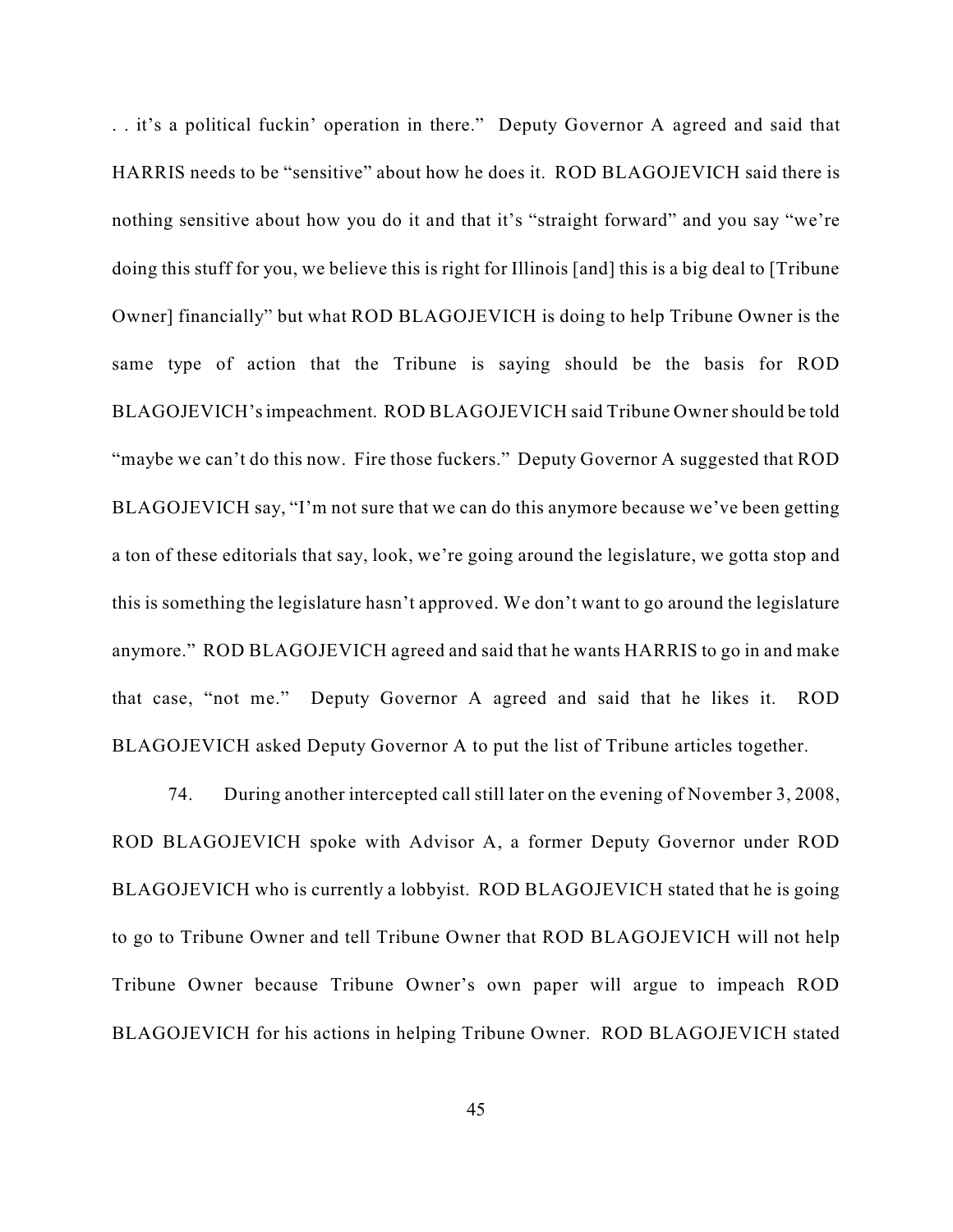they are going to go to Tribune Owner "before we pull the trigger on this deal" (believed to be a reference to helping Tribune Owner at the IFA).

75. During an intercepted call on November 4, 2008, ROD BLAGOJEVICH spoke with Deputy Governor A. ROD BLAGOJEVICH told Deputy Governor A to think about the "Tribune stuff" and that he is going to talk to HARRIS as well. Deputy Governor A confirmed that he has people doing the "research right now." ROD BLAGOJEVICH, in discussing taking the issue to Tribune Owner, stated, "then we'll say, look, we got a problem at IFA. Here it is."

76. During a subsequent intercepted call on November 4, 2008, ROD BLAGOJEVICH talked with JOHN HARRIS. ROD BLAGOJEVICH discussed the Tribune editorials suggesting that ROD BLAGOJEVICH be impeached, and told HARRIS that they need to have a conversation with "[Tribune Financial Advisor]"<sup>21</sup> (as noted above, Tribune Financial Advisor is believed to be a top adviser to Tribune Owner who played a significant role in Tribune Owner's purchase of the Tribune), Cubs Chairman, and Tribune Owner and explain that the Tribune is writing editorials criticizing ROD BLAGOJEVICH for taking actions like those Tribune Owner wants ROD BLAGOJEVICH to take "on this Cubs deal at the IFA." ROD BLAGOJEVICH stated that because of the impeachment articles, "we don't know if we can take a chance and do this IFA deal now. I don't want to give them a

 $21$  Tribune Financial Advisor's first name was used by ROD BLAGOJEVICH and JOHN HARRIS during the conversations.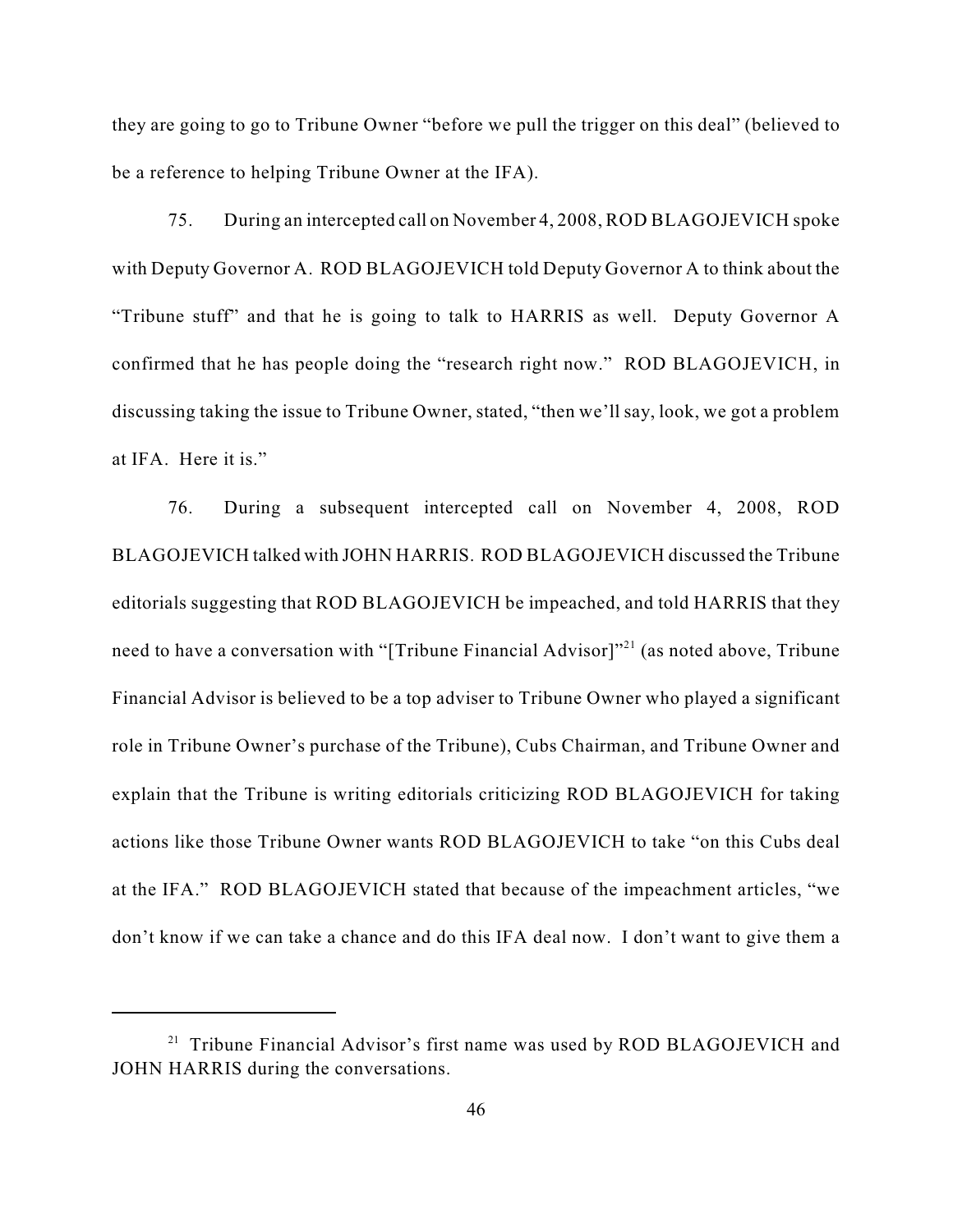grounds to impeach me." ROD BLAGOJEVICH stated that "our recommendation is fire all those fucking people, get 'em the fuck out of there and get us some editorial support."

77. During an intercepted call on November 5, 2008, ROD BLAGOJEVICH talked to JOHN HARRIS, Advisor A, and Spokesman, a State of Illinois employee who is the official spokesperson for the Governor's office. During part of the conversation, ROD BLAGOJEVICH instructed HARRIS to call someone at the Tribune and "lay a foundation with them." HARRIS agreed to call Tribune Financial Advisor. ROD BLAGOJEVICH told HARRIS to tell Tribune Financial Advisor "this is a serious thing now" and that the only "way around it" is around the legislature and that the Tribune is "trumping up impeachment discussions because I do this stuff to get things done." ROD BLAGOJEVICH told HARRIS to tell Tribune Financial Advisor that "everything is lined up, but before we go to the next level we need to have a discussion about what you guys are going to do about that newspaper." HARRIS stated that he "won't be so direct." ROD BLAGOJEVICH told HARRIS "yeah, you know what you got to say."

78. During intercepted calls on November 6, 2008, ROD BLAGOJEVICH spoke with JOHN HARRIS. ROD BLAGOJEVICH mentioned a Chicago Tribune editorial published that day about "disservices" ROD BLAGOJEVICH had done to the State of Illinois and suggested that HARRIS call Tribune Financial Advisor about it. ROD Blagojevich and HARRIS then discussed a conversation HARRIS had with "[Tribune Financial Advisor]" the prior day. HARRIS said he told Tribune Financial Advisor that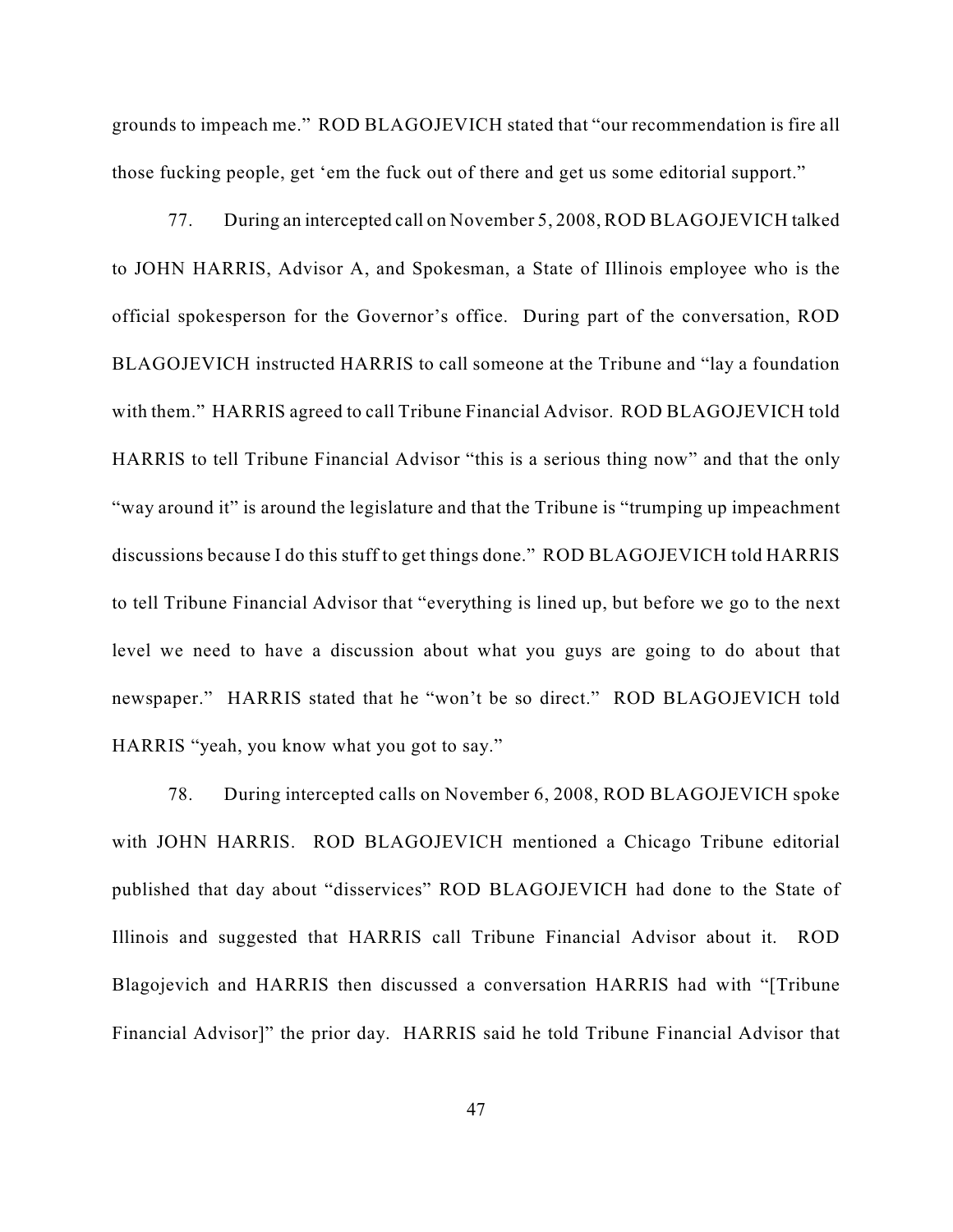things "look like they could move ahead fine but, you know, there is a risk that all of this is going to get derailed by your own editorial page." HARRIS said that he told Tribune Financial Advisor that they need to have a discussion on how they might tone things down and change the focus of "that page." HARRIS said that Tribune Financial Advisor said that is a delicate issue, that Tribune Financial Advisor wanted to come in and talk to HARRIS about it, and that Tribune Financial Advisor will talk to Tribune Owner preliminarily about it. Later in the conversation, ROD BLAGOJEVICH and HARRIS talked about an upcoming meeting HARRIS will have with an individual at the Tribune (believed to be Tribune Financial Advisor). HARRIS stated that he will tell the individual that in HARRIS's experience you cannot "tread lightly" and you need "to make wholesale changes." HARRIS stated that he will "throw it out there and let them figure out how to do it." ROD BLAGOJEVICH stated that HARRIS's suggestion will be to "get rid of these people" and that "the other point you want to make is in fact, we, we sure would like to get some editorial support from your paper. Okay?" HARRIS stated, "I want to do that in person." HARRIS stated that they will not get editorial support "out of the current crew." ROD BLAGOJEVICH said, "this is a priority. Stay on it right. I mean, he, he gets the message, doesn't he?" HARRIS replied, "Oh yeah. He got it loud and clear." In apparent reference to the prospect of IFA assistance for the Wrigley Field deal, ROD BLAGOJEVICH then asked, "what does this mean to them? Like \$500 million? What does it mean to [Tribune Owner] in real terms?" HARRIS replied, "To them? About \$100 million . . .maybe 150."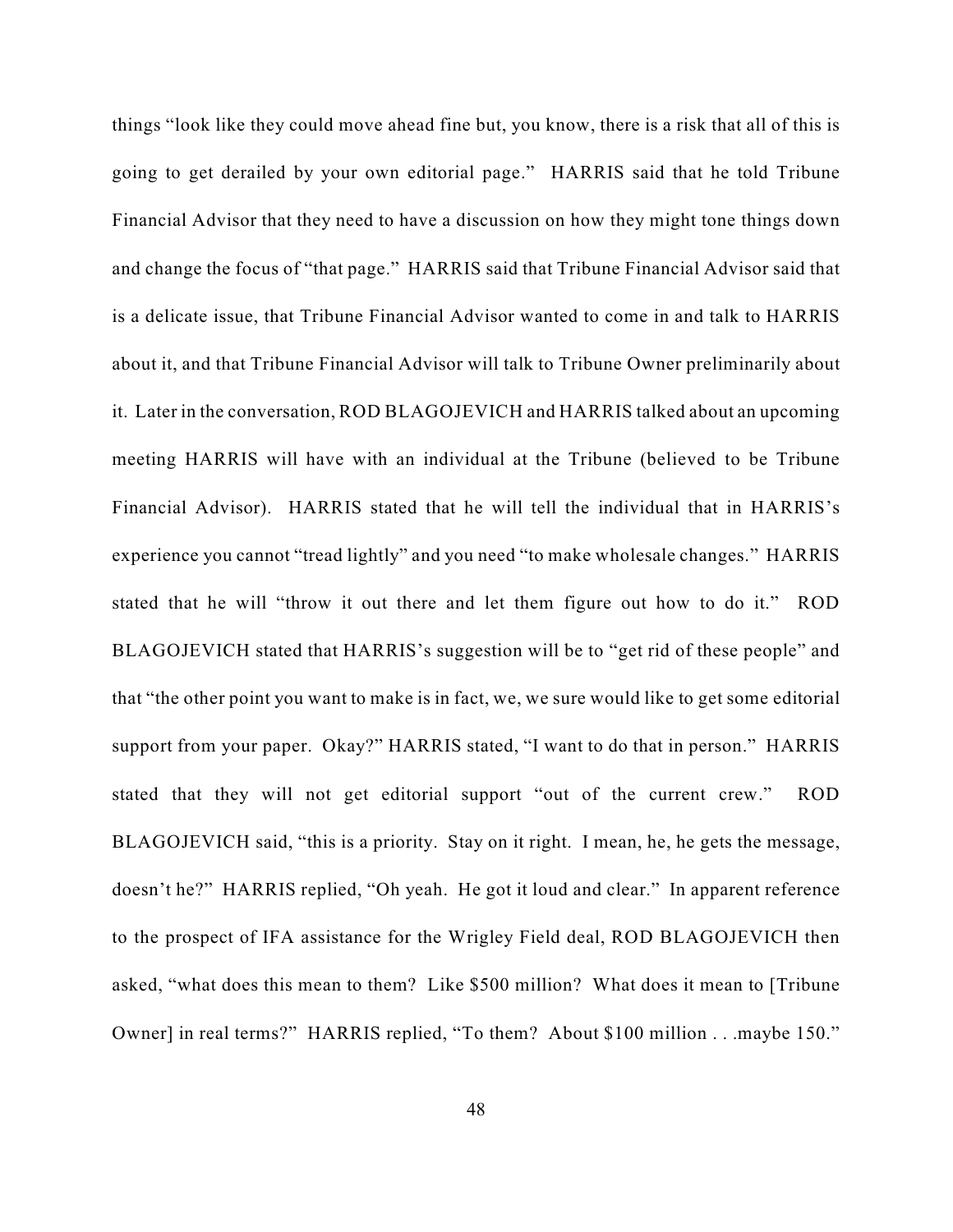ROD BLAGOJEVICH said that he thought "it was worth like \$500 million to 'em." ROD BLAGOJEVICH and HARRIS then discussed the details of the deal the Cubs are trying to get through the IFA. HARRIS said that it is basically a tax mitigation scheme where the IFA will "own title to the building" (believed to be Wrigley Field), and the Tribune will not "have to pay capital gains tax." HARRIS explained that the total gain to the Tribune is in the neighborhood of \$100 million. ROD BLAGOJEVICH said, "\$100 million is nothing to sneeze at. That's still worth something, isn't it?" HARRIS said he planned on seeing "[Tribune Financial Advisor]" the following Monday (November 10, 2008).

79. During an intercepted call on November 11, 2008, ROD BLAGOJEVICH talked with JOHN HARRIS. ROD BLAGOJEVICH asked HARRIS about the Tribune issue. HARRIS said that he met with Tribune Financial Advisor the prior day (November 10, 2008), and that Tribune Financial Advisor talked to Tribune Owner and Tribune Owner "got the message and is very sensitive to the issue." HARRIS stated that according to Tribune Financial Advisor, there will be "certain corporate reorganizations and budget cuts coming and, reading between the lines, he's going after that section." ROD BLAGOJEVICH responded, "oh, that's fantastic." According to HARRIS, Tribune Financial Advisor did not acknowledge that "he interferes in that operation. . . but I got the clear feeling that, that he was, uh, very sensitive to our concerns." ROD BLAGOJEVICH asked HARRIS whether Tribune Financial Advisor understood the time line in which ROD BLAGOJEVICH wanted changes made in relation to "our ability to do this without the legislature" (believed to be a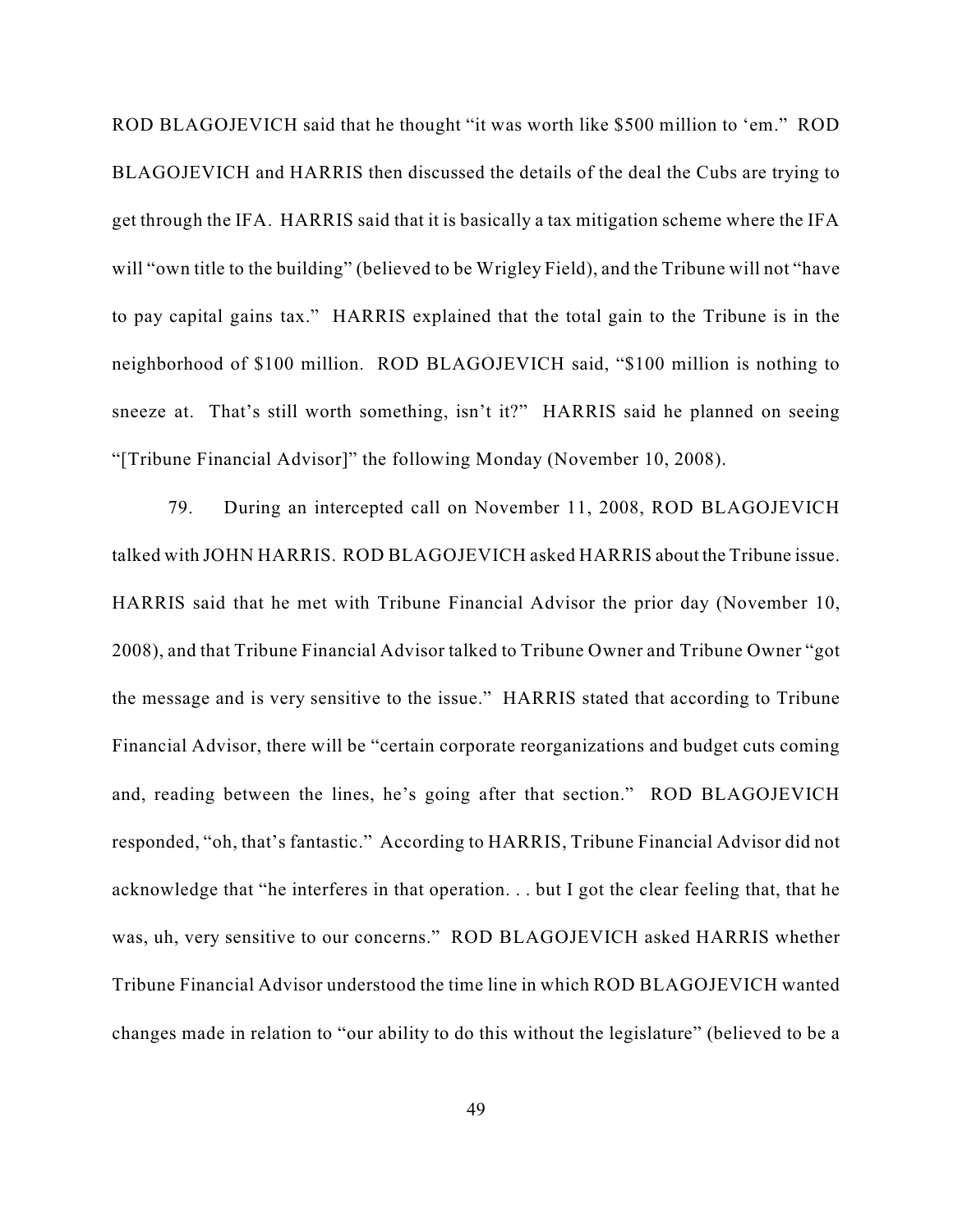reference to using the IFA to help with the Cubs financing). HARRIS stated "correct . . . November, December." ROD BLAGOJEVICH responded, "right." HARRIS said that he expects "before the end of this month [November] there's gonna be some reorganization or cuts" (believed to be a reference to changes in the editorial department). ROD BLAGOJEVICH replied, "Wow. Okay, keep our fingers crossed. You're the man. Good job, John."

80. During an intercepted call on November 20, 2008, ROD BLAGOJEVICH spoke with JOHN HARRIS. ROD BLAGOJEVICH began the conversation by asking HARRIS whether HARRIS is "making any progress on that Tribune editorial board with [Tribune Financial Advisor]?" HARRIS said he had not heard back from Tribune Financial Advisor. ROD BLAGOJEVICH directed HARRIS to "be smart and stay on top of that" and advised HARRIS that Spokesman just informed ROD BLAGOJEVICH that the Tribune editorial board was not willing to listen to Deputy Governor A and basically hung up on Deputy Governor A. ROD BLAGOJEVICH told HARRIS to touch base with Spokesman and Deputy Governor A. ROD BLAGOJEVICH told HARRIS to "keep talking to [Tribune Financial Advisor] about this." ROD BLAGOJEVICH then suggested that HARRIS could say the following to Tribune Financial Advisor: "What are we going to do? We've got this IFA thing. We want to do all this. How's that going?" ROD BLAGOJEVICH asked HARRIS if he understood what ROD BLAGOJEVICH wants, and told HARRIS to "use your judgment."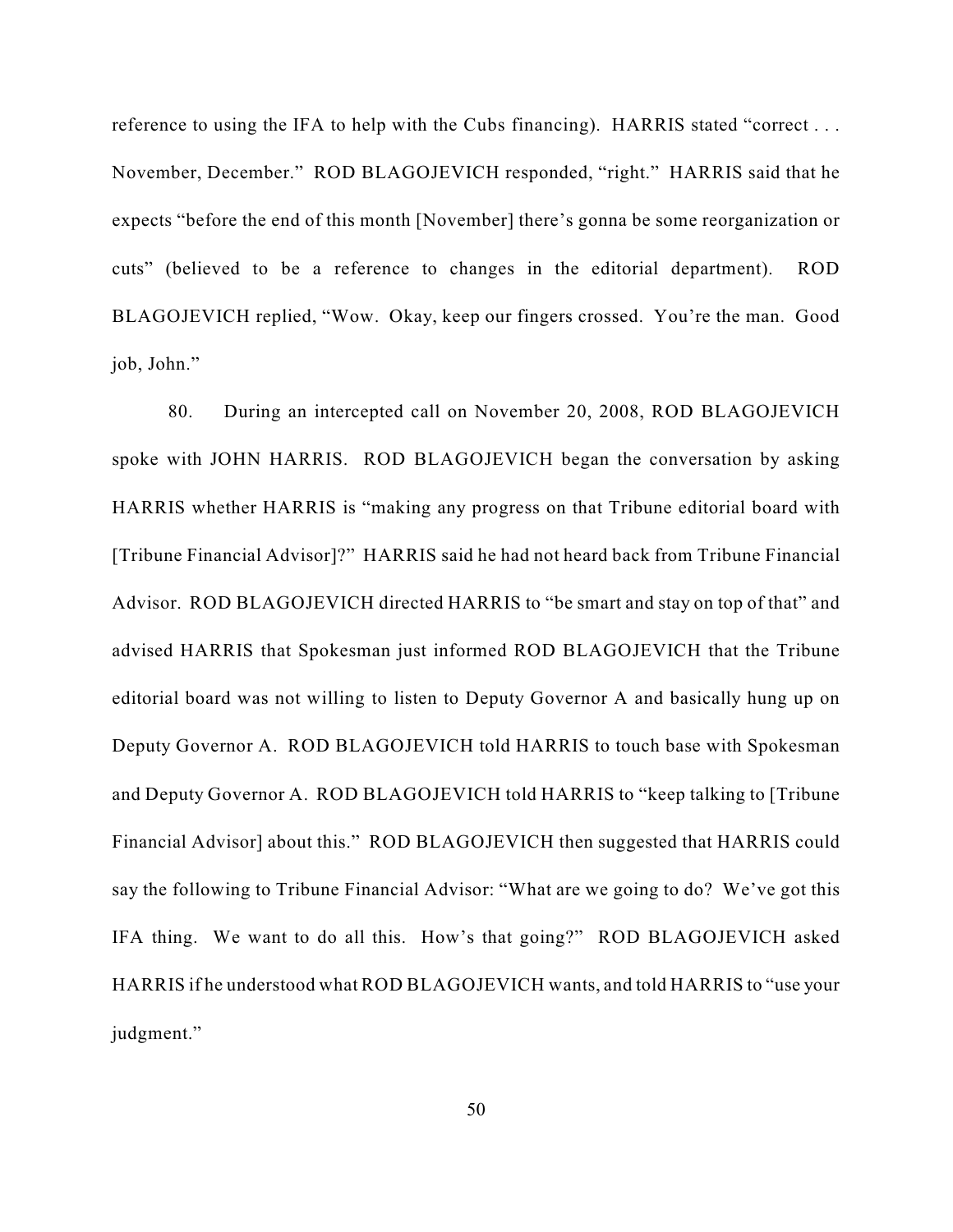81. During an intercepted call on November 21, 2008, ROD BLAGOJEVICH spoke with JOHN HARRIS. ROD BLAGOJEVICH asked HARRIS whether he told Deputy Governor A that "McCormick is going to get bounced at the Tribune." (McCormick is believed to be John P. McCormick, the Chicago Tribune's Deputy Editorial Page Editor). HARRIS said "no, I told him (Deputy Governor A) that McCormick is in a bad mood," and that HARRIS was going "to check with [Tribune Financial Advisor] to see" whether "it was part of that message about the cuts on the Ed board." HARRIS stated, "I had singled out McCormick as somebody who was the most biased and unfair." ROD BLAGOJEVICH responded, "to [Tribune Financial Advisor] you did?" HARRIS confirmed that it was to Tribune Financial Advisor. ROD BLAGOJEVICH stated "that would be great," and McCormick is a "bad guy." ROD BLAGOJEVICH asked, "[Tribune Financial Advisor] is on top of this, right?" HARRIS replied that Tribune Financial Advisor said they would be "downsizing that division or changing personnel" and that Tribune Financial Advisor understands and "[Tribune Owner]" understands. ROD BLAGOJEVICH confirmed that HARRIS made the point with Tribune Financial Advisor that the Tribune is advocating that ROD BLAGOJEVICH be impeached for going around the legislature and that "is precisely what we're doing on Wrigley Field." HARRIS said he explained that information to Tribune Financial Advisor. ROD BLAGOJEVICH asked whether Tribune Financial Advisor understood that "we are not in a position where we can afford to do that if . . . the Tribune is pushing impeachment." ROD BLAGOJEVICH asked, "they got that, right?" HARRIS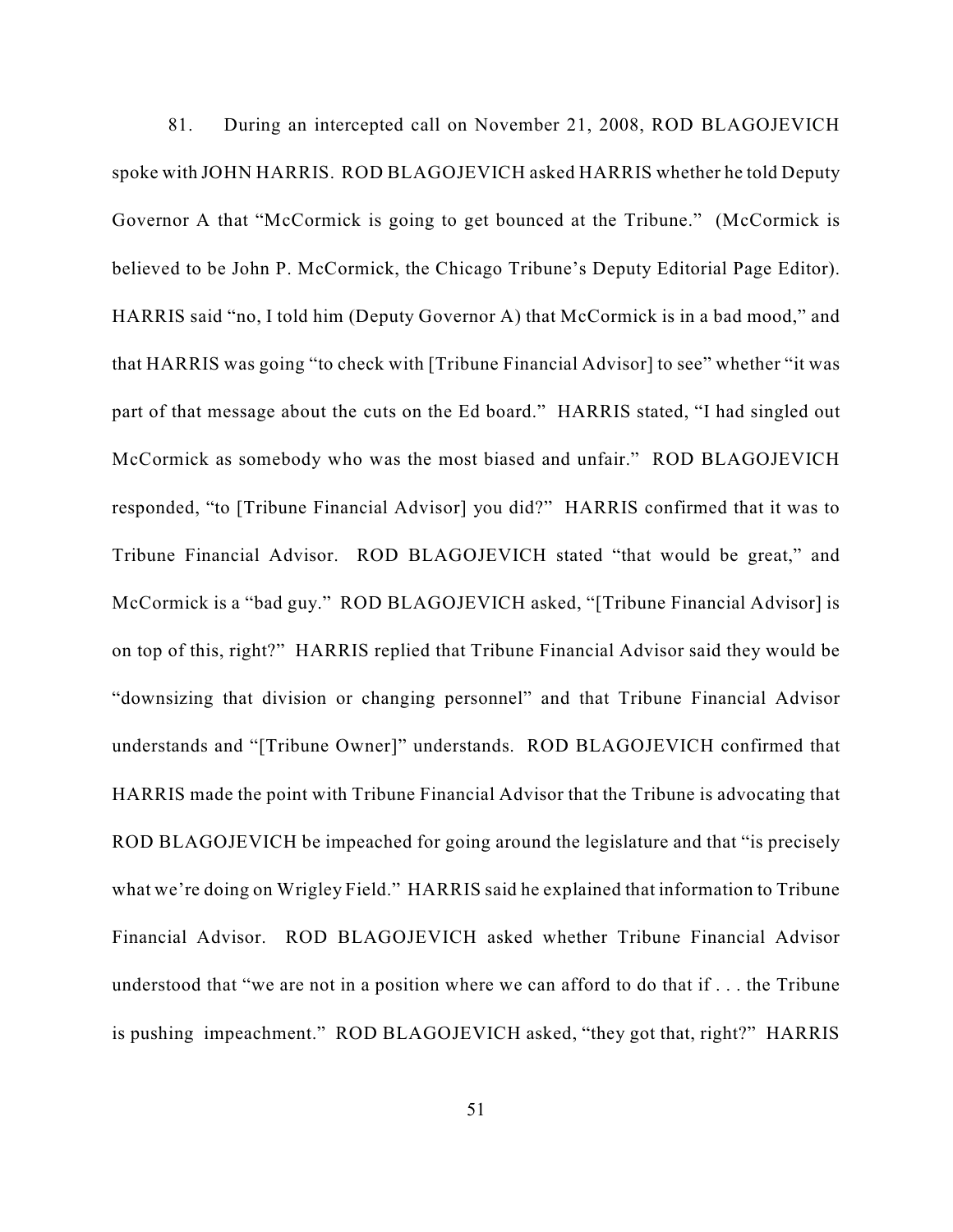replied, "right." HARRIS suggested to ROD BLAGOJEVICH that HARRIS explained to Tribune Financial Advisor that the Tribune's editorials discussing impeachment "could jeopardize our efforts to do good things for people as well as the other thing (helping the Cubs sale at the IFA)." ROD BLAGOJEVICH responded, "there ya go. He got the message?" HARRIS replied, "yeah." ROD BLAGOJEVICH stated "good."

82. On November 21, 2008, approximately five minutes after the previous conversation with JOHN HARRIS, ROD BLAGOJEVICH spoke again with HARRIS. At the end of this call, ROD BLAGOJEVICH stated that "the Tribune thing is important, if we can get that." HARRIS replied, "delicate, very delicate." ROD BLAGOJEVICH said, "I know, I know. Use your judgment, don't push too hard. But you know what you got to do, right." HARRIS responded, "Alright, sir."

83. After hearing that Tribune Financial Advisor had assured HARRIS that the Tribune would be downsizing or making personnel changes affecting the editorial board, ROD BLAGOJEVICH had a series of conversations with representatives of the Chicago Cubs regarding efforts to provide state financing for Wrigley Field. On November 30, 2008, ROD BLAGOJEVICH spoke with Sports Consultant, the president of a Chicago-area sports consulting firm, whose remarks during the conversation indicated that he was working with the Cubs on matters involving Wrigley Field. In that conversation, ROD BLAGOJEVICH and Sports Consultant discussed the importance of getting the IFA transaction approved at the IFA's December 2008 or January 2009 meeting, because ROD BLAGOJEVICH was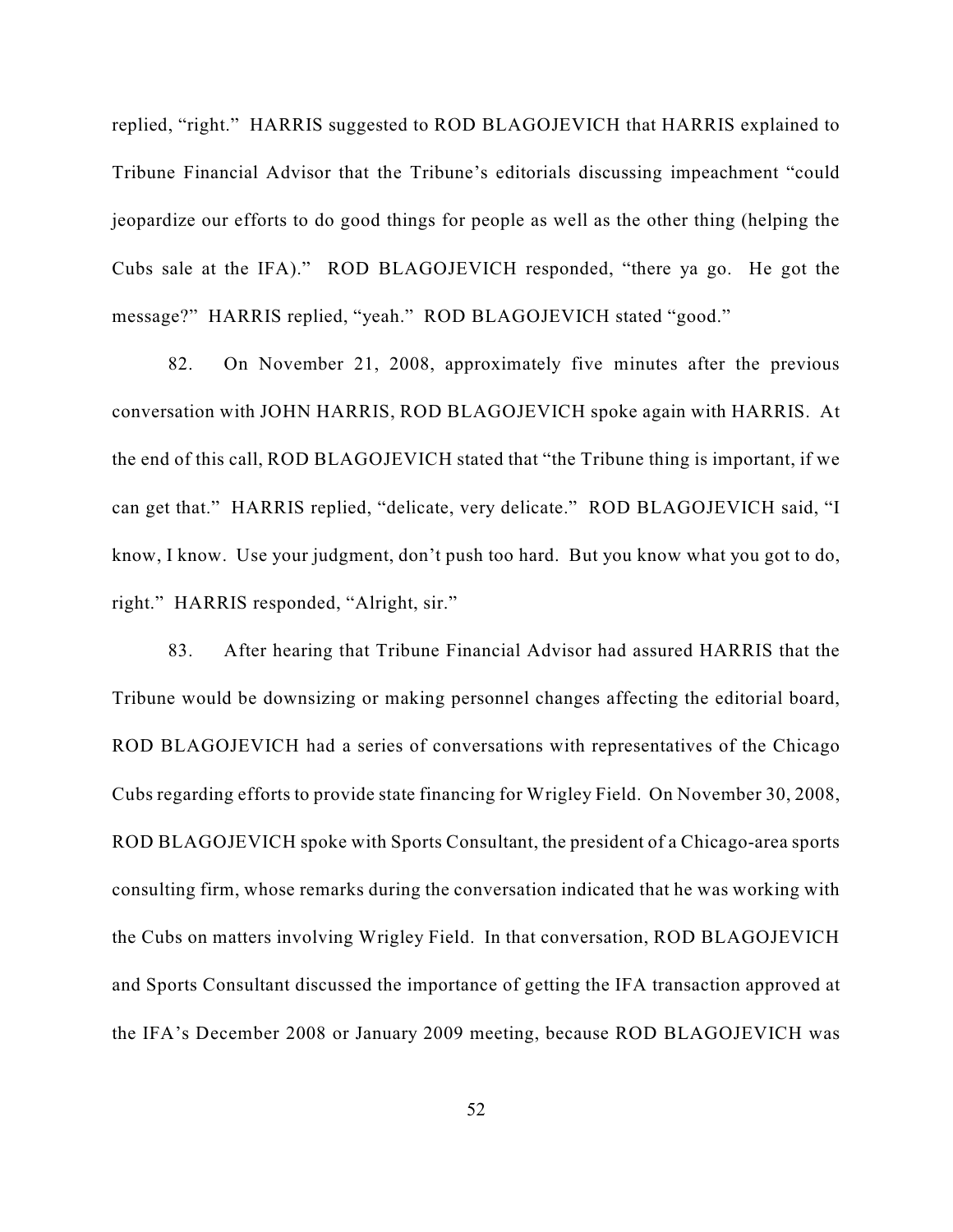contemplating leaving office in early January 2009 and ROD BLAGOJEVICH's IFA appointees would still be in place to approve the IFA deal. On December 3, 2008, ROD BLAGOJEVICH spoke again with Sports Consultant and explained that ROD BLAGOJEVICH had control over state funds designated for use in connection with science and technology, and which could be used to pay for improvements at Wrigley Field. Later that same day, ROD BLAGOJEVICH spoke with Cubs Chairman and said that he could make state science and technology funds available to the Cubs without having to go through the legislature, and suggested that the Cubs come up with proposals that would allow the use of such funds.

84. On December 4, 2008, ROD BLAGOJEVICH spoke with Spokesman. On December 4, 2008, the Chicago Tribune announced it was reducing the size of its workforce by 11 members. During the phone conversation, Spokesman informed ROD BLAGOJEVICH that the Tribune had its "cuts" but that Spokesman did not think the "person we mentioned" was cut. ROD BLAGOJEVICH asked "McCormick?" Spokesman responded "right." ROD BLAGOJEVICH instructed Spokesman to "go tell HARRIS that." Spokesman stated he had already informed HARRIS of the information.

85. On the morning December 5, 2008, ROD BLAGOJEVICH spoke with JOHN HARRIS. On the morning of December 5, 2008, the Chicago Tribune ran a front page news story discussing an ongoing criminal investigation involving ROD BLAGOJEVICH. During the phone conversation, ROD BLAGOJEVICH and HARRIS discussed information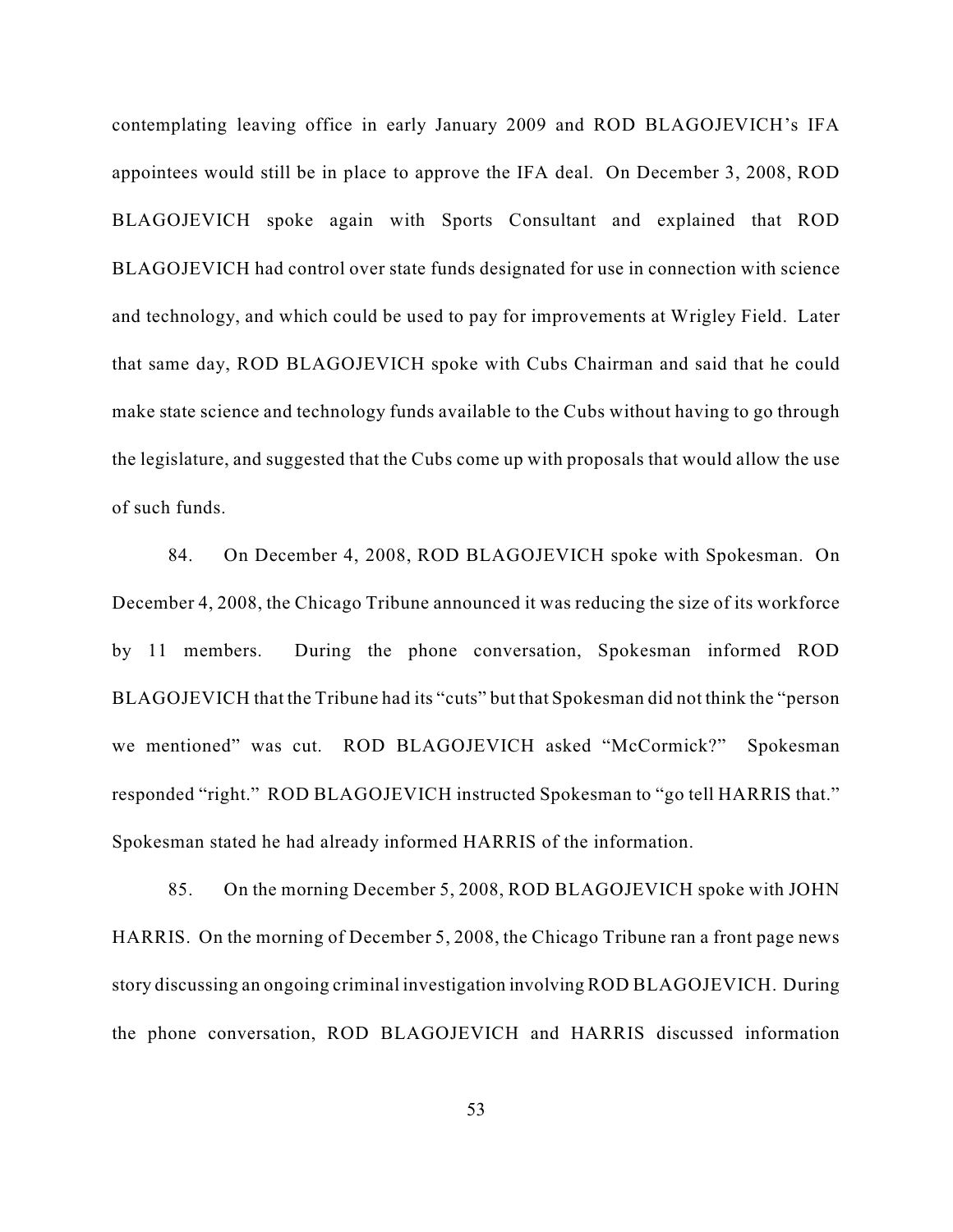contained in the newspaper article. ROD BLAGOJEVICH stated "what's the deal? So, do McCormick stays at the Tribune, huh?" HARRIS stated "we haven't heard that he's gone, so." ROD BLAGOJEVICH stated "I mean, those layoffs were minor (the December 4, 2008 Tribune layoffs)." HARRIS stated "well, I know they got a lot to do." ROD BLAGOJEVICH asked "there's still more coming?" HARRIS responded "yeah, they got a lot of cuts to make." ROD BLAGOJEVICH stated "okay, at some point we should talk to [Tribune Financial Advisor] again, right?" HARRIS confirmed they should talk to Tribune Financial Advisor again.

## **4. Evidence Concerning Efforts to Obtain Personal Benefits for ROD BLAGOJEVICH in Return for his Appointment of a United States Senator**

86. Intercepted phone calls demonstrate that ROD BLAGOJEVICH, JOHN HARRIS, and others have engaged and are engaged in efforts to obtain personal gain, including financial gain, for the benefit of ROD BLAGOJEVICH and his family through the corrupt use of ROD BLAGOJEVICH's authority as Governor of the State of Illinois to fill the vacant United States Senate Seat previously held by the President-elect.

87. By law, after the President-elect's resignation of his position as a U.S. Senator, which was effective on November 16, 2008, ROD BLAGOJEVICH has sole authority to appoint his replacement for the two years remaining of the President-elect's Senate term. *See* 10 ILCS 5/25-8. During the course of this investigation, agents have intercepted a series of communications regarding the efforts of ROD BLAGOJEVICH, JOHN HARRIS, and others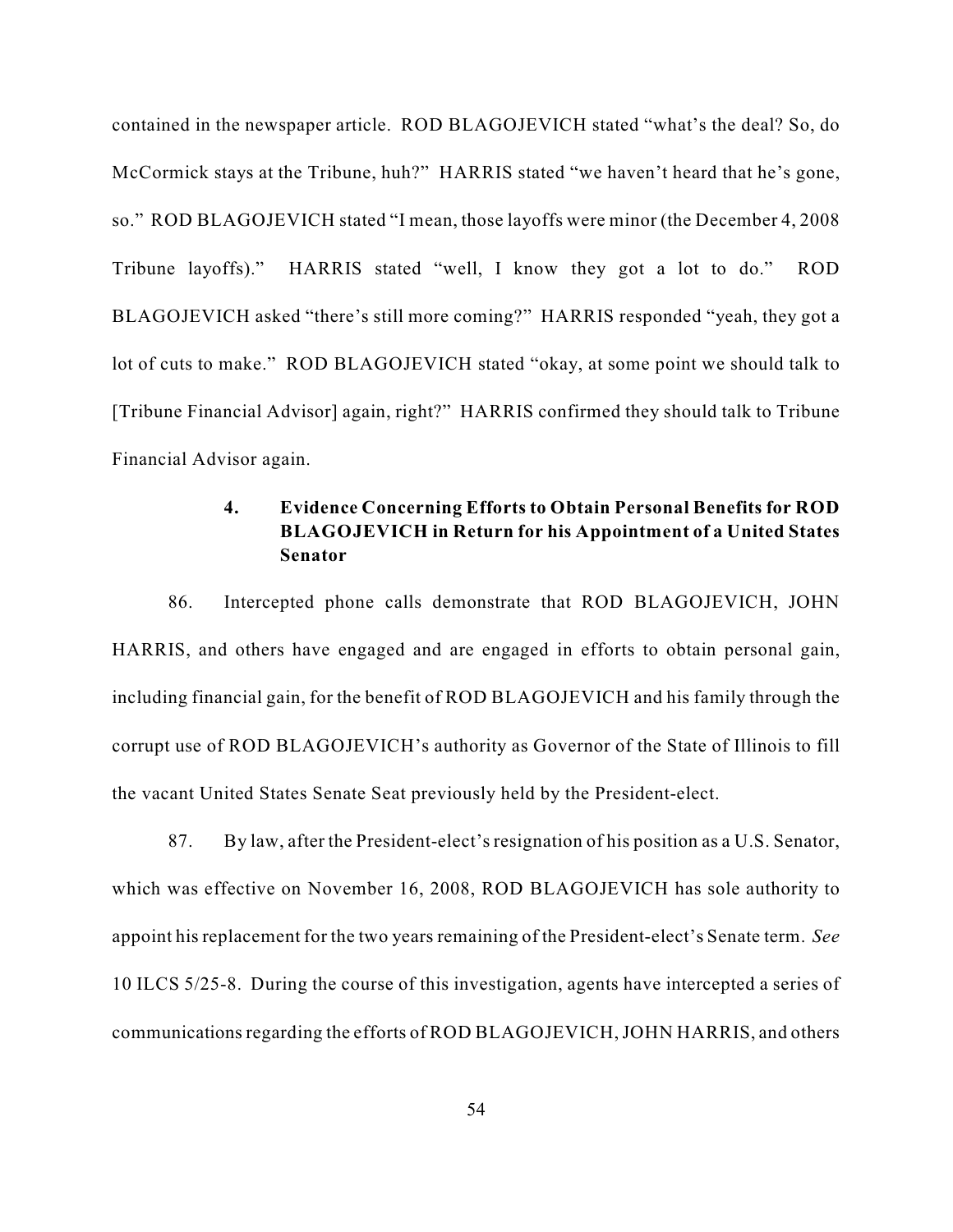to misuse this power to obtain personal gain, including financial gain, for ROD BLAGOJEVICH and his family. In particular, ROD BLAGOJEVICH has been intercepted conspiring to trade the senate seat for particular positions that the President-elect has the power to appoint (e.g. the Secretary of Health and Human Services). ROD BLAGOJEVICH has also been intercepted conspiring to sell the Senate seat in exchange for his wife's placement on paid corporate boards or ROD BLAGOJEVICH's placement at a private foundation in a significant position with a substantial salary. ROD BLAGOJEVICH has also been intercepted conspiring to sell the Senate seat in exchange for millions of dollars in funding for a non-profit organization that he would start and that would employ him at a substantial salary after he left the governorship.

88. Set out below are summaries of certain of the conversations referenced above. This affidavit does not include all calls dealing with the corrupt efforts of ROD BLAGOJEVICH, JOHN HARRIS, and others to misuse the power of ROD BLAGOJEVICH to appoint a United States Senator for the personal gain of ROD BLAGOJEVICH and his family, nor does this affidavit set forth other calls where ROD BLAGOJEVICH and others discussed a possible appointment to the Senate seat based on considerations other than financial gain for ROD BLAGOJEVICH and his family, discussions which took place with greater frequency after efforts to arrange for a private job for ROD BLAGOJEVICH in exchange for appointing a particular candidate to the open Senate seat did not meet with success. As set forth below, more recent discussions focused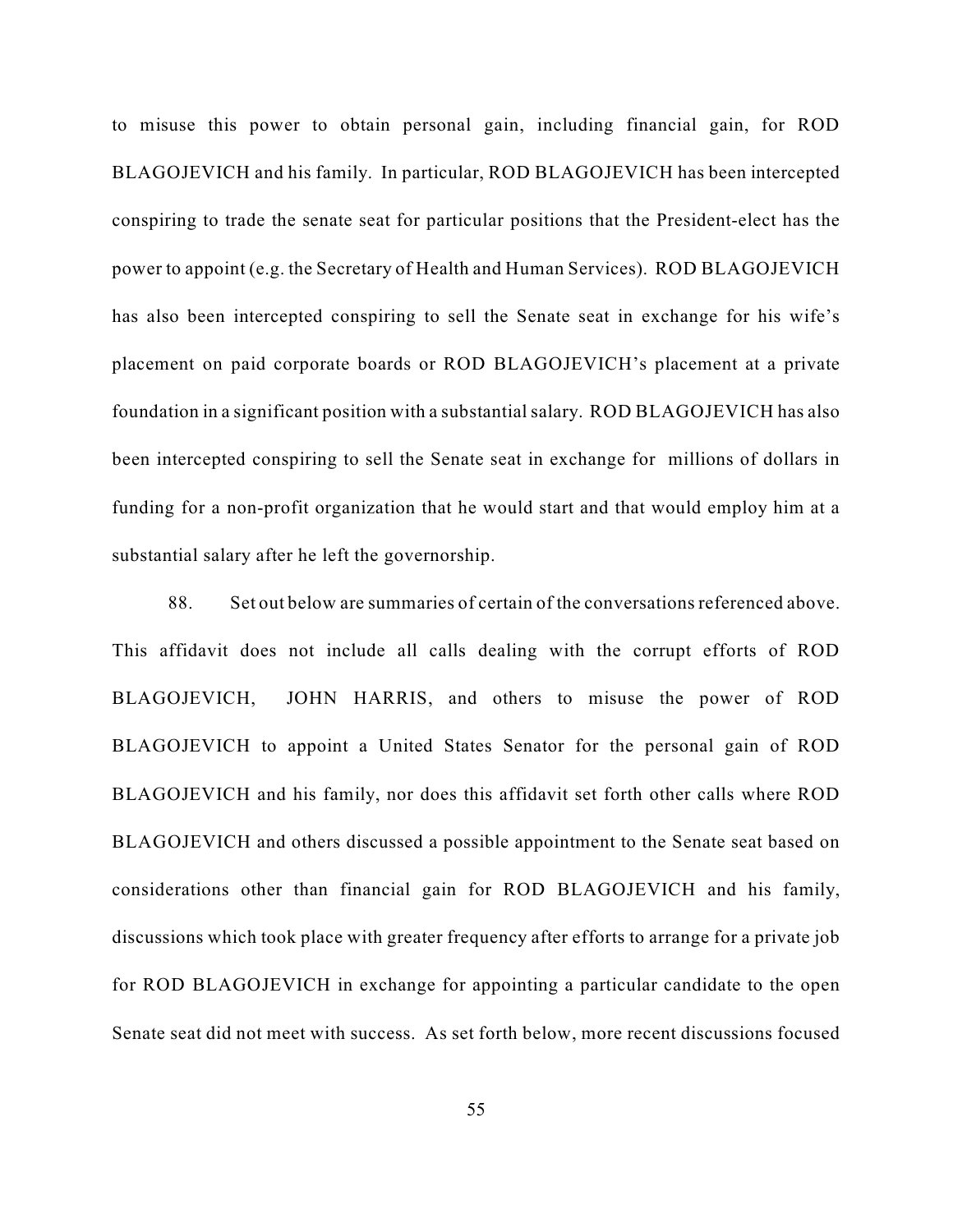on an effort to obtain campaign contributions up front in consideration of an appointment to the Senate.

89. On November 3, 2008, ROD BLAGOJEVICH talked with Deputy Governor A. This discussion occurred the day before the United States Presidential election. ROD BLAGOJEVICH and Deputy Governor A discussed the potential Senate seat vacancy. During the conversation, ROD BLAGOJEVICH told Deputy Governor A that if he is not going to get anything of value for the open Senate seat, then ROD BLAGOJEVICH will take the Senate seat himself: "if . . . they're not going to offer anything of any value, then I might just take it."

90. Later on November 3, 2008, ROD BLAGOJEVICH spoke with Advisor A. By this time, media reports indicated that Senate Candidate 1, an advisor to the Presidentelect, was interested in the Senate seat if it became vacant, and was likely to be supported by the President-elect. During the call, ROD BLAGOJEVICH stated, "unless I get something real good for [Senate Candidate 1], shit, I'll just send myself, you know what I'm saying." ROD BLAGOJEVICH later stated, "I'm going to keep this Senate option for me a real possibility, you know, and therefore I can drive a hard bargain. You hear what I'm saying. And if I don't get what I want and I'm not satisfied with it, then I'll just take the Senate seat myself." Later, ROD BLAGOJEVICH stated that the Senate seat "is a fucking valuable thing, you just don't give it away for nothing."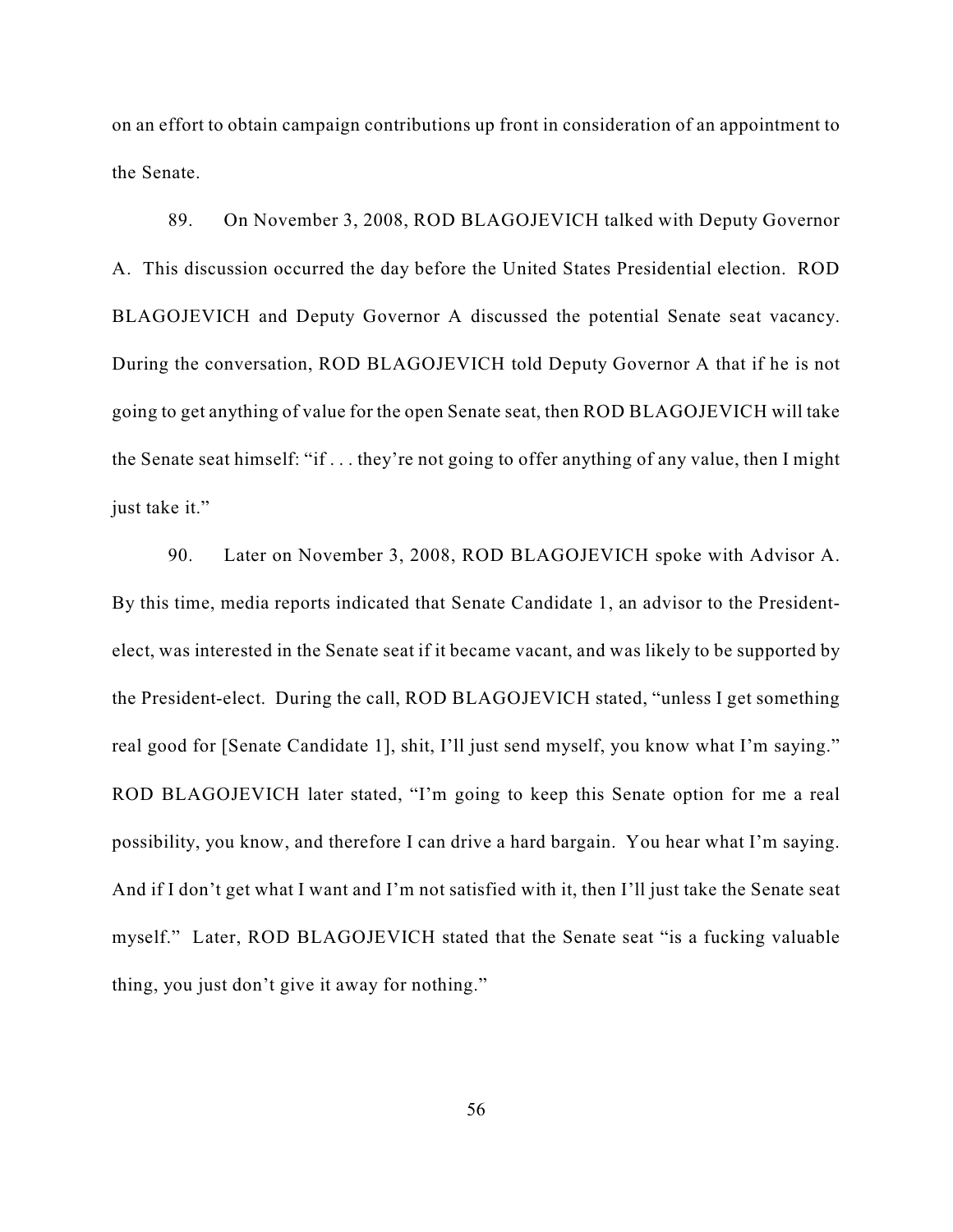91. On November 4, 2008, ROD BLAGOJEVICH spoke with Deputy Governor A. This was the same day as the United States Presidential election. With respect to the Senate seat, Deputy Governor A suggested putting together a list of things that ROD BLAGOJEVICH would accept in exchange for the Senate seat. ROD BLAGOJEVICH responded that the list "can't be in writing." Thereafter, ROD BLAGOJEVICH discussed whether he could obtain an ambassadorship in exchange for the Senate seat.

92. On November 4, 2008, ROD BLAGOJEVICH spoke with JOHN HARRIS regarding the potential vacant Senate seat. ROD BLAGOJEVICH stated that the "trick . . . is how do you conduct indirectly . . . a negotiation" for the Senate seat. Thereafter, ROD BLAGOJEVICH analogized his situation to that of a sports agent shopping a potential free agent to various teams, stating "how much are you offering, [President-elect]? What are you offering, [Senate Candidate 2]? . . . Can always go to. . . [Senate Candidate 3]." Later ROD BLAGOJEVICH stated that he will make a decision on the Senate seat "in good faith . . . but it is not coming for free. . . .It's got to be good stuff for the people of Illinois and good for me." ROD BLAGOJEVICH states "[President-elect], you want it? Fine. But, its got to be good or I could always take [the Senate seat]."

93. On November 5, 2008, ROD BLAGOJEVICH spoke with Deputy Governor A regarding positions that ROD BLAGOJEVICH might be able to obtain in exchange for the soon-to-be vacated Senate seat. Among the potential positions discussed were Secretary of Health and Human Services and various ambassadorships. Deputy Governor A noted that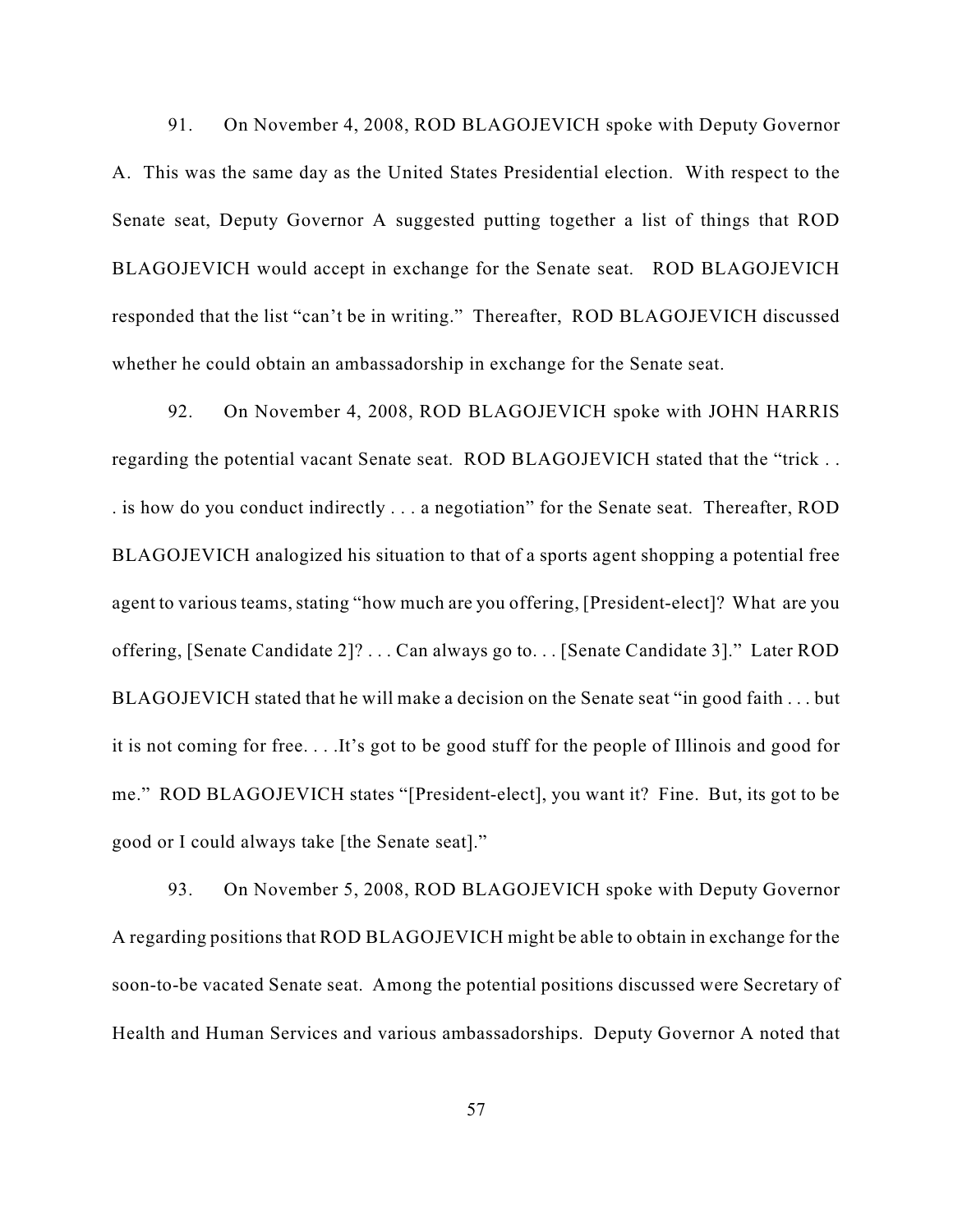the cabinet position of Secretary of the Energy is "the one that makes the most money." Deputy Governor A stated that it is hard not to give the Secretary of Energy position to a Texan, but with ROD BLAGOJEVICH's coal background it might be a possibility.

94. On November 5, 2008, ROD BLAGOJEVICH spoke with JOHN HARRIS regarding what ROD BLAGOJEVICH could obtain for the Senate seat. After discussing various federal governmental positions that ROD BLAGOJEVICH would trade the Senate seat for, ROD BLAGOJEVICH asked about "the private sector" and whether the Presidentelect could "put something together there. . . .Something big." Thereafter, HARRIS suggested that the President-elect could make ROD BLAGOJEVICH the head of a private foundation. ROD BLAGOJEVICH told HARRIS that he should do "homework" on private foundations "right away." ROD BLAGOJEVICH asked whether he could get a high-ranking position at the Red Cross. HARRIS stated that "it's got to be a group that is dependent on [the President-elect]," and that a President probably could not influence the Red Cross. ROD BLAGOJEVICH told HARRIS to "look into all of those."

95. On November 5, 2008, ROD BLAGOJEVICH talked with JOHN HARRIS and Deputy Governor A. They discussed potential private foundations with which ROD BLAGOJEVICH might be able to get a position in exchange for filling the Senate seat and, in particular, those foundations that are "heavily dependent on federal aid" and which, therefore, the White House would have the most "influence" on. ROD BLAGOJEVICH wanted to know how much the positions being discussed pay.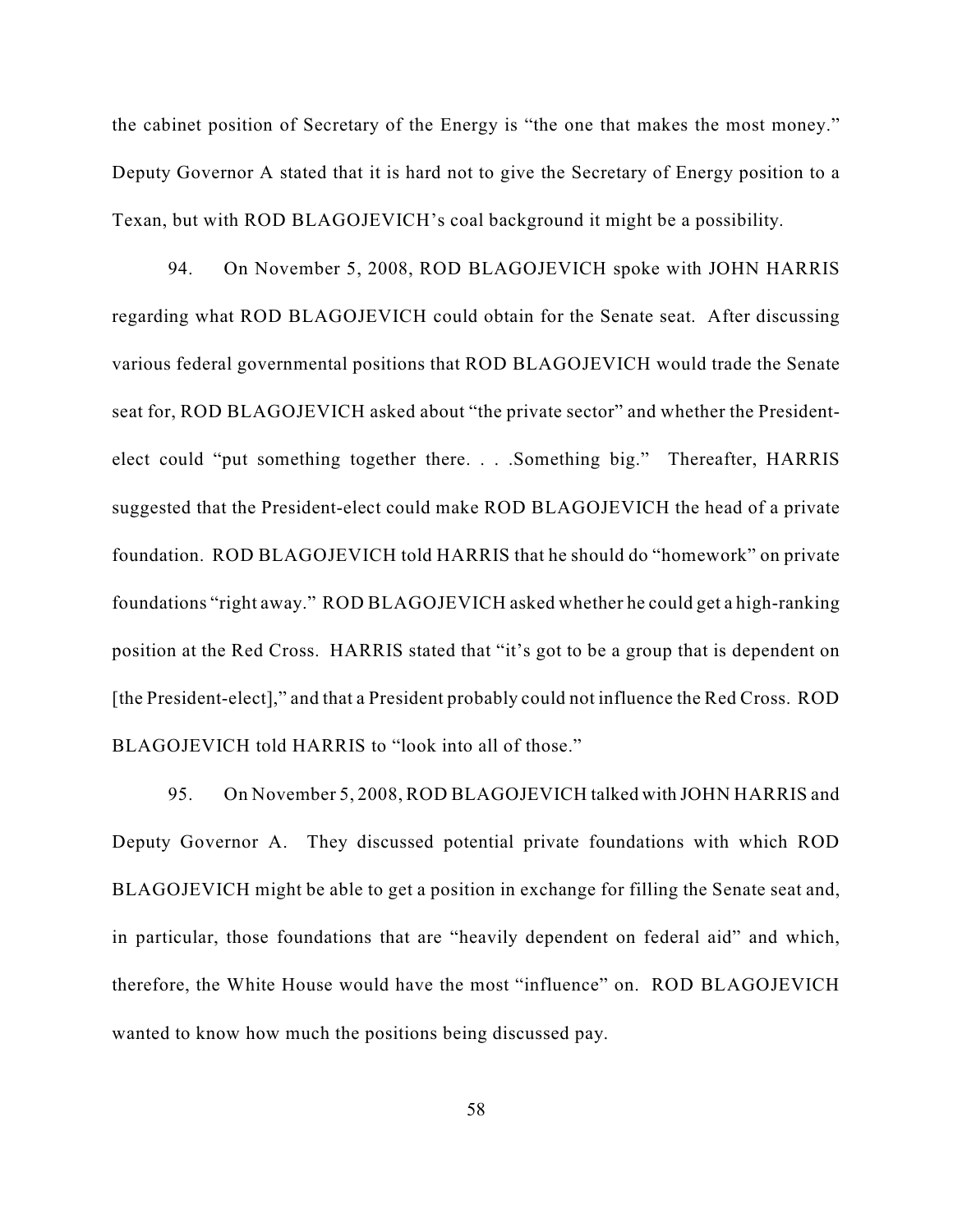96. On November 5, 2008, ROD BLAGOJEVICH talked with Advisor A about the Senate seat. During the phone call, ROD BLAGOJEVICH stated that the President-elect can remove somebody from a foundation and give the spot to ROD BLAGOJEVICH. In regards to the Senate seat, ROD BLAGOJEVICH stated "I've got this thing and it's fucking golden, and, uh, uh, I'm just not giving it up for fuckin' nothing. I'm not gonna do it. And, and I can always use it. I can parachute me there."

97. On November 6, 2008, ROD BLAGOJEVICH talked with Spokesman. ROD BLAGOJEVICH told Spokesman to leak to a particular columnist for the Chicago Sun-Times, that Senate Candidate 2 is in the running for the vacant Senate seat. According to ROD BLAGOJEVICH, by doing this, he wanted "to send a message to the [President-elect's] people," but did not want it known that the message was from ROD BLAGOJEVICH. Thereafter, ROD BLAGOJEVICH and Spokesman discussed specific language that should be used in the Sun Times column and arguments as to why Senate Candidate 2 made sense for the vacant Senate seat. A review of this particular Sun Times column on November 7, 2008, indicates references to the specific language and arguments regarding Senate Candidate 2 as a potential candidate for the Senate seat, as discussed by ROD BLAGOJEVICH and Spokesman.

98. On November 7, 2008, ROD BLAGOJEVICH talked with Advisor A about the Senate seat. ROD BLAGOJEVICH stated that he is willing to "trade" the Senate seat to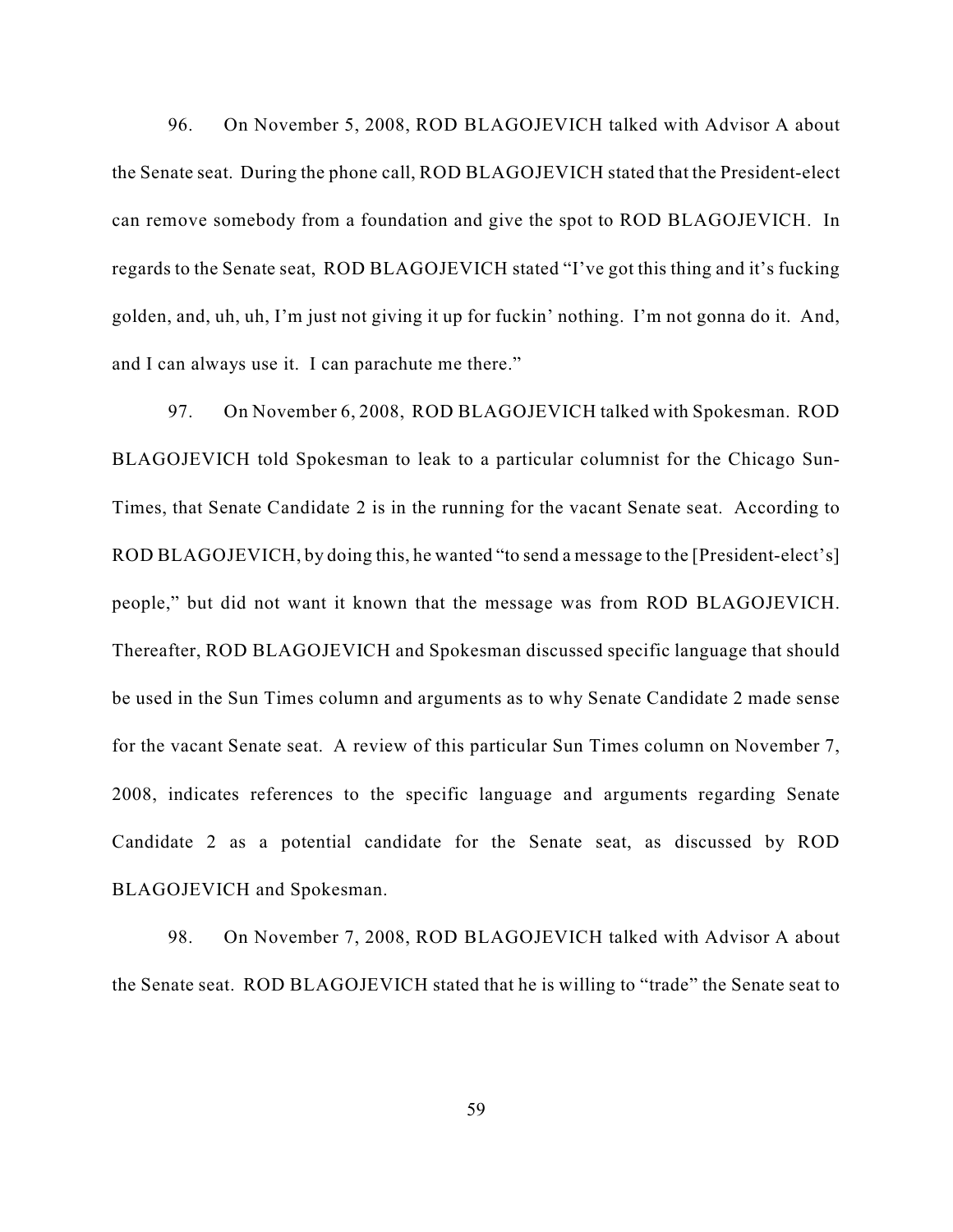Senate Candidate 1 in exchange for the position of Secretary of Health and Human Services in the President-elect's cabinet.

99. Later on November 7, 2008, ROD BLAGOJEVICH discussed the open Senate seat in a three-way call with JOHN HARRIS and Advisor B, a Washington D.C.-based consultant. ROD BLAGOJEVICH indicated in the call that if he was appointed as Secretary of Health and Human Services by the President-elect, then ROD BLAGOJEVICH would appoint Senate Candidate 1 to the open Senate seat. HARRIS stated "we wanted our ask to be reasonable and rather than. . .make it look like some sort of selfish grab for a quid pro quo." ROD BLAGOJEVICH stated that he needs to consider his family and that he is "financially" hurting. HARRIS said that they are considering what will help the "financial security" of the Blagojevich family and what will keep ROD BLAGOJEVICH "politically viable." ROD BLAGOJEVICH stated, "I want to make money." During the call, ROD BLAGOJEVICH, HARRIS, and Advisor B discussed the prospect of working a three-way deal for the open Senate seat. HARRIS noted that ROD BLAGOJEVICH is interested in taking a high-paying position with an organization called "Change to Win," which is connected to Service Employees International Union ("SEIU").<sup>22</sup> HARRIS suggested that SEIU Official make ROD BLAGOJEVICH the head of Change to Win and, in exchange, the President-elect could help Change to Win with its legislative agenda on a national level.

 $22$  Open source information indicates that Change to Win is an organization affiliated with seven unions, including SEIU, and appears to be focused on having the affiliated unions work together on matters of common interest. SEIU Official is affiliated with SEIU.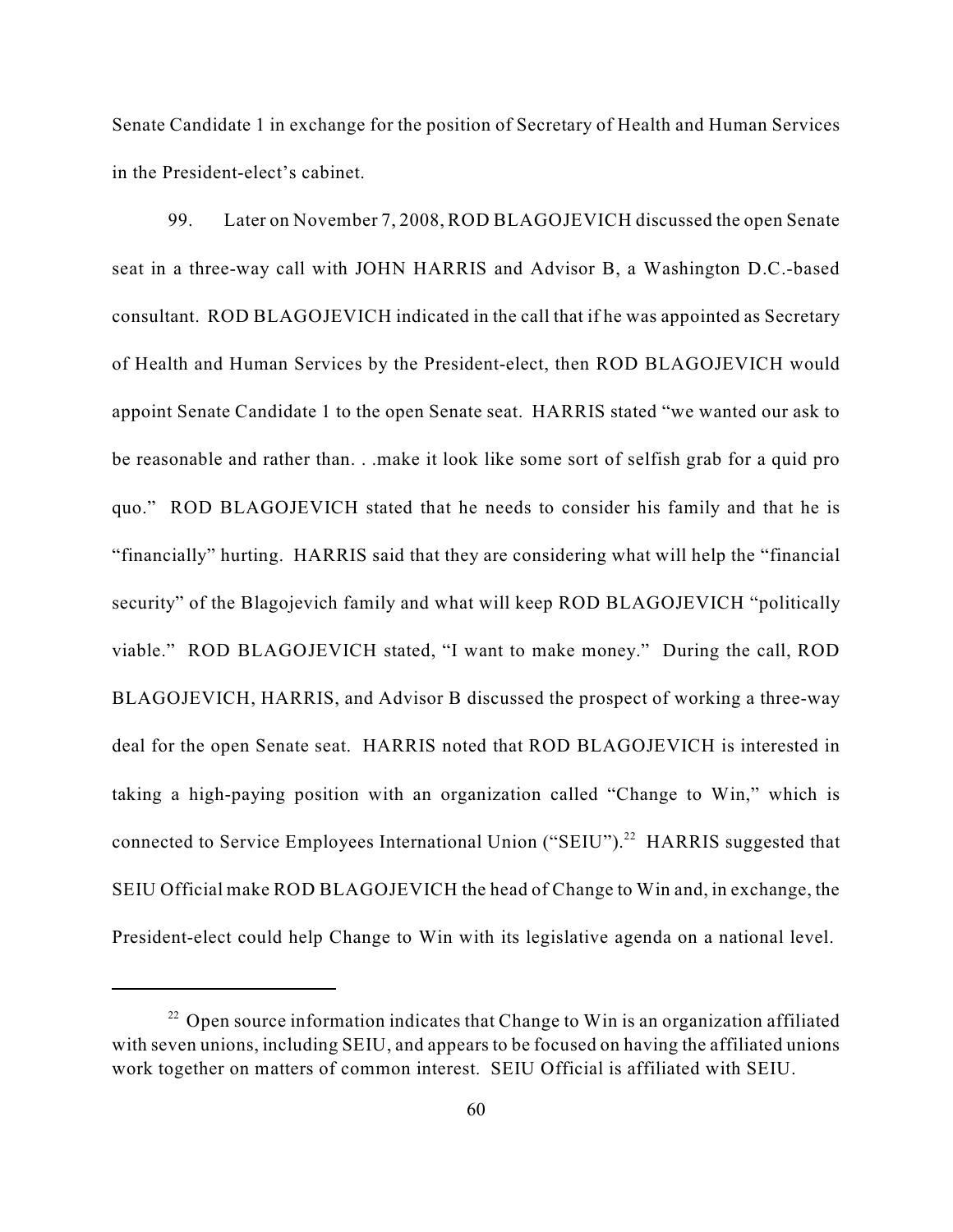Advisor B asked why SEIU Official cannot just give the job to ROD BLAGOJEVICH. HARRIS responded that it would be just a big "give away" for SEIU Official and Change to Win since there are already individuals on the Change to Win payroll doing the functions of the position that would be created for ROD BLAGOJEVICH. HARRIS said that Change to Win will want to trade the job for ROD BLAGOJEVICH for something from the President-elect. HARRIS suggested a "three-way deal," and explained that a three-way deal like the one discussed would give the President-elect a "buffer so there is no obvious quid pro quo for [Senate Candidate 1]." ROD BLAGOJEVICH stated that for him to give up the governorship for the Change to Win position, the Change to Win position must pay a lot more than he is getting paid right now. Advisor B said that he liked the idea of the three-way deal. ROD BLAGOJEVICH stated that he is interested in making \$250,000 to \$300,000 and being on some organization boards. Advisor B said they should leverage the Presidentelect's desire to have Senate Candidate 1 appointed to the Senate seat in order to get a head position with Change to Win and a salary. Advisor B agreed that the three-way deal would be a better plan than ROD BLAGOJEVICH appointing Senate Candidate 2 to the Senate seat and getting more done as Governor.

100. On November 8, 2008, ROD BLAGOJEVICH talked with JOHN HARRIS about the Senate seat. During the conversation, ROD BLAGOJEVICH and HARRIS discussed whether it would be possible to obtain a financial benefit for ROD BLAGOJEVICH's wife in relation to the Senate seat. Specifically, ROD BLAGOJEVICH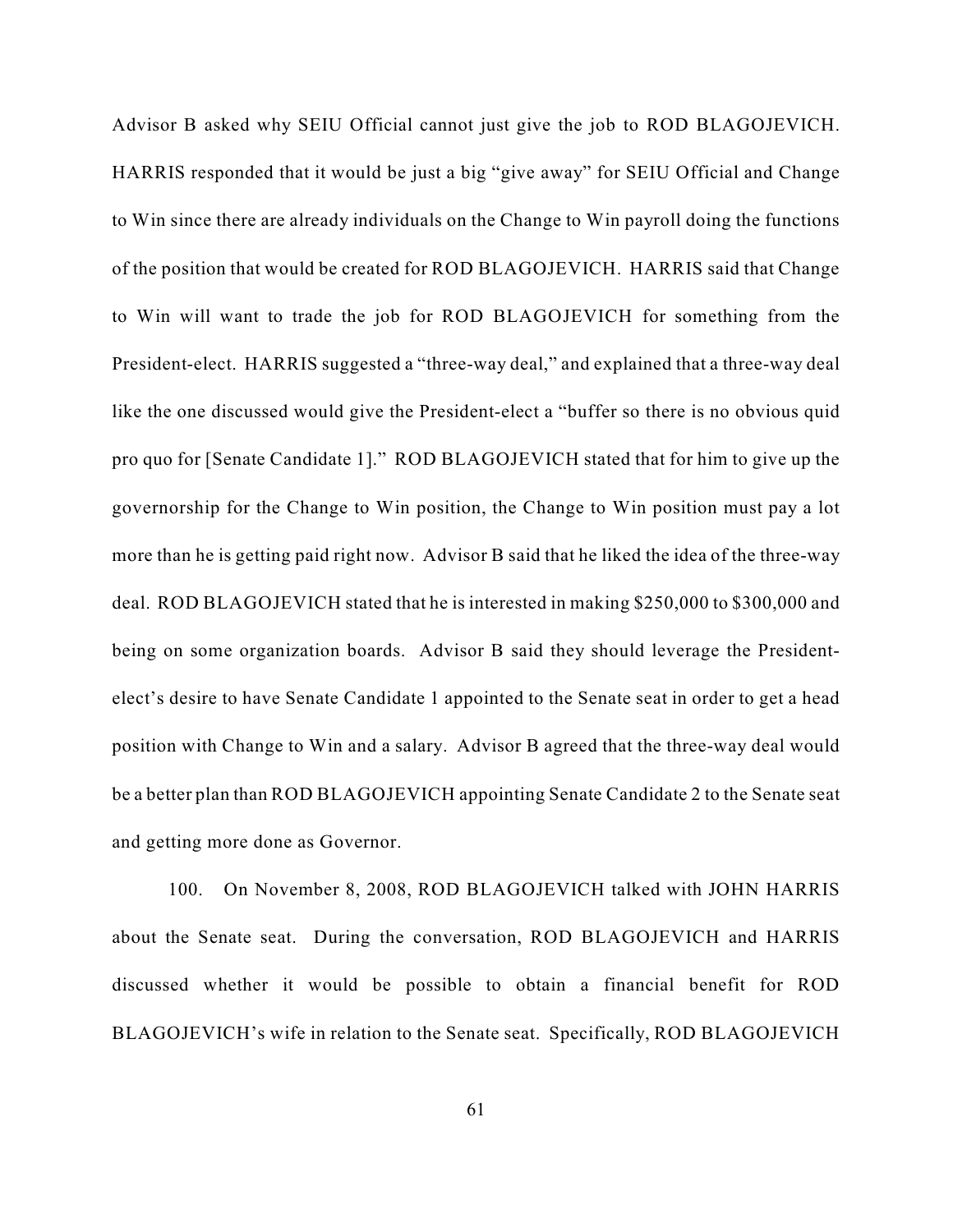referred to his wife's Series 7 license<sup>23</sup> and asked "is there a play here, with these guys, with her" to work for a firm in Washington or New York at a significantly better salary than she is making now. Also, ROD BLAGOJEVICH wanted to know whether SEIU could do something to get his wife a position at Change to Win until ROD BLAGOJEVICH could take a position at Change to Win.

101. On November 10, 2008, ROD BLAGOJEVICH, his wife, JOHN HARRIS, Governor General Counsel, and various Washington-D.C. based advisors, including Advisor B, discussed the open Senate seat during a conference call. (The Washington D.C.-based advisors to ROD BLAGOJEVICH are believed to have participated on this call from Washington D.C.). Various individuals participated at different times during the call. The call lasted for approximately two hours, and what follows are simply summaries of various portions of the two-hour call.

a. ROD BLAGOJEVICH expressed his interest in figuring out a way to make money and build some financial security, while at the same time potentially participating in the political arena again. ROD BLAGOJEVICH mentioned the Senate seat, the dynamics of a new Presidential administration with the strong contacts that ROD BLAGOJEVICH has in it, and asked what if anything he can do to make that work for him and his wife and his responsibilities as Governor of Illinois. ROD BLAGOJEVICH

 $23$  A Series 7 license is the most comprehensive of several securities licenses and permits an agent to communicate with retail investors.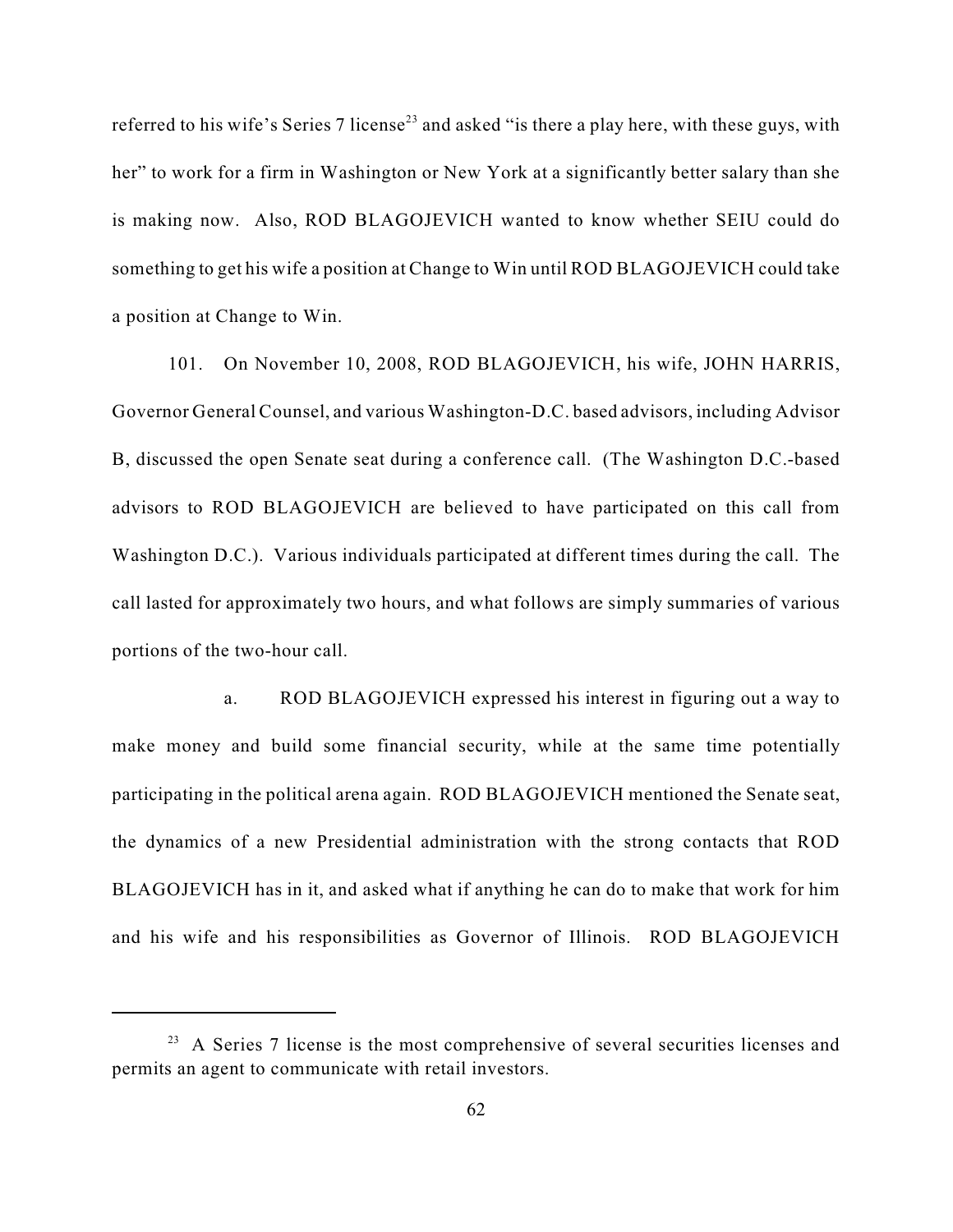suggested during the call that he could name himself to the open Senate seat to avoid impeachment by the State of Illinois legislature. ROD BLAGOJEVICH agreed it was unlikely that the President-elect would name him Secretary of Health and Human Services or give him an ambassadorship because of all of the negative publicity surrounding ROD BLAGOJEVICH.

b. ROD BLAGOJEVICH asked what he can get from the President-elect for the Senate seat. ROD BLAGOJEVICH stated that Governor General Counsel believes the President-elect can get ROD BLAGOJEVICH's wife on paid corporate boards in exchange for naming the President-elect's pick to the Senate. Governor General Counsel asked, "can [the President-elect] help in the private sector. . . where it wouldn't be tied to him? . . .I mean, so it wouldn't necessarily look like one for the other." ROD BLAGOJEVICH's wife suggested during the call that she is qualified to sit on corporate boards and has a background in real estate and appraisals. ROD BLAGOJEVICH asked whether there is something that could be done with his wife's "series 7" license in terms of working out a deal for the Senate seat. ROD BLAGOJEVICH stated that he is "struggling" financially and does "not want to be Governor for the next two years."

c. ROD BLAGOJEVICH said that the consultants (Advisor B and another consultant are believed to be on the call at that time) are telling him that he has to "suck it up" for two years and do nothing and give this "motherfucker [the President-elect] his senator. Fuck him. For nothing? Fuck him." ROD BLAGOJEVICH states that he will put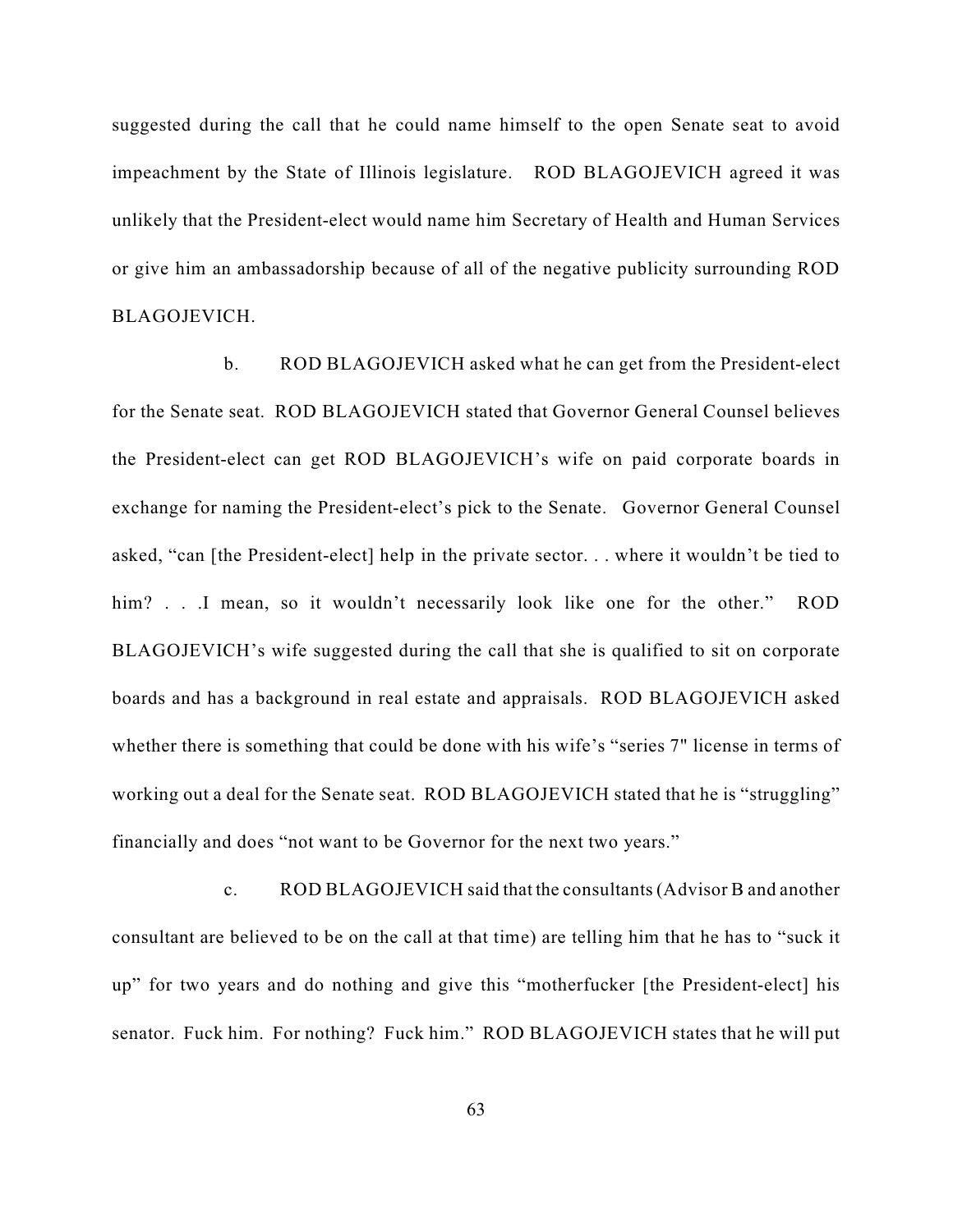"[Senate Candidate 4]" in the Senate "before I just give fucking [Senate Candidate 1] a fucking Senate seat and I don't get anything." (Senate Candidate 4 is a Deputy Governor of the State of Illinois). ROD BLAGOJEVICH stated that he needs to find a way to take the "financial stress" off of his family and that his wife is as qualified or more qualified than another specifically named individual to sit on corporate boards. According to ROD BLAGOJEVICH, "the immediate challenge [is] how do we take some of the financial pressure off of our family." Later in the phone call, ROD BLAGOJEVICH stated that absent getting something back, ROD BLAGOJEVICH will not pick Senate Candidate 1. HARRIS re-stated ROD BLAGOJEVICH's thoughts that they should ask the President-elect for something for ROD BLAGOJEVICH's financial security as well as maintain his political viability. HARRIS said they could work out a three-way deal with SEIU and the Presidentelect where SEIU could help the President-elect with ROD BLAGOJEVICH's appointment of Senate Candidate 1 to the vacant Senate seat, ROD BLAGOJEVICH would obtain a position as the National Director of the Change to Win campaign, and SEIU would get something favorable from the President-elect in the future.

d. One of ROD BLAGOJEVICH's advisors said he likes the idea, it sounds like a good idea, but advised ROD BLAGOJEVICH to be leery of promises for something two years from now. ROD BLAGOJEVICH's wife said they would take the job now. Thereafter, ROD BLAGOJEVICH and others on the phone call discussed various ways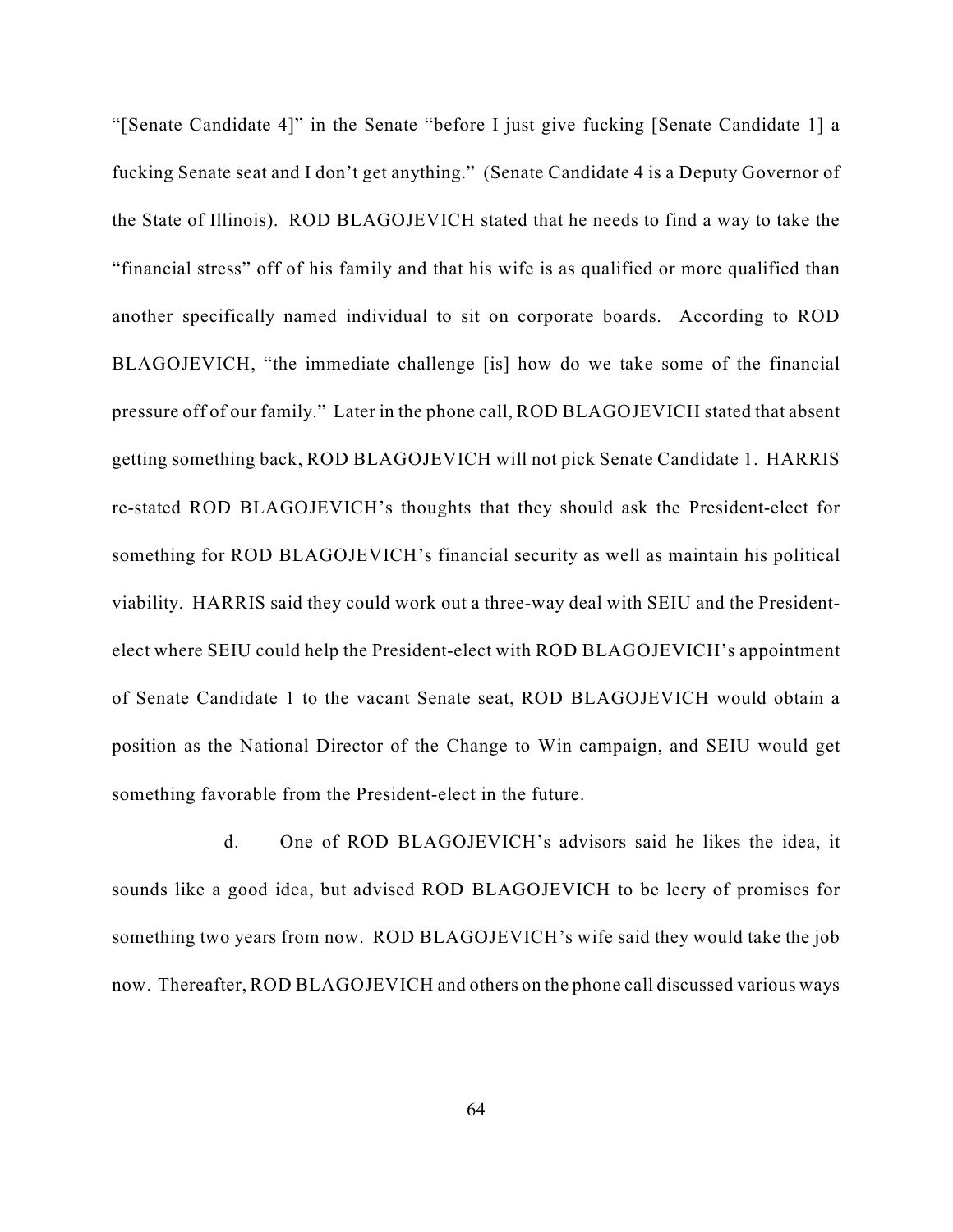ROD BLAGOJEVICH can "monetize" the relationships he is making as Governor to make money after ROD BLAGOJEVICH is no longer Governor.

102. Later on November 10, 2008, ROD BLAGOJEVICH and Advisor A discussed the open Senate seat. Among other things, ROD BLAGOJEVICH raised the issue of whether the President-elect could help get ROD BLAGOJEVICH's wife on "paid corporate boards right now." Advisor A responded that he "think[s] they could" and that a "Presidentelect . . . can do almost anything he sets his mind to." ROD BLAGOJEVICH states that he will appoint "[Senate Candidate 1] . . . but if they feel like they can do this and not fucking give me anything . . . then I'll fucking go [Senate Candidate 5]." (Senate Candidate 5 is publicly reported to be interested in the open Senate seat). ROD BLAGOJEVICH stated that if his wife could get on some corporate boards and "picks up another 150 grand a year or whatever" it would help ROD BLAGOJEVICH get through the next several years as Governor.

103. Later on November 10, 2008, ROD BLAGOJEVICH and Advisor A again discussed the open Senate seat. ROD BLAGOJEVICH and Advisor A discussed leaking to the same particular Chicago Sun-Times columnist that ROD BLAGOJEVICH is seriously considering Senate Candidate 5 for the open Senate seat, in order to send a message to the President-elect that there are options for the Senate seat beyond Senate Candidate 1. At the end of the conversation Advisor A agreed to call the Sun Times columnist to leak the story (believed, based on other intercepted conversations, to be untrue), that ROD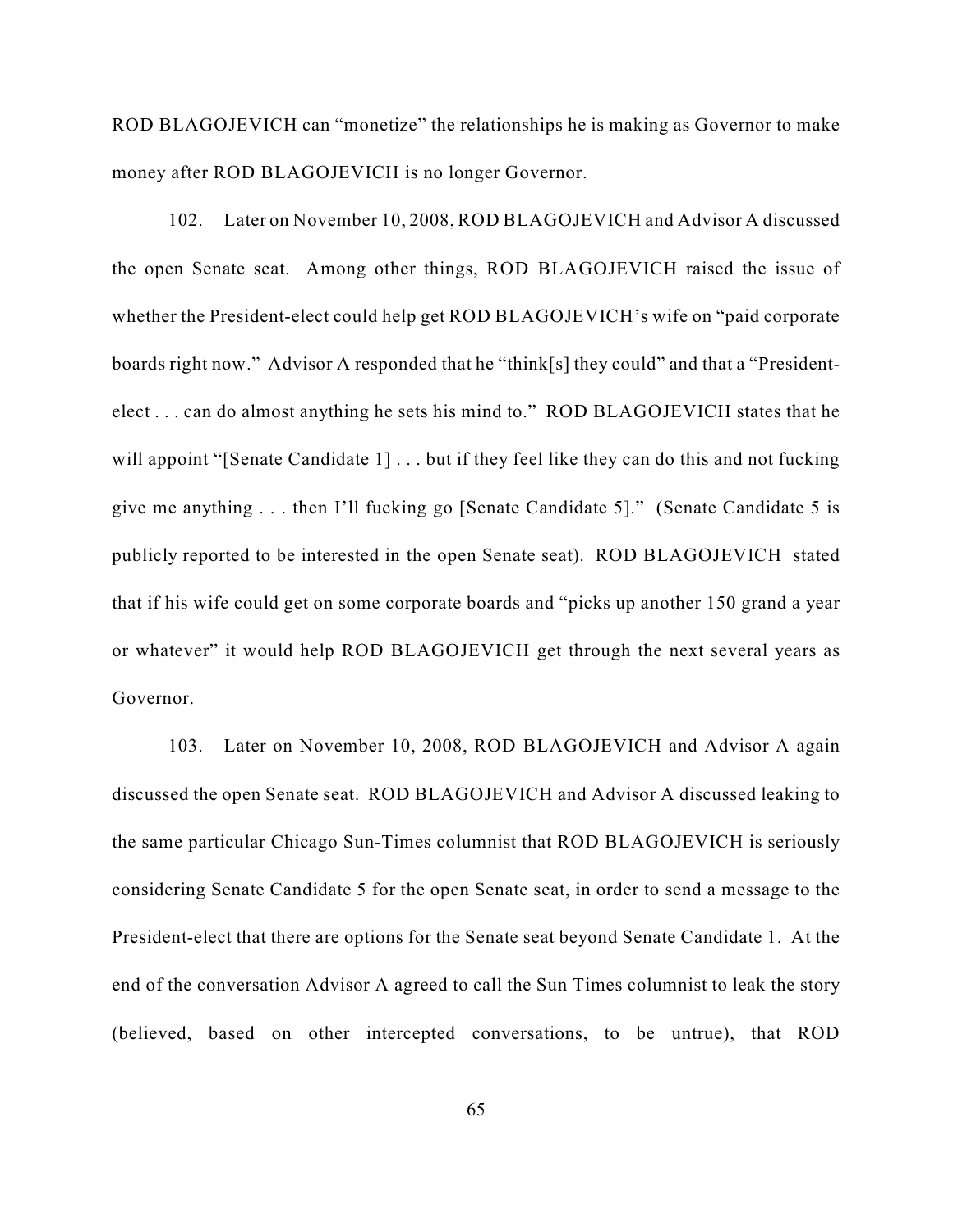BLAGOJEVICH had a "long, productive discussion" with Senate Candidate 5 regarding the open Senate seat.

104. On November 11, 2008, ROD BLAGOJEVICH talked with JOHN HARRIS about the Senate seat. ROD BLAGOJEVICH suggested starting a 501(c)(4) organization (a non-profit organization that may engage in political activity and lobbying) and getting "his (believed to be the President-elect's) friend Warren Buffett or some of those guys to help us on something like that." HARRIS asked, "what, for you?" ROD BLAGOJEVICH replied, "yeah." Later in the conversation, ROD BLAGOJEVICH stated that if he appoints Senate Candidate 4 to the Senate seat and, thereafter, it appears that ROD BLAGOJEVICH might get impeached, he could "count on [Senate Candidate 4], if things got hot, to give [the Senate seat] up and let me parachute over there." HARRIS said, "you can count on [Senate Candidate 4] to do that." Later in the conversation, ROD BLAGOJEVICH said he knows that the President-elect wants Senate Candidate 1 for the Senate seat but "they're not willing to give me anything except appreciation. Fuck them."

105. Later on November 11, 2008, ROD BLAGOJEVICH talked with Advisor A. Advisor A indicated that he will stay "on top" of getting the Senate Candidate 5 information leaked to the particular Sun Times columnist. ROD BLAGOJEVICH again raised the idea of the 501(c)(4) organization and asked whether "they" (believed be the President-elect and his associates) can get Warren Buffett and others to put \$10, \$12, or \$15 million into the organization. Advisor A responded that "they" should be able to find a way to fund the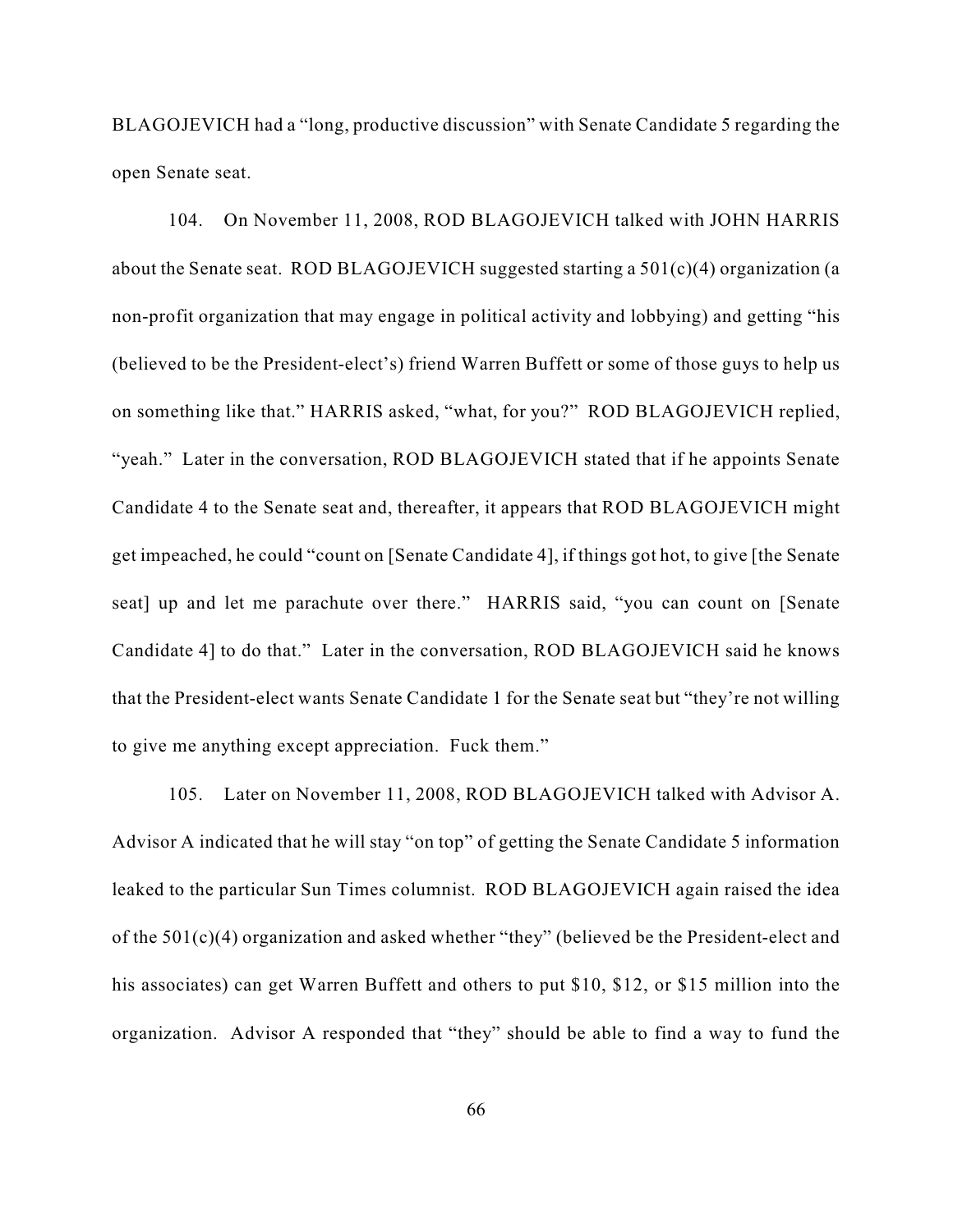organization. Later in the conversation, ROD BLAGOJEVICH returned to the issue of the 501(c)(4) organization and noted that he is looking for "\$10, \$15, \$20 million in an organization like that." ROD BLAGOJEVICH said that when he is "no longer Governor" he could go over to the organization. ROD BLAGOJEVICH said that "[Senate Candidate 6]" (Senate Candidate 6, based on other intercepted conversations, is believed to be a wealthy person from Illinois) "could raise me money like that for a Senate seat." ROD BLAGOJEVICH asked, "if I get [Senate Candidate 6] to do something like that, is it worth giving him the Senate seat?" Advisor A responded that it would be hard to put Senate Candidate 6 in the Senate seat. ROD BLAGOJEVICH said that it would be better than putting Senate Candidate 1 in the Senate and not getting anything back. Later in the conversation, ROD BLAGOJEVICH and Advisor A again discussed the possibility of a 501(c)(4) organization, and ROD BLAGOJEVICH again noted that "[Senate Candidate 6]" could "do it." ROD BLAGOJEVICH and Advisor A discussed who might be close to Senate Candidate 6 to talk with him about the issue, because ROD BLAGOJEVICH did not "want to be the one to ask something like that." Advisor A agreed to find out who is close to Senate Candidate 6.

106. On November 12, 2008, ROD BLAGOJEVICH talked with JOHN HARRIS. ROD BLAGOJEVICH noted that CNN is reporting that Senate Candidate 1 does not want the open Senate seat. HARRIS said he thought that is just a tactic. ROD BLAGOJEVICH raised the issue of the  $501(c)(4)$  organization and that contributors and others can put "10 to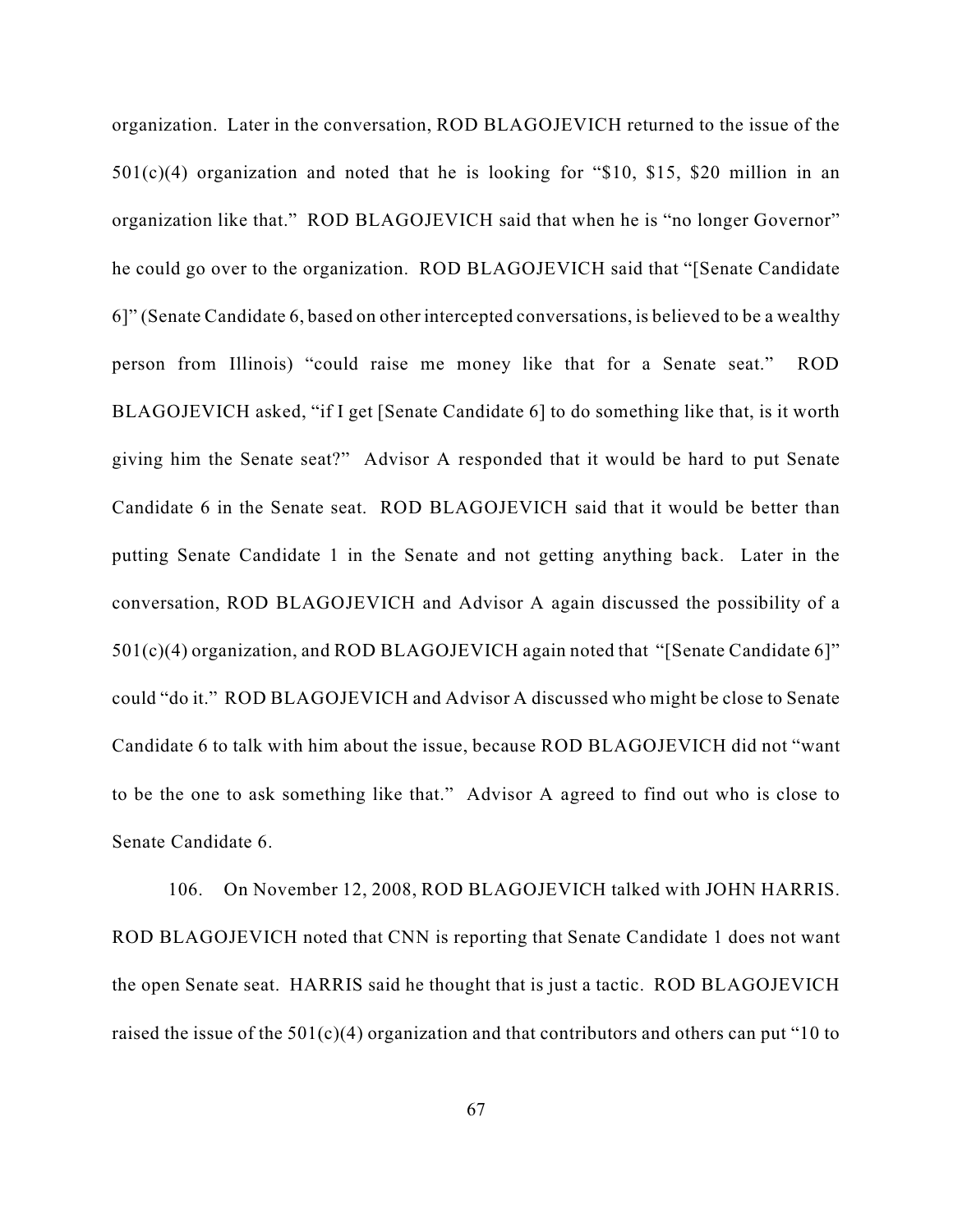15 million in it so I can advocate health care and other issues I care about and help them, while I stay as Governor, she's (believed to be Senate Candidate 1) a Senator." ROD BLAGOJEVICH noted that the President-elect can ask Warren Buffett, Bill Gates, and others for money for the organization. ROD BLAGOJEVICH states he will ask "[Senate Candidate 6]" to help fund it as well. HARRIS said that funding the  $501(c)(4)$  would be a lot easier for the President-elect than appointing ROD BLAGOJEVICH to a position. ROD BLAGOJEVICH said, "They could say 'hey, we get [Senate Candidate 1]. Let's help this guy have a 501(c)(4) issue advocacy organization. Let's fund it to the level that he's asked for and then we'll get [Senate Candidate 1].'" ROD BLAGOJEVICH said that he will control the  $501(c)(4)$  organization through a board of directors while he is Governor, and then a position in the  $501(c)(4)$  would be waiting for him when he was no longer Governor.

107. On November 12, 2008, ROD BLAGOJEVICH talked with Advisor B. ROD BLAGOJEVICH discussed with Advisor B his idea for a 501(c)(4) organization. Advisor B stated that he likes the idea, but liked the Change to Win option better because, according to Advisor B, from the President-elect's perspective, there would be fewer "fingerprints" on the President-elect's involvement with Change to Win because Change to Win already has an existing stream of revenue and, therefore, "you won't have stories in four years that they bought you off." ROD BLAGOJEVICH said that he likes the 501(c)(4) idea because he knows it will be there in two years when he is no longer Governor, whereas Change to Win might not be.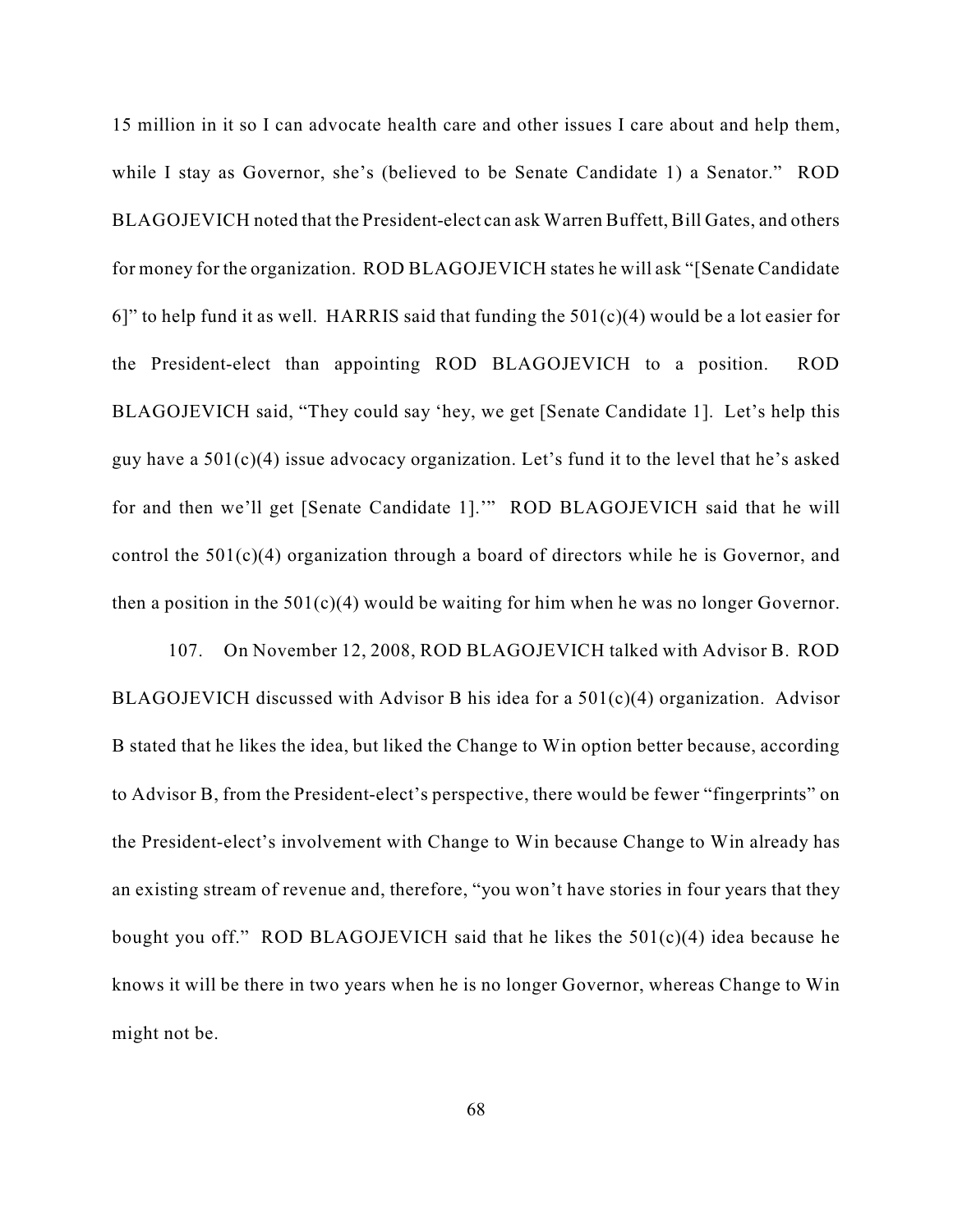108. On November 12, 2008, ROD BLAGOJEVICH talked with one of his Washington D.C.-based advisors. ROD BLAGOJEVICH explained the 501(c)(4) organization idea to the advisor, and that "[the President-elect] gets these Warren Buffett types to [fund it]." The advisor asked ROD BLAGOJEVICH if the  $501(c)(4)$  is a real effort or just a vehicle to help ROD BLAGOJEVICH. ROD BLAGOJEVICH stated that it is a real effort but also a place for ROD BLAGOJEVICH to go when he is no longer Governor. The advisor said he likes the Change to Win idea better, and notes that it is more likely to happen because it is one step removed from the President-elect.

109. On November 12, 2008, ROD BLAGOJEVICH spoke with SEIU Official, who was in Washington, D.C. Prior intercepted phone conversations indicate that approximately a week before this call, ROD BLAGOJEVICH met with SEIU Official to discuss the vacant Senate seat, and ROD BLAGOJEVICH understood that SEIU Official was an emissary to discuss Senate Candidate 1's interest in the Senate seat. During the conversation with SEIU Official on November 12, 2008, ROD BLAGOJEVICH informed SEIU Official that he had heard the President-elect wanted persons other than Senate Candidate 1 to be considered for the Senate seat. SEIU Official stated that he would find out if Senate Candidate 1 wanted SEIU Official to keep pushing her for Senator with ROD BLAGOJEVICH. ROD BLAGOJEVICH said that "one thing I'd be interested in" is a 501(c)(4) organization. ROD BLAGOJEVICH explained the  $501(c)(4)$  idea to SEIU Official and said that the  $501(c)(4)$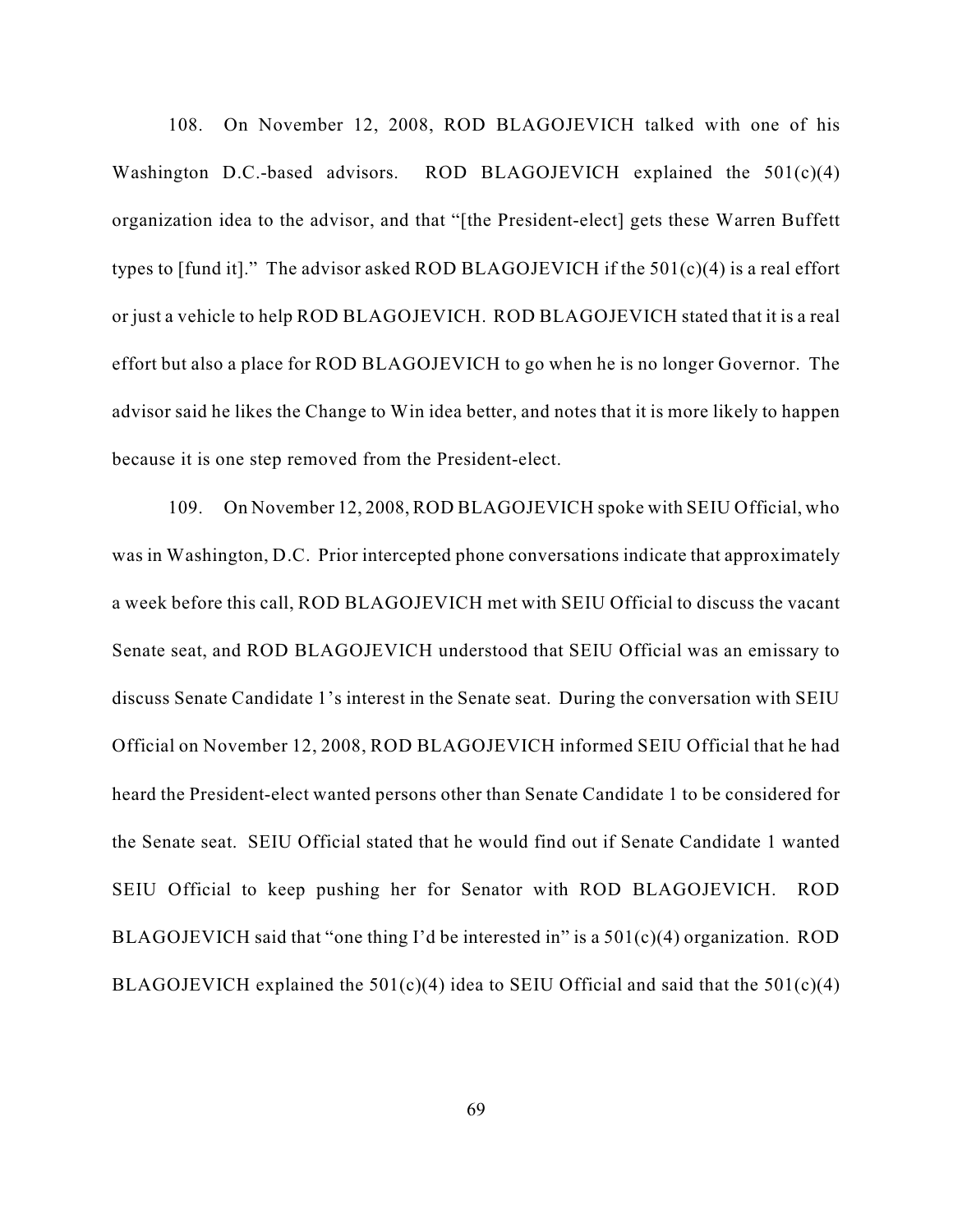could help "our new Senator [Senate Candidate 1]." SEIU Official agreed to "put that flag up and see where it goes."

110. On November 12, 2008, ROD BLAGOJEVICH talked with Advisor B. ROD BLAGOJEVICH told Advisor B that he told SEIU Official, "I said go back to [Senate Candidate 1], and, and say hey, look, if you still want to be a Senator don't rule this out and then broach the idea of this  $501(c)(4)$  with her."

111. Later on November 12, 2008, ROD BLAGOJEVICH talked with JOHN HARRIS. ROD BLAGOJEVICH stated that his decision about the open Senate seat will be based on three criteria in the following order of importance: "our legal situation, our personal situation, my political situation. This decision, like every other one, needs to be based upon on that. Legal. Personal. Political." HARRIS said, "legal is the hardest one to satisfy." ROD BLAGOJEVICH said that his legal problems could be solved by naming himself to the Senate seat.

112. On November 13, 2008, ROD BLAGOJEVICH talked with JOHN HARRIS. ROD BLAGOJEVICH said he wanted to be able to call "[President-elect Advisor]" and tell President-elect Advisor that "this has nothing to do with anything else we're working on but the Governor wants to put together a  $501(c)(4)$ " and "can you guys help him... raise 10, 15 million." ROD BLAGOJEVICH said he wanted "[President-elect Advisor] to get the word today," and that when "he asks me for the Fifth CD thing I want it to be in his head." (The reference to the "Fifth CD thing" is believed to relate to a seat in the United States House of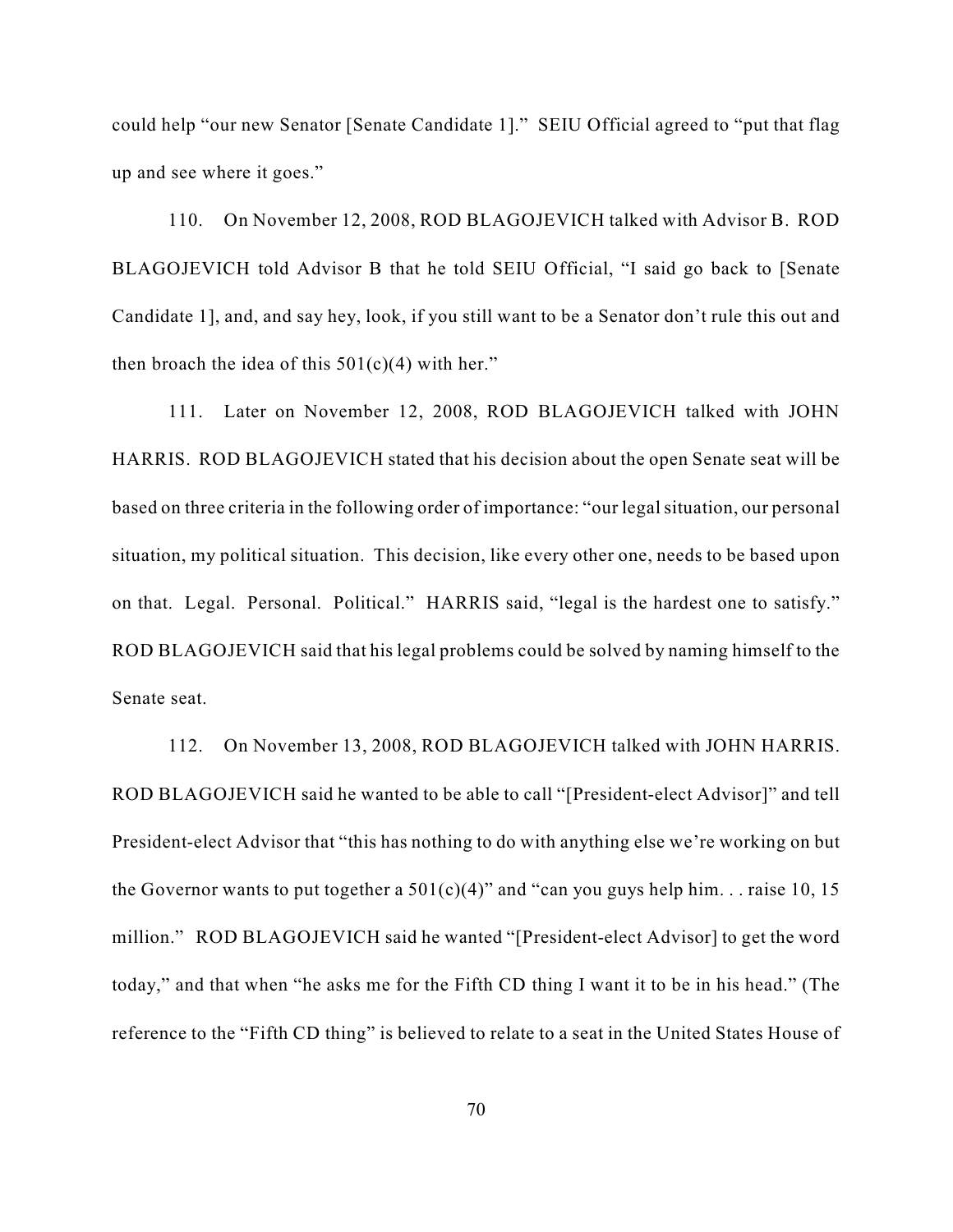Representatives from Illinois' Fifth Congressional District. Prior intercepted phone conversations indicate that ROD BLAGOJEVICH and others were determining whether ROD BLAGOJEVICH has the power to appoint an interim replacement until a special election for the seat can be held.).

113. Also on November 13, 2008, ROD BLAGOJEVICH talked with Advisor A. ROD BLAGOJEVICH said he wants the idea of the  $501(c)(4)$  in President-elect Advisor's head, but not in connection with the Senate appointment or the congressional seat. Advisor A asked whether the conversation about the  $501(c)(4)$  with President-elect Advisor is connected with anything else. ROD BLAGOJEVICH replied that "it's unsaid. It's unsaid."

114. Later on November 13, 2008, ROD BLAGOJEVICH spoke with Advisor A. ROD BLAGOJEVICH asked Advisor A to call Individual A and have Individual A pitch the idea of the 501(c)(4) to "[President-elect Advisor]." Advisor A said that, "while it's not said this is a play to put in play other things." ROD BLAGOJEVICH responded, "correct." Advisor A asked if this is "because we think there's still some life in [Senate Candidate 1] potentially?" ROD BLAGOJEVICH said, "not so much her, but possibly her. But others."

115. Throughout the past month, ROD BLAGOJEVICH has continued to engage in numerous conversations relating to filling the open Senate seat. In these conversations, he has repeatedly discussed the attributes of potential candidates, including, among other things, the candidates' ability to benefit the State of Illinois, and the personal and political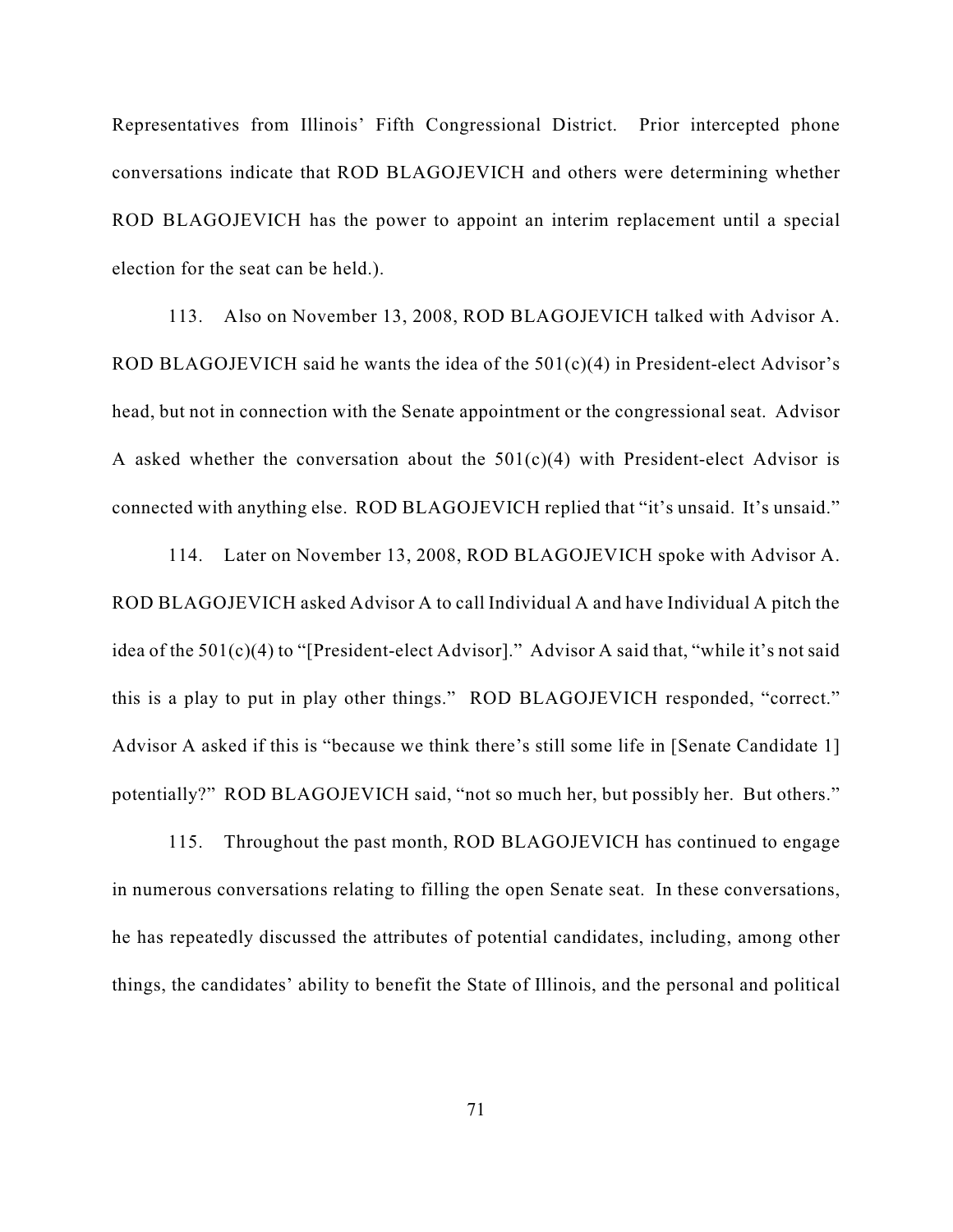benefits for himself and his family of appointing particular candidates. These calls have included the following:

a. On December 4, 2008, ROD BLAGOJEVICH spoke to Advisor B and informed Advisor B that he was giving Senate Candidate 5 greater consideration for the Senate seat because, among other reasons, if ROD BLAGOJEVICH ran for re-election Senate Candidate 5 would "raise[] money" for ROD BLAGOJEVICH, although ROD BLAGOJEVICH said he might "get some (money) up front, maybe" from Senate Candidate 5 to insure Senate Candidate 5 kept his promise about raising money for ROD BLAGOJEVICH. (In a recorded conversation on October 31, 2008, ROD BLAGOJEVICH described an earlier approach by an associate of Senate Candidate Five as follows: "We were approached 'pay to play.' That, you know, he'd raise me 500 grand. An emissary came. Then the other guy would raise a million, if I made him (Senate Candidate 5) a Senator.")

b. Later on December 4, 2008, ROD BLAGOJEVICH spoke to Fundraiser A. ROD BLAGOJEVICH stated he was "elevating" Senate Candidate 5 on the list of candidates for the open Senate seat. ROD BLAGOJEVICH stated he might be able to cut a deal with Senate Candidate 5 that provided ROD BLAGOJEVICH with something "tangible up front." ROD BLAGOJEVICH noted he was going to meet with Senate Candidate 5 in the next few days. ROD BLAGOJEVICH told Fundraiser A to reach out to Individual D, an individual who ROD BLAGOJEVICH is attempting to obtain campaign contributions from and who, based on intercepted phone calls, ROD BLAGOJEVICH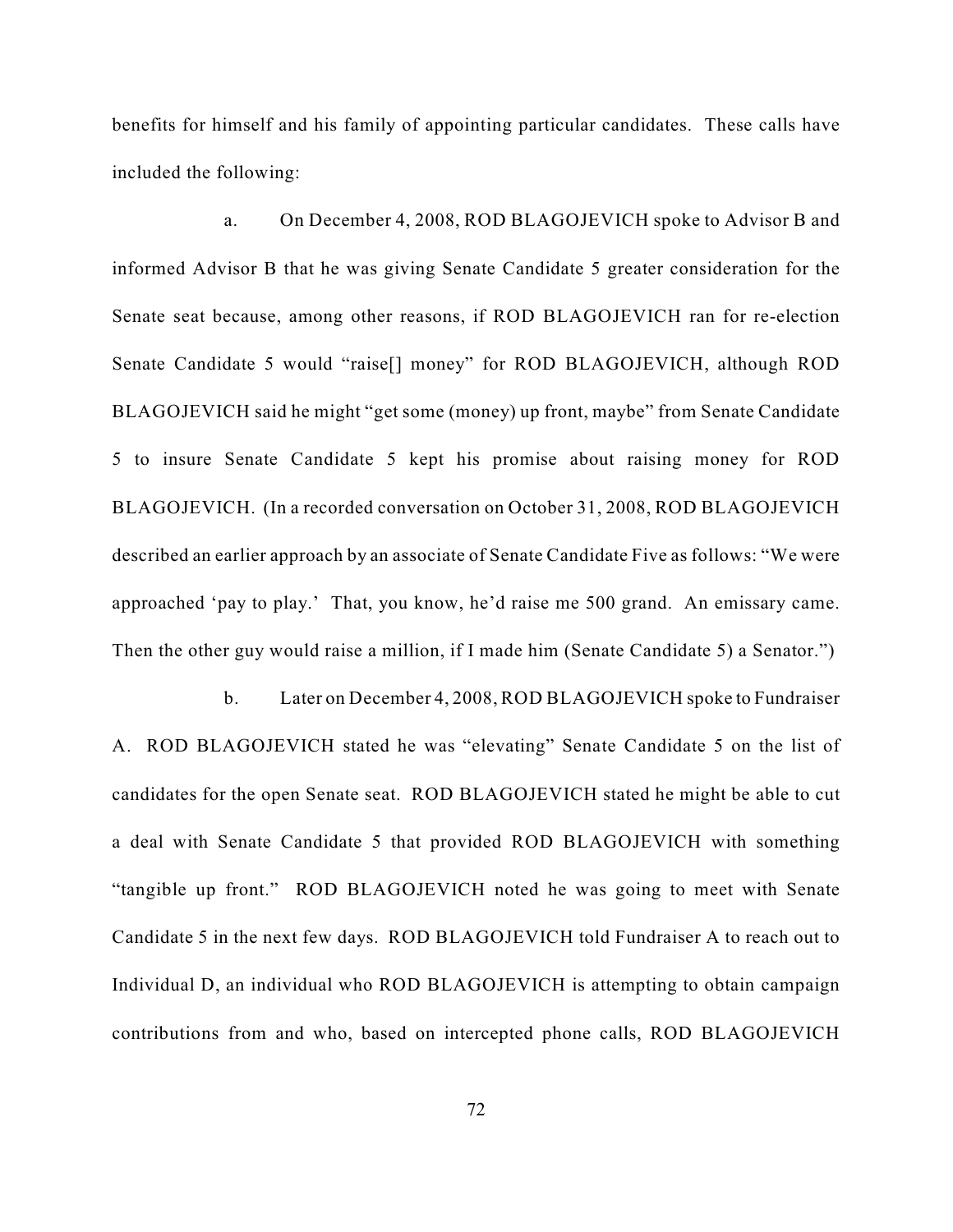believes to be close to Senate Candidate 5. ROD BLAGOJEVICH told Fundraiser A to tell Individual D that Senate Candidate 5 was very much a realistic candidate for the open Senate seat, but that ROD BLAGOJEVICH was getting "a lot of pressure" not to appoint Senate Candidate 5. ROD BLAGOJEVICH told Fundraiser A to tell Individual D that ROD BLAGOJEVICH had a problem with Senate Candidate 5 just promising to help ROD BLAGOJEVICH because ROD BLAGOJEVICH had a prior bad experience with Senate Candidate 5 not keeping his word. ROD BLAGOJEVICH told Fundraiser A to tell Individual D that if Senate Candidate 5 is going to be chosen to fill the Senate seat "some of this stuffs gotta start happening now . . . right now. . . and we gotta see it. You understand?" ROD BLAGOJEVICH told Fundraiser A that "you gotta be careful how you express that and assume everybody's listening, the whole world is listening. You hear me?" ROD BLAGOJEVICH told Fundraiser A to tell Individual D if there is "tangible political support (campaign contributions) like you've said, start showing us now." Fundraiser A stated he will call Individual D on the phone to communicate ROD BLAGOJEVICH's message. ROD BLAGOJEVICH responded that "I would do it in person. I would not do it on the phone." ROD BLAGOJEVICH told Fundraiser A to communicate the "urgency" of the situation to Individual D.

c. On December 5, 2008, ROD BLAGOJEVICH spoke to Fundraiser A. On the morning of December 5, 2008, the Chicago Tribune ran a front page news story stating that ROD BLAGOJEVICH had recently been surreptitiously recorded in relation to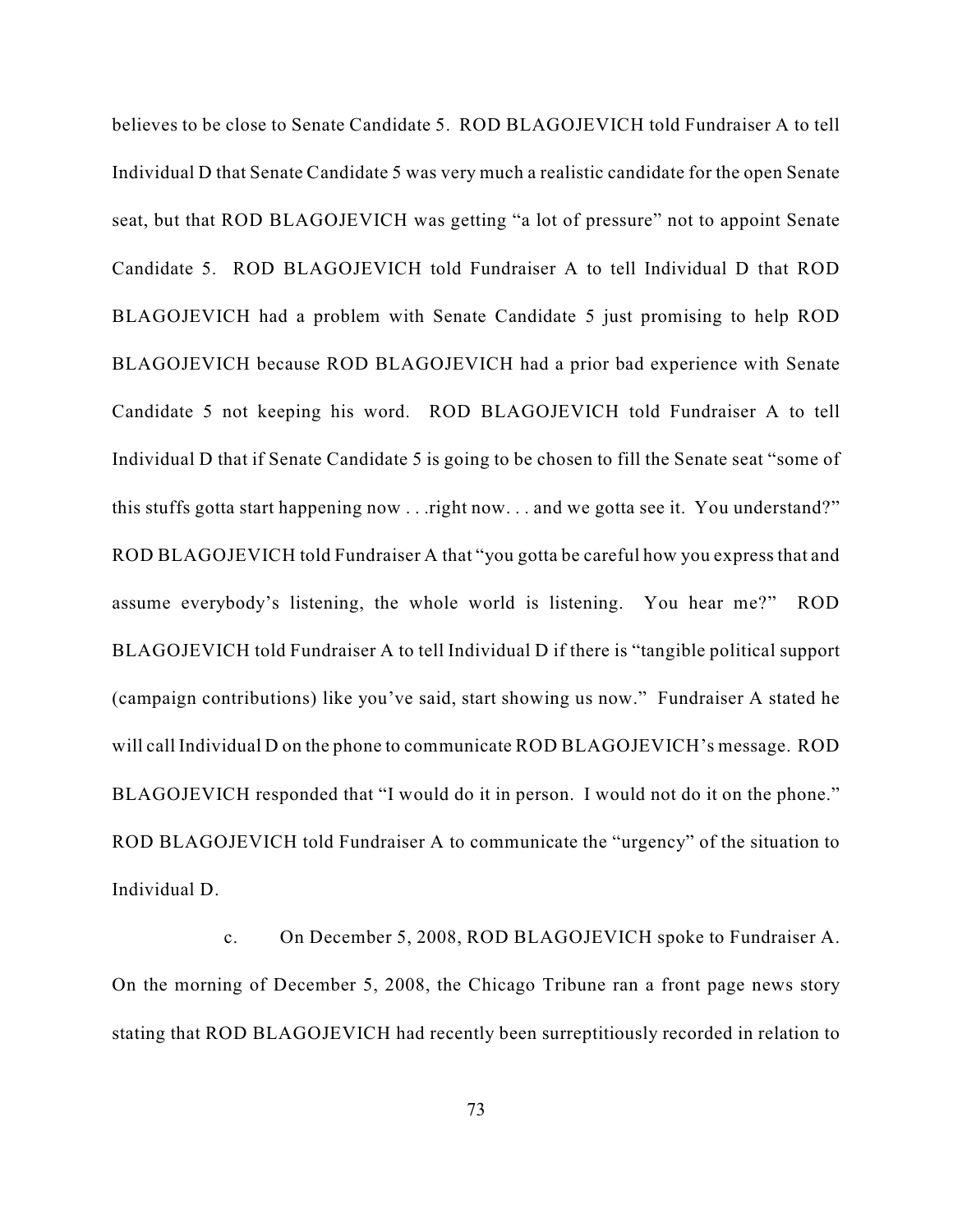an ongoing criminal investigation. During the conversation on December 5, 2008, ROD BLAGOJEVICH and Fundraiser A discuss certain information contained in the newspaper story. ROD BLAGOJEVICH instructed Fundraiser A to "undo your [Individual D] thing." Fundraiser A confirmed that it would be undone.

d. Also on December 5, 2008, after publication of the Tribune article described above, ROD BLAGOJEVICH and three others discussed whether to move money out of the Friends of Blagojevich campaign fund to avoid having the money frozen and also considered the possibility of prepaying the money to ROD BLAGOJEVICH's criminal defense attorney with an understanding that the attorney would donate the money back at a later time if it was not needed. They also discussed opening a new fund raising account named Citizens for Blagojevich with new contributions received.

116. In addition, in the course of the conversations over the last month, ROD BLAGOJEVICH has spent significant time weighing the option of appointing himself to the open Senate seat, and has expressed a variety of reasons for doing so, including frustration at being "stuck" as governor, a belief that he will be able to obtain greater resources if he is indicted as a sitting Senator as opposed to a sitting governor, and a desire to remake his image in consideration of a possible run for President in 2016, avoid impeachment by the Illinois legislature, make corporate contacts that would be of value to him after leaving public office, facilitate his wife's employment as a lobbyist, and assist in generating speaking fees should he decide to leave public office.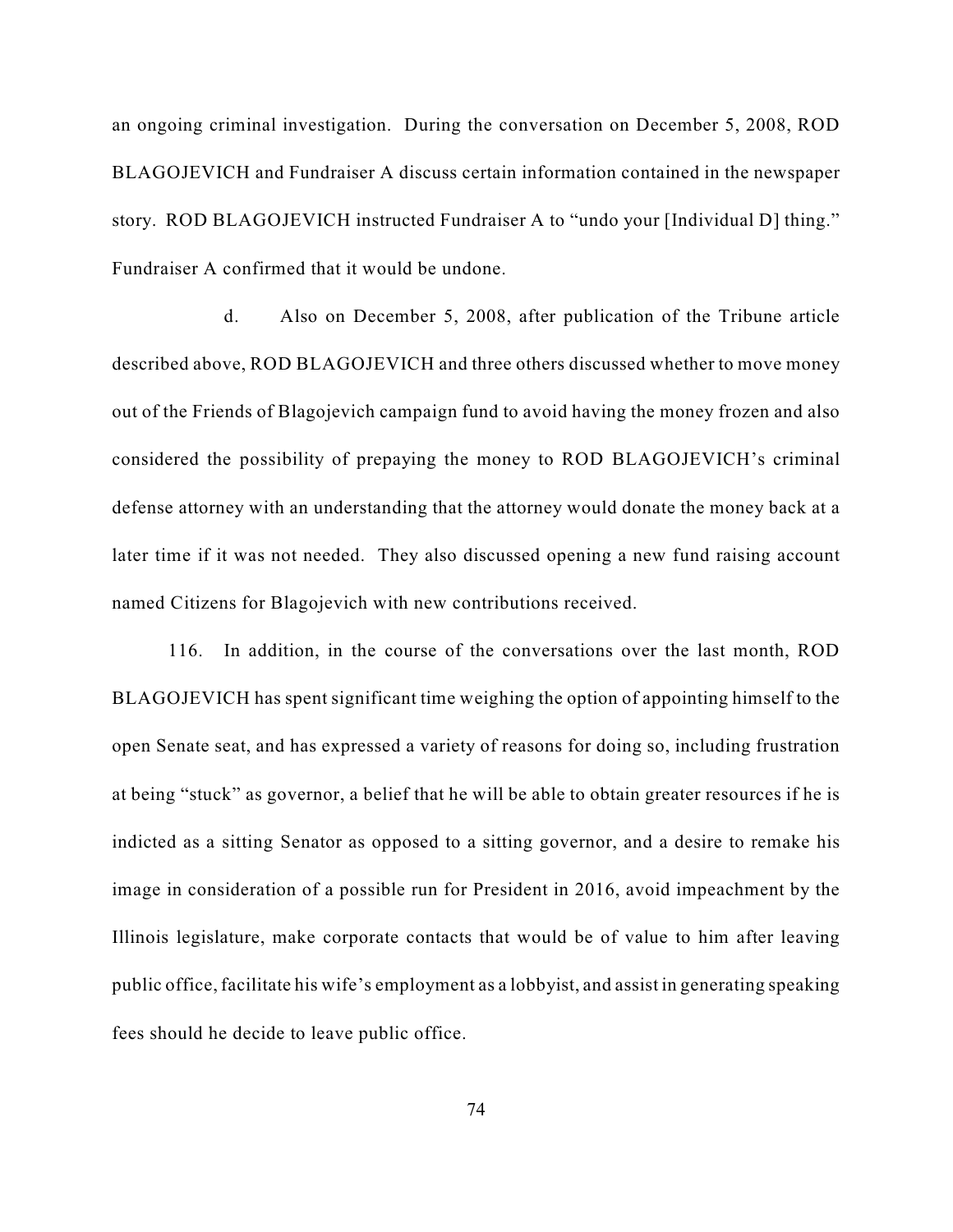## **III. CONCLUSION**

117. Based upon the facts set forth in this affidavit, I believe that there is probable cause to believe that: (a) ROD BLAGOJEVICH and JOHN HARRIS, and others have conspired with each other and with others to commit offenses against the United States, namely to devise and participate in a scheme to defraud the State of Illinois and the people of the State of Illinois of the honest services of ROD BLAGOJEVICH and JOHN HARRIS, in furtherance of which the mails and interstate wire communications would be used, in violation of Title 18, United States Code, Sections 1341, 1343, and 1346; all in violation of Title 18, United States Code, Section 1349; and (b) ROD BLAGOJEVICH and JOHN HARRIS, being agents of the State of Illinois, a State government which during a one-year period, beginning January 1, 2008 and continuing to the present, received federal benefits in excess of \$10,000, corruptly solicited and demanded a thing of value, namely, the firing of certain Chicago Tribune editorial members responsible for widely-circulated editorials critical of ROD BLAGOJEVICH, intending to be influenced and rewarded in connection with business and transactions of the State of Illinois involving a thing of value of \$5,000 or more, namely, the provision of millions of dollars in financial assistance by the State of